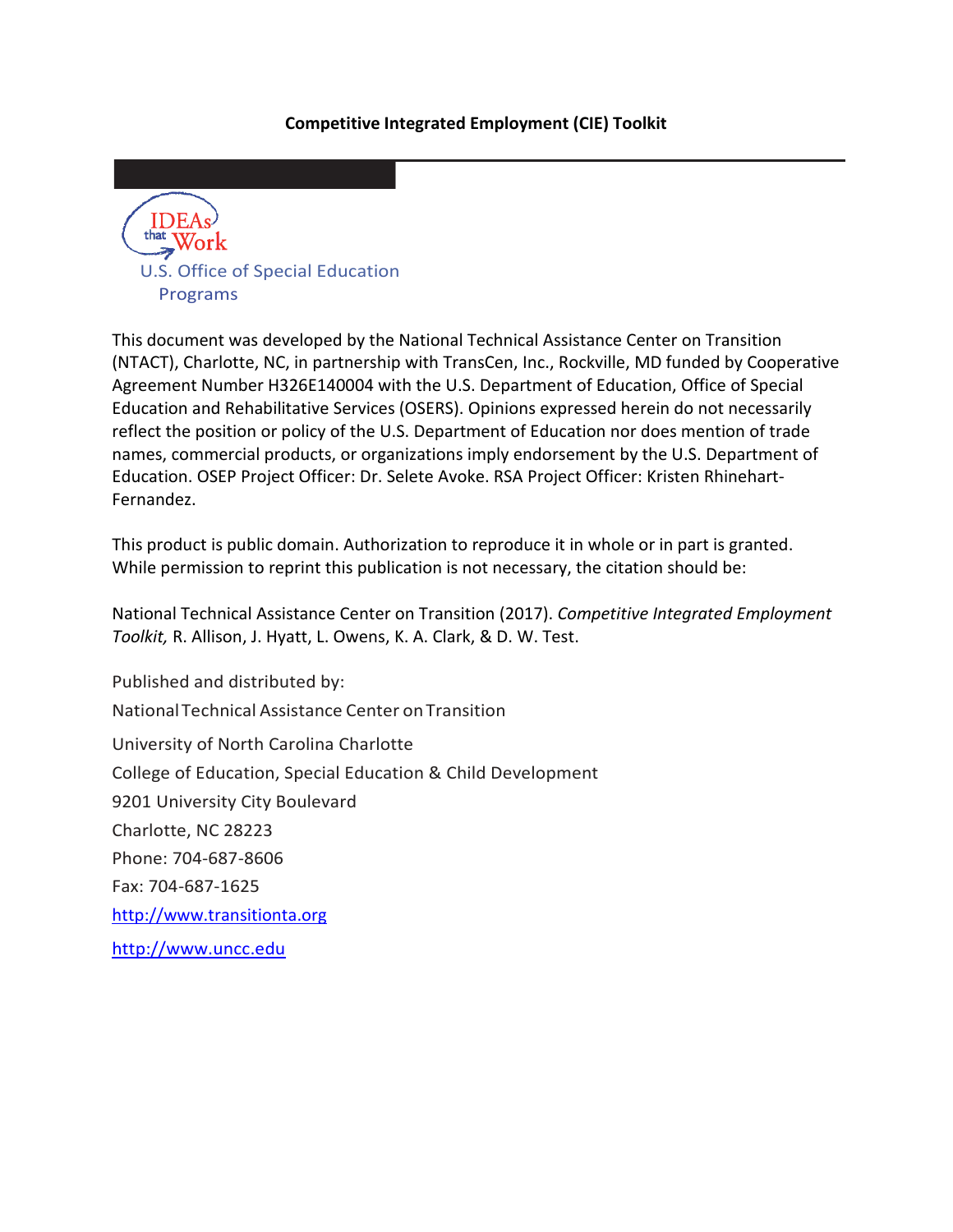# **Acknowledgments**

The Competitive Integrated Employment (CIE) Toolkit represents the contributions of many individuals and groups from across the country including federal, state and local agencies, university partners, national youth focused technical assistance centers and the Counsel for State Administrators of Vocational Rehabilitation (CSAVR). These individuals were involved in the conceptualization, development, and review of the CIE Toolkit. Without their commitment and effort, the Toolkit would not have been possible:

Technical Assistance Centers and professional organizations that provided valuable review and recommendations:

- Council for State Administrators of Vocational Rehabilitation (CSAVR)
- Workforce Innovation Technical Assistance Center (WINTAC)
- VR Youth Technical Assistance Center (Y-TAC)

The team of dedicated practitioners that helped keep us grounded in practice. They devoted time to review content and resources focused on creating a toolkit that provides useful guidance and support for competitive integrated employment

- Alison Lowenthal, Idaho Division of Vocational Rehabilitation
- Brenda Simmons, Vocational Rehabilitation, Missouri Department of Elementary & Secondary Education
- Dana Baccanti,, Pennsylvania Office of Vocational Rehabilitation
- Jodie Giest, Mount Ayr Community Schools, Iowa
- Katie Kimber, Waterloo School District, Iowa
- Keith Ozols, Vocational Rehabilitation, Oregon Department of Human Services
- Kim Osamini, Oklahoma Department of Rehabilitation Services
- Libby Stone Maine Division of Vocational Rehabilitation
- Mary Jackson, Iowa Vocational Rehabilitation Services
- Sandra Miller, Delaware Division of Vocational Rehabilitation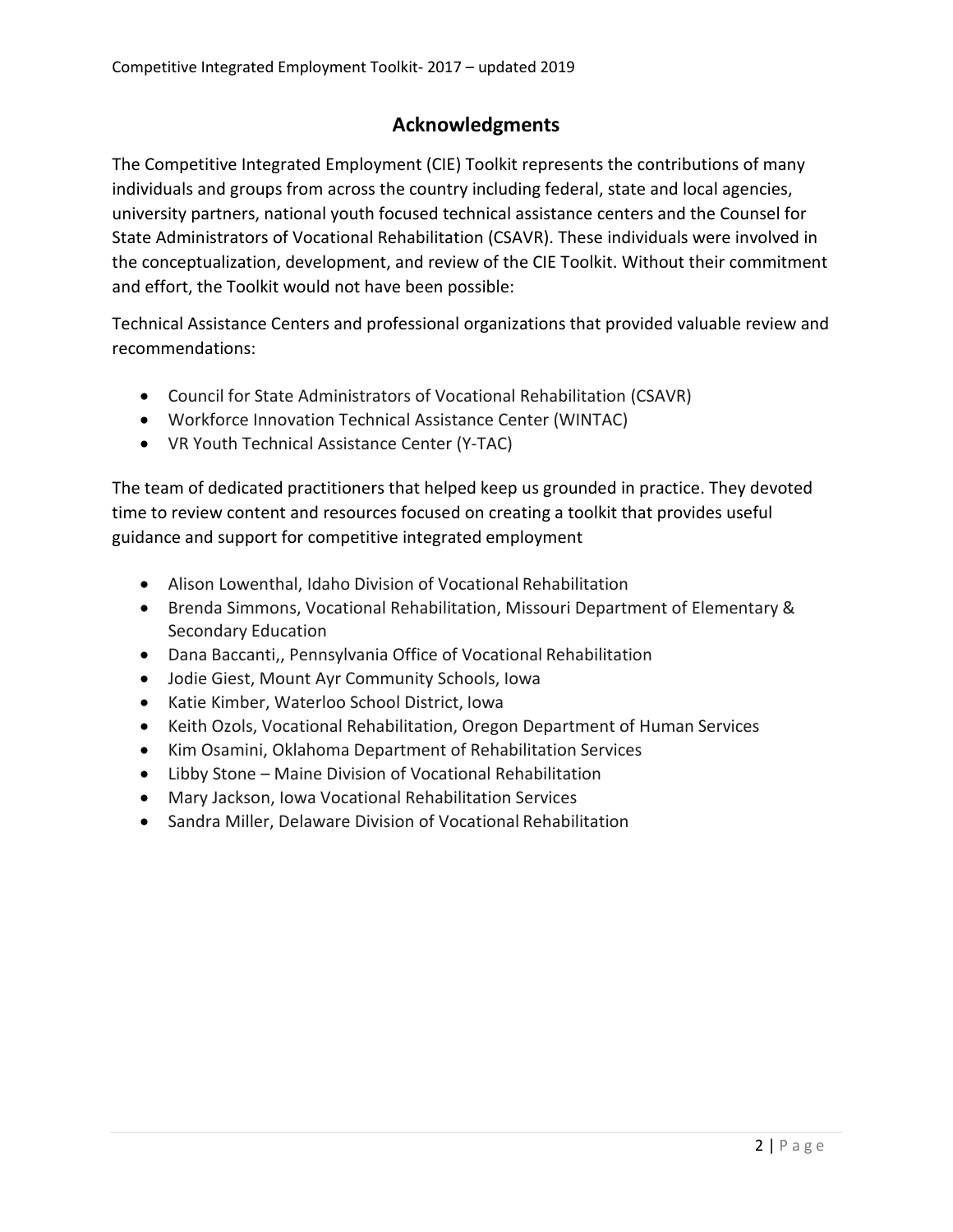# **Table of Contents**

#### NTACT Toolkits

o Introduction

Section I: Competitive Integrated Employment (CIE) Overview

- o How is Competitive Integrated Employment defined?
- o Why is Competitive Integrated Employment Important?
- o How do we prepare students for Competitive Integrated Employment?
- o How are Transition Services provided collaboratively to reach Competitive Integrated Employment?

Section II: Transition Services

- o Content and Activities That Build Students' Skills
- o Effective Practices/Predictors of Post School Success
- o Resources to Support Service Delivery

Section III: Interagency Collaboration

- o Why is Collaboration important?
- o Collaborative Partnerships
- o Researched Models of Service Delivery
- o Putting Collaboration into Practice
	- o State Level
	- o Community Level
	- o School Level
	- o Student Level Section IV: Professional Development
- o What Transition Professionals Need to Know
- o Resources to Deliver Professional Development
- o Personnel Preparation Table for Higher Education

References

# **Introduction:**

Welcome to the National Technical Assistance Center on Transition's (NTACT) Competitive Integrated Employment (CIE) Toolkit. The toolkit was developed in accordance with the requirements of the Rehabilitation Act of 1973 (Rehabilitation Act), as amended by the Workforce Innovation and Opportunity Act (WIOA)and the Individuals with Disabilities Education Act (IDEA) as a resource for use by educational and vocational rehabilitation (VR) agencies to improve post school employment outcomes for students with disabilities. The toolkit was developed to facilitate the collaboration necessary to implement secondary transition services across agencies at the state, community and student levels and increase the use of evidence based practices (EBPs).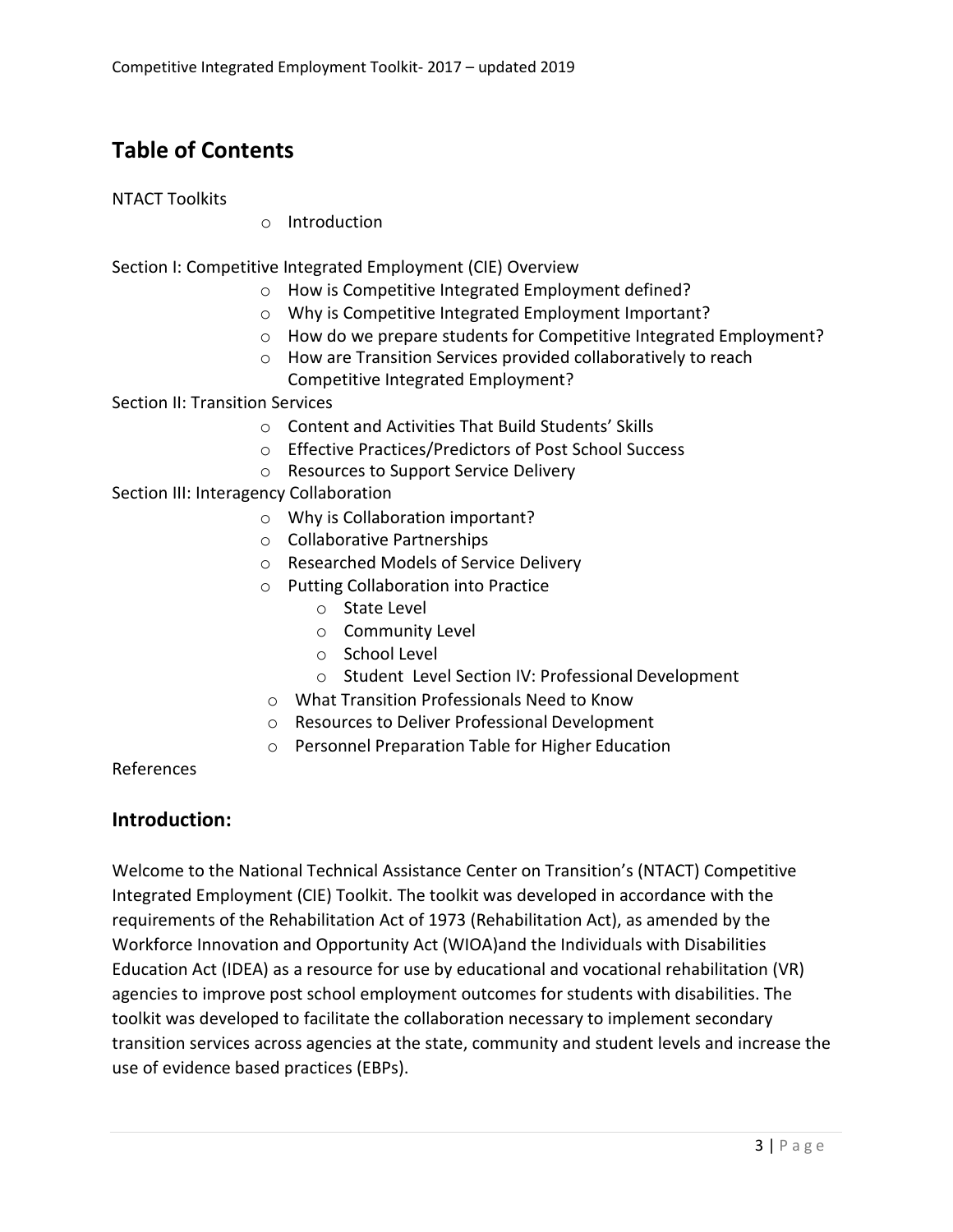The CIE Toolkit has been developed as a Framework to assist State and local teams in collaboratively implementing transition services to improve post school employment outcomes for students with disabilities. The Framework is comprised of four areas.

- 1. Competitive Integrated Employment Overview: As education and VR agencies work to improve CIE post-school outcomes for students with disabilities it is important to have a common definition of CIE. This section provides definitions of CIE as defined in WIOA and IDEA as well as highlights of why CIE is an important outcome for all students with disabilities. The Overview section also provides the basis on the importance of Education and VR agencies working together to provide Pre-ETS and transition services required under IDEA.
- 2. Transition Services: Understanding of what the five required pre-employment transition services (Pre-ETS) included in WIOA are, as well as secondary transition service requirements found in IDEA that allow education and VR begin to understand their specific mandates in providing these services to students with disabilities. This section outlines the specific Pre-ETS and transition services as well as the evidence-based practices associated with the delivery of these services.
- 3. Interagency Collaboration: Determining roles and responsibilities in the delivering of Pre-ETS and transition services allows Education and VR agencies to leverage their partnerships and maximize their expertise in the coordination of Pre-ETS and transition services. This section provides strategies and practices that support the work of crossagency, State, community, school and student level teams in the collaborative delivery of Pre-ETS and secondary transition services to students with disabilities.
- 4. Professional Development: This section provides an overview of some key competencies desired of staff working in transition as well as information and resources useful in developing additional professional development for both education and vocational rehabilitation professionals to enhance their skills.

How to use the Toolkit:

The toolkit, as outlined above, has been developed as a Framework comprised of four sections that when combined can assist education and VR agencies to collaboratively implement Pre-ETS and transition services. The toolkit can be used by:

- State Education Agencies (SEAs) and State VR agencies to define common understanding and practices to improve CIE outcomes for students with disabilities;
- Local Education Agencies (LEAs) and local VR staff to outline specific roles and responsibilities in developing a collaborative partnership to provide Pre-ETS and transition services within the community context; and
- LEAs and local VR staff to determine how best to provide pre-ETS and transition services to individual and groups of students.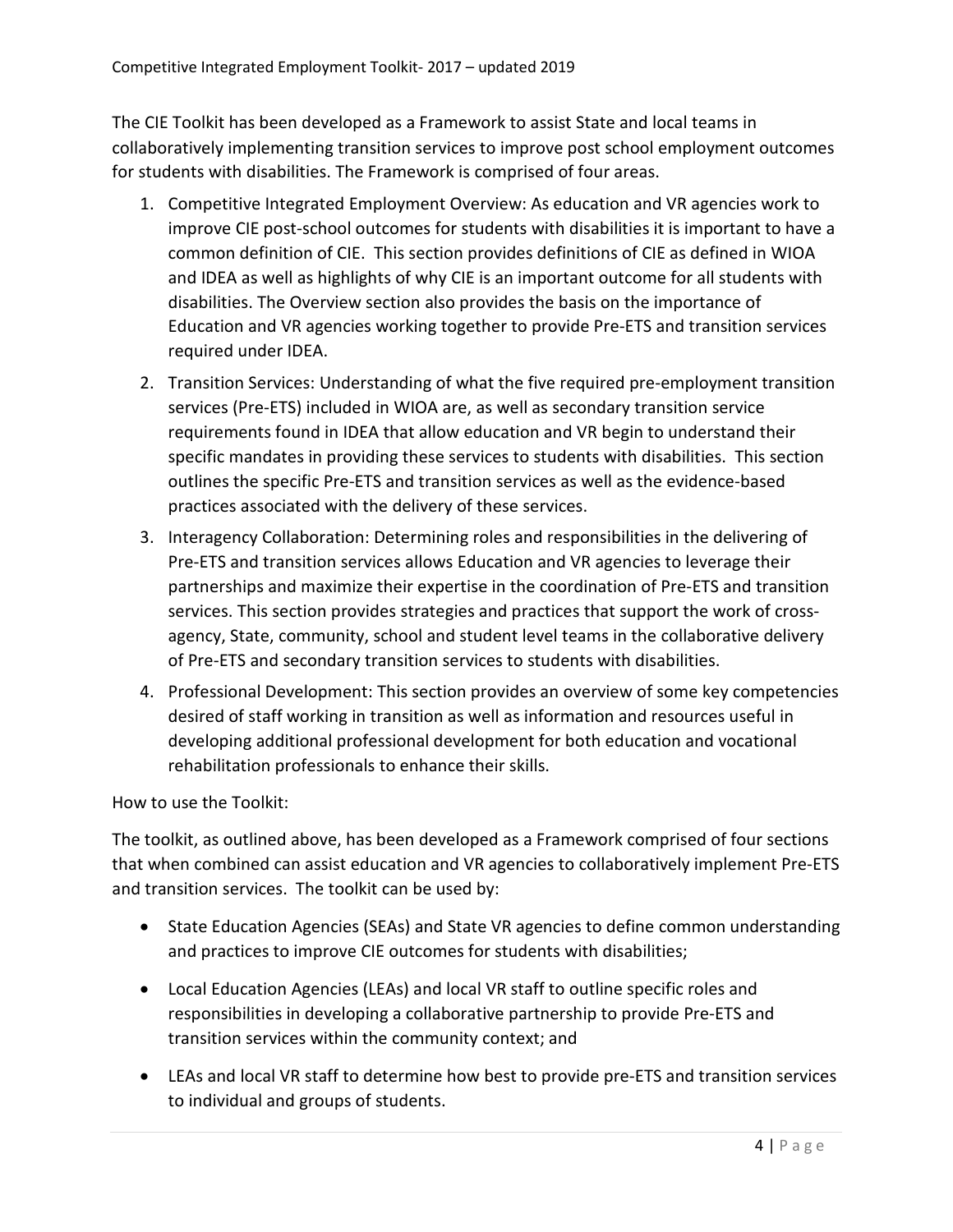As teams use the toolkit it is best to walk through each section of the Framework to understand the content and resources available. Each section of the Framework begins with "At a Glance" that provides a short introduction on how to best use that particular section of the Toolkit. Readers will then find content based on federal legislation and research followed by resources and tools relevant to that section as well as implications for practices that are areas to consider for teams or individuals using the Toolkit.

The toolkit is dynamic in nature and as such, it continues to evolve as we further identify and develop resources and tools that are useful in the implementation of EBPs specific to Pre-ETS and transition services. The CIE Toolkit was originally published in 2017 revised in 2019 based on input from state and local education and VR agencies. Updates will continue to be made as more resources are developed and additional evidence based practices identified.

To assist in ease of use of the CIE Toolkit we suggest you take a moment to create your login at [www.transitionta.org.](http://www.transitionta.org/) This will allow you to access the numerous live links to resources on NTACT's website and other internet resources within the toolkit.

# **Section I: Competitive Integrated Employment Overview**

# **At a Glance:**

This section provides definitions from WIOA and IDEA of CIE and provides a general understanding of CIE and the importance of it being an important outcome for all students will disabilities. Specific requirements of Pre-ETS and IDEA transition services are outlined. Considerations for collaborative implementation are included to help your team develop a common understanding of the definition of CIE as well as developing a shared vision for students to achieve CIE outcomes.

# **How is Competitive Integrated Employment defined?**

Competitive Integrated Employment (CIE), real work for real pay is the gold standard of transition outcomes for students with disabilities. The work should align with the post-school employment goals of the student and is the desired transition outcome for all students with disabilities who choose to work, regardless of disability or needed accommodations or support. CIE should be a realistic and desirable expectation for all students.

CIE options should be individualized and align with a students' interests, preferences, skills, and support needs; and with the labor market needs of businesses. As families, schools, VR and other partners plan and engage in transition planning with students, it is important to understand that individual needs and employment goals will be different for each student. By making the connection between students' interests, skills, and preferences with business needs, good job matches can be brokered so that employment is a mutually beneficial outcome for both the student and business.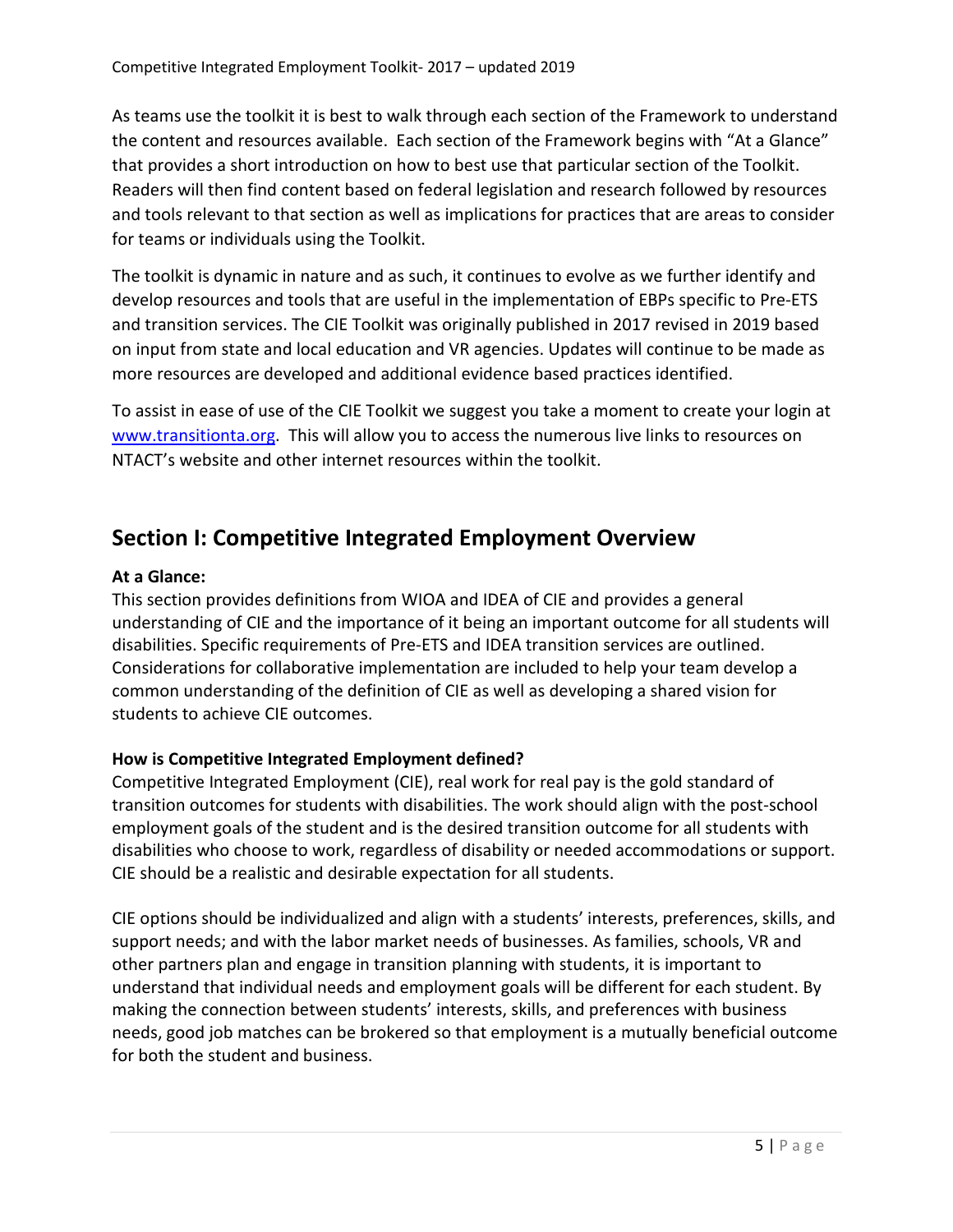**The Rehabilitation Act** defines competitive integrated employment as work that is performed on a full-time or part-time basis for which an individual is:

(a) compensated at or above minimum wage and comparable to the customary rate paid by the employer to employees without disabilities performing similar duties and with similar training and experience;

(b) receiving the same level of benefits provided to other employees without disabilities in similar positions;

(c) at a location where the employee interacts with other individuals without disabilities; and

(d) presented opportunities for advancement similar to other employees without disabilities in similar positions.

For an FAQ that addresses the criteria for an integrated employment location within the definition of "competitive integrated employment" in section 7(5)(B) of the Rehabilitation Act of 1973 (Rehabilitation Act), as amended by title IV of the Workforce Innovation and Opportunity Act (WIOA), and its implementing VR program regulations in 34 CFR§361.5(c)(9)(ii) (see 81 FR 55629 (August 19, 2016)), see:

[https://www2.ed.gov/about/offices/list/osers/rsa/wioa/competitive-integrated-employment](https://www2.ed.gov/about/offices/list/osers/rsa/wioa/competitive-integrated-employment-faq.html)[faq.html](https://www2.ed.gov/about/offices/list/osers/rsa/wioa/competitive-integrated-employment-faq.html)

#### **Why is Competitive Integrated Employment Important?**

Research has demonstrated that employment is a factor associated with an individual's overall quality of life or assessment of their well-being (Canha, Simoes, Owens, & Matos, 2013). However, when we look at employment outcomes of students with disabilities transitioning from school to work they have persistently lagged behind their peers without disabilities (Fogg, Harrington, & McMahon, 2010). A 2013 report from the U.S. Department of Labor indicated that only 26 percent of students with disabilities are employed after high school compared to almost 64 percent of their peers without disabilities. Additionally, persons with disabilities experience the highest rates of poverty of any subcategory of Americans recorded by the Census Bureau. Of the nearly 30 million individuals with disabilities ages 18–64, 27 percent, or more than 4 million people, live in poverty. This is more than double the rate of 12.5 percent for the entire population (Office of Disability Employments Policy, 2013).

#### **How do we prepare students for Competitive IntegratedEmployment?**

Attempts over the last decade to synthesize what works in transition have increased the knowledge base about effective transition practices (Cobb & Alwell, 2007; Test et al., 2009). Among the important findings is that solid academic preparation in conjunction with transition planning, student empowerment, family involvement, activities that connect transition resources, and work experiences are critically important in influencing school-to-work transition outcomes.

Work experience has been consistently identified as the most important predictor of postschool employment success for students with disabilities, regardless of disability or intensity of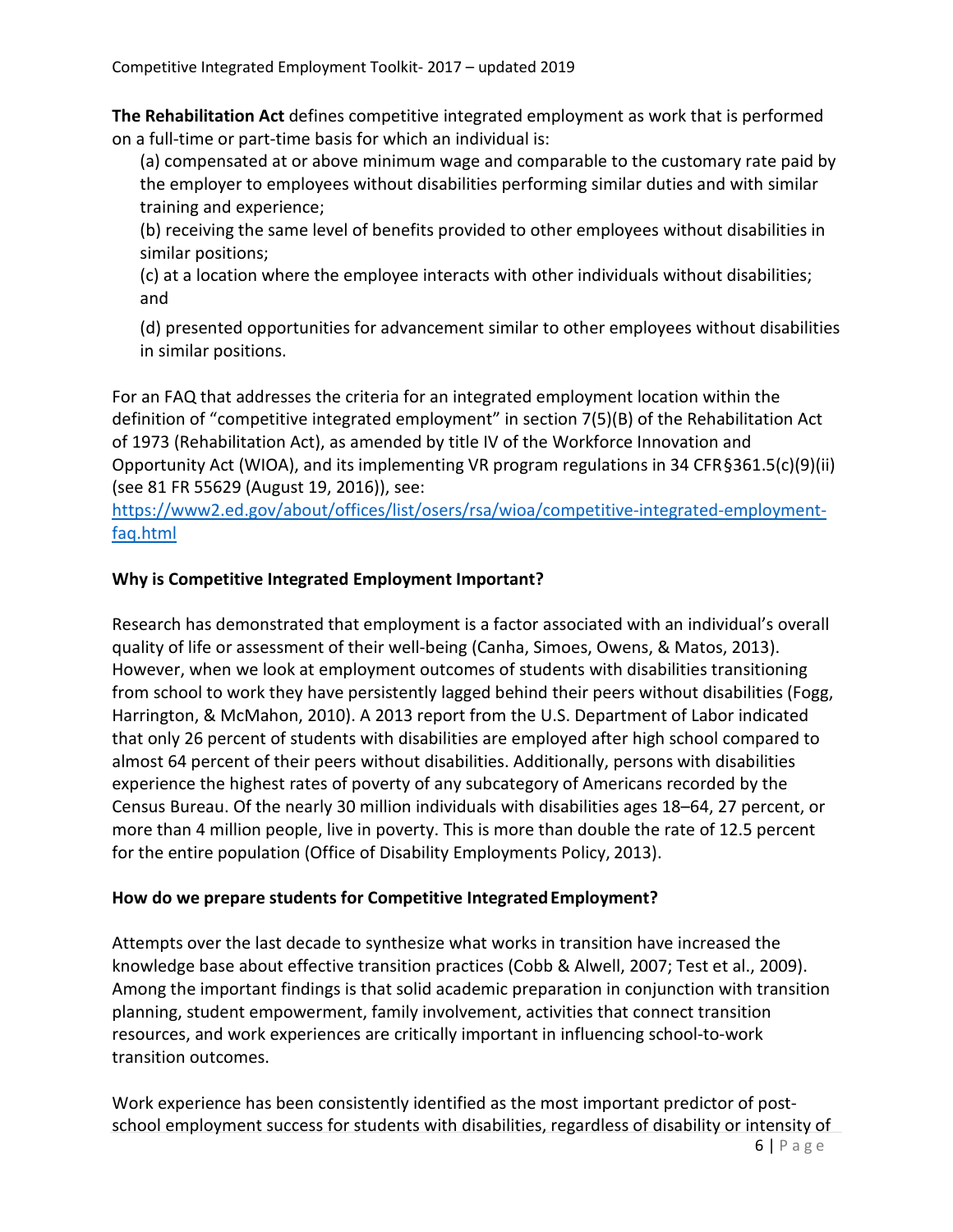special education services (Carter et al., 2012; Fabian 2007; Test et al., 2009; Bullis et al. 1995

Wagner et al., 2014). Work experiences are useful in all phases of career development and can take different forms. One consistent message across federal policies and research is that students with disabilities should be provided opportunities to experience work in competitive integrated jobs that take place in the community.

Empowering students to determine, plan for, and receive appropriate work experiences and workforce supports is key to a student being successful in competitive integrated employment. Students with disabilities and families that collaborate with educators, local agency personnel, and businesses are more likely to be employed as adults. Perhaps more interestingly, the nature of the support provided to the student on and off the job often determines the difference between a successful job placement and an unsuccessful one (Brewer, 2005).

Collaboration among partners working with students is also important and can lead to the desired outcome of competitive integrated employment after high school. When collaboration is directly focused on outcomes for students with disabilities and the systems that serve them – rather than merely referring them for a "hand off" to the next responsible party – higher school completion and employment rates are likely (Fabian & Luecking, 2015).

Finally, while amendments to the Rehabilitation Act expects all students to be prepared for CIE with needed supports, if a student or family chooses subminimum wage employment, specific procedures must be followed. See the following link for information about Section 511: <http://www.wintac.org/topic-areas/implementation-of-requirements>

# **How are Pre-Employment Transition Services (Rehabilitation Act) and Transition Services (IDEA) provided collaboratively to reach Competitive Integrated Employment?**

Both education and vocational rehabilitation have key roles and responsibilities in improving employment outcomes and assisting students in achieving competitive integrated employment. Both entities must be involved in creating opportunities for students to develop skills and knowledge to prepare for careers in the 21st Century.

Within education there has been an increased emphasis on educational services that are mindful of optimal post-school outcomes that include CIE (IDEA, 2004; Every Student Succeeds Act, 2015). Schools are required to begin transition planning for students with disabilities no later than age 16 (age 14 in some States) and earlier if the IEP team determines it's appropriate. This is to ensure time for students to explore career options, participate in work experiences, develop necessary academic and work place skills, access needed transition services that will prepare them for post-school education, training and employment. Introducing students to a VR counselor early and including them on the student's IEP team with appropriate consent, will increase the student's ability to access opportunities that address their needs in achieving a CIE outcome.

Schools have a variety of academic and career development opportunities, such as Career Technical Education (CTE), dual enrollment, and work based learning to provide experiences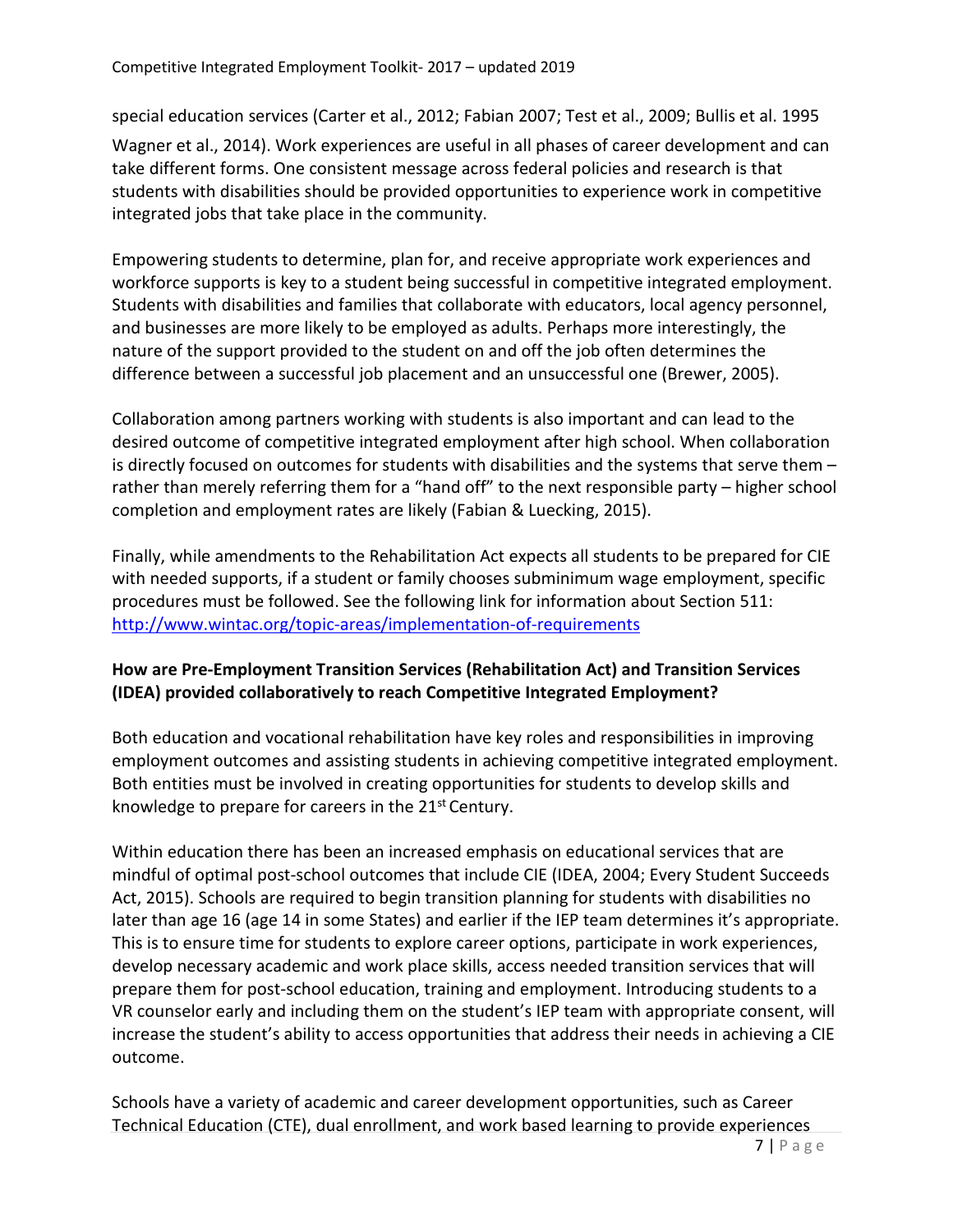and skills that increase students' success in the workplace. Partnering with these programs has the potential to decrease duplication and increase special education and VR's ability to provide students a variety of pre-employment transition services and transition services.

State educational agencies (SEAs) are required to collect and measure post-school employment outcomes for students with disabilities (i.e., competitive employment within one year of high school graduation) as indicated above in Indicator 14. These data are collected in partnership with the LEA to provide schools with data to inform them of their transition service strengths and areas of needs in reaching CIE outcomes for students with disabilities. VR is required to collect specific data elements for students with disabilities receiving of pre-employment transition services as well as transition services.

The Rehabilitation Act, as amended by WIOA, expands the population of students with disabilities who may receive services and the kinds of services that VR agencies may provide to students with disabilities who are transitioning from school to postsecondary education. It also requires that VR agencies provide, or arrange for the provision of, pre-employment transition services for students with disabilities in need of such services and the services are coordinated with local educational agencies (LEAs). Pre-employment transition services include required, authorized and pre-employment transition coordination activities and are to be an early start at job exploration. The required activities are direct services to be provided to students with disabilities who are eligible or potentially eligible for VR services, which include:

- job exploration counseling,
- work-based learning experiences,
- counseling opportunities for enrollment in comprehensive transition or postsecondary educational programs and institutions of higher education;
- workplace readiness training; and
- instruction in self-advocacy, including peer mentoring.

Although transition planning for students begins at age 16 in most States, VR agencies may elect to provide pre-employment transition services at an earlier age to students with disabilities who are enrolled in an educational program. These services may be provided to all students with disabilities (including those who have individualized education programs (IEPs)and plans for accommodations or services under section 504 of the Rehabilitation Act) in coordination with LEAs to prepare students with disabilities for CIE. Congress intended preemployment transition services to be provided to the broadest population of students with disabilities to ensure that as many students with disabilities as possible are given the opportunity to receive the services necessary in order to prepare for and achieve a CIE outcome. In order to accomplish this intent, VR agencies need to work with SEAs and LEAs to ensure that the pre-employment transition services and transition services provided under IDEA create a seamless transition for students with disabilities from secondary education to postsecondary education and employment.

#### **Resources:**

[Webinar: Competitive Integrated Employment Products & Tools: An NTACT/WINTAC Infomercial](https://www.transitionta.org/video/1128) NTACT has partnered with practitioners in the field and the WINTAC to develop Competitive Integrated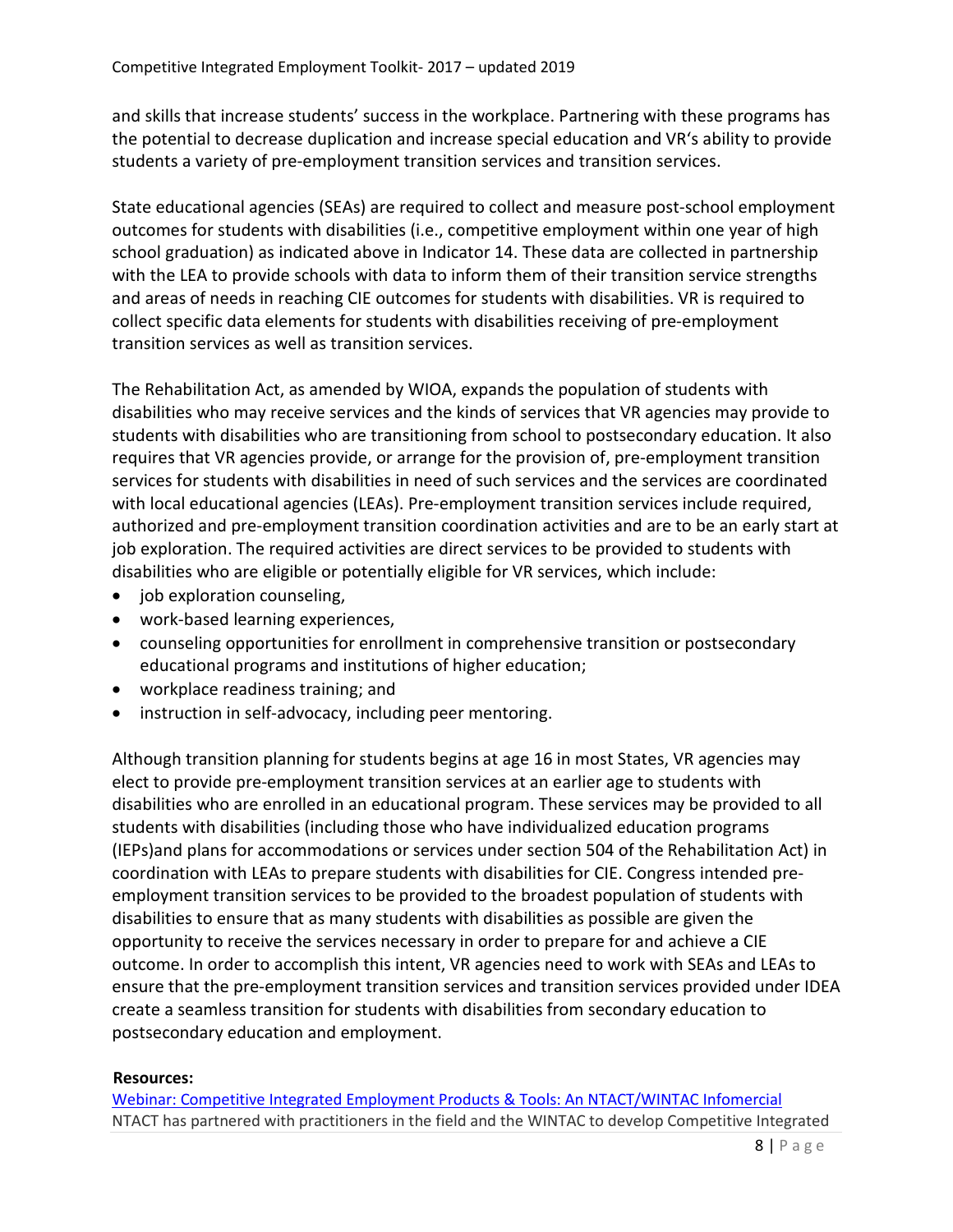Employment resources. The focus of the resources is planning and implementing employment preparation activities for secondary students with disabilities. The resources are intended for practitioners in education, vocational rehabilitation, other services, employers, families, and youth **[Power Point](https://transitionta.org/system/files/events/CIE%20Webinar%20Feb%209%20with%20Self-advocacy%20addition.pdf?file=1&type=node&id=1128&force=0)**

#### Webinar: [VR & School Partnerships to create Community-Based Work Experience Opportunities for](https://transitionta.org/video/1213)  [Students and Youth with Complex Support Needs](https://transitionta.org/video/1213)

Join staff from the national technical assistance centers on this webinar on strategies for partnerships between schools and vocational rehabilitation to support students with high support needs in community-based work.

#### **[Power Point](https://transitionta.org/system/files/events/VR%20and%20School%20Partnerships%203-9-2017.pdf?file=1&type=node&id=1213&force=0)**

#### **Implications for Practice:**

- Create a common understanding of the definition of CIE as defined by WIOA and IDEA
- Ensure common understanding of:
	- o Pre-ETS as required by WIOA?
	- o Transition Services as required by IDEA?

# **Section II: Transition Services**

#### **At a Glance:**

This section provides definitions of transition service to assist in common understanding of the variety of services that can be provided. The service are arranged around the five required Pre-ETS; Job Exploration Counseling, Work-based Learning, Counseling on Opportunities for Enrollment in Comprehensive or Post-Secondary Education, Workplace Readiness Training to Develop Social Skills and Independent Living and Instruction in Self Advocacy. Under each heading there are a number of services listed with definitions. An asterisk has been added to identify each service that is allowable as a Pre-ETS activity and other activities listed, are general transition services that can be provided by VR through general transition services. All activities, with and without an asterisk can be provided by education under IDEA.

Additionally, by each service, if applicable, you will find corresponding predictors of post-school success as well as the evidenced based practice(s) that are associated with each transition service. To learn more about the specific predictors and evidence based practices listed, links are provided which will take you to additional information on the NTACT website on these practices. This information can assist you in understanding how to incorporate the predictors and practices in the delivery of individual and joint transition services to students with disabilities.

Lastly, this section has a number of resources to assist teams in building their transition programs around these transition services. The resources provided have been generated and utilized by federal, state and local entities and we encourage teams to review them and identify which one(s) would be appropriate to use in your community to enhance the current transition services being provided.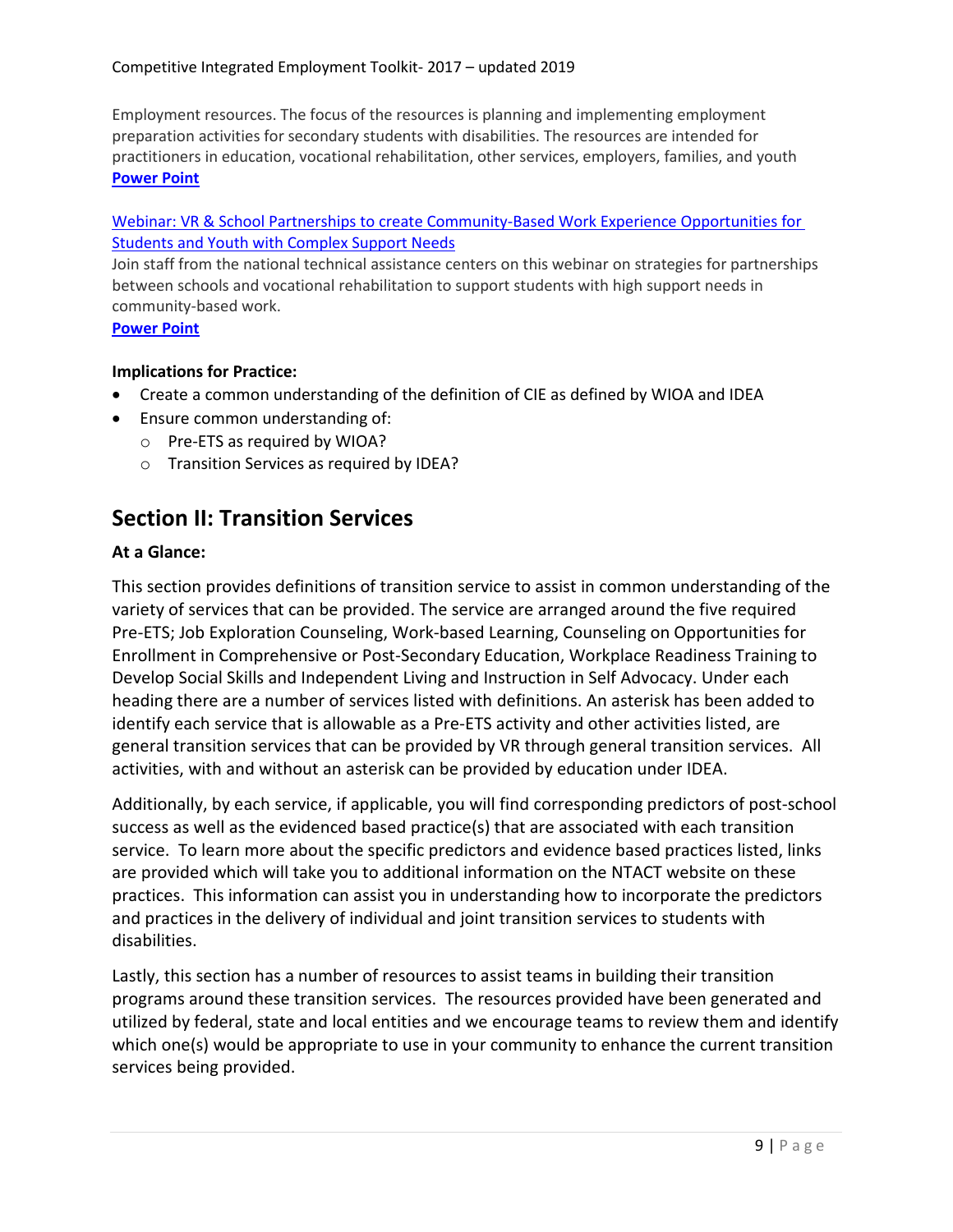#### **Content and Activities that Build Students' Skills**

Under IDEA Transition Services are meant to provide coordinated experiences and skill development that prepare students for success in postsecondary education or training, a career of their choice and participation in their community. Once the IEP team begins to include transition services in the IEP the purpose of planning shifts from simply developing annual goals to now including post school goals. These goals are developed to facilitate the movement from school to post school activities including postsecondary education, integrated employment and independent living. Activities necessary to achieve the student's post-secondary goals will occur both in the school and community. The opportunity for students to participate in preemployment transition services offered in collaboration with vocational rehabilitation will provide greater access to experiences that lead to the outcome of CIE that reflects a student's strengths, preferences, and interests.

Transition services and Pre-ETS are best delivered when there is coordination between education and VR that actively involve the student and family and are focused on the outcome of CIE. The following Pre-ETS and transition services can assist in preparing the student for CIE.

# **1. Job Exploration Counseling**

Job Exploration Counseling, or Career counseling/ guidance includes a wide variety of activities which help students explore career options and opportunities available. Job exploring options are intended to foster motivation, consideration of opportunities and informed decisionmaking. Specific to students, real-world activities ensure that students recognize the relevance of a high school and post-school education to their futures, both in college and/or the workplace. Job exploration activities can be provided in conjunction with private, for-profit, public or nonprofit businesses in your community and/or through web-based resources.

Job exploration and career development activities should be individualized and give students an opportunity to be exposed to a number of different experience to assist them in making informed decisions on careers which align with their preferences, interests and skills. Activities at each grade level should promote a natural progression with the goal being the student is employed after high school or after completion of their post-secondary training/education program

Research indicates that students who have participated in career exploration and other transition services in a quality learning environment have higher career search self-efficacy (Solberg, Howard, Gresham, &Carter, 2012). This study also found that students with greater career search self-efficacy were more engaged in setting their goals, which further predicted their motivation to attend school.

If provided as pre-employment transition services, job exploration counseling may be provided in a group setting or on an individual basis and may include information regarding in-demand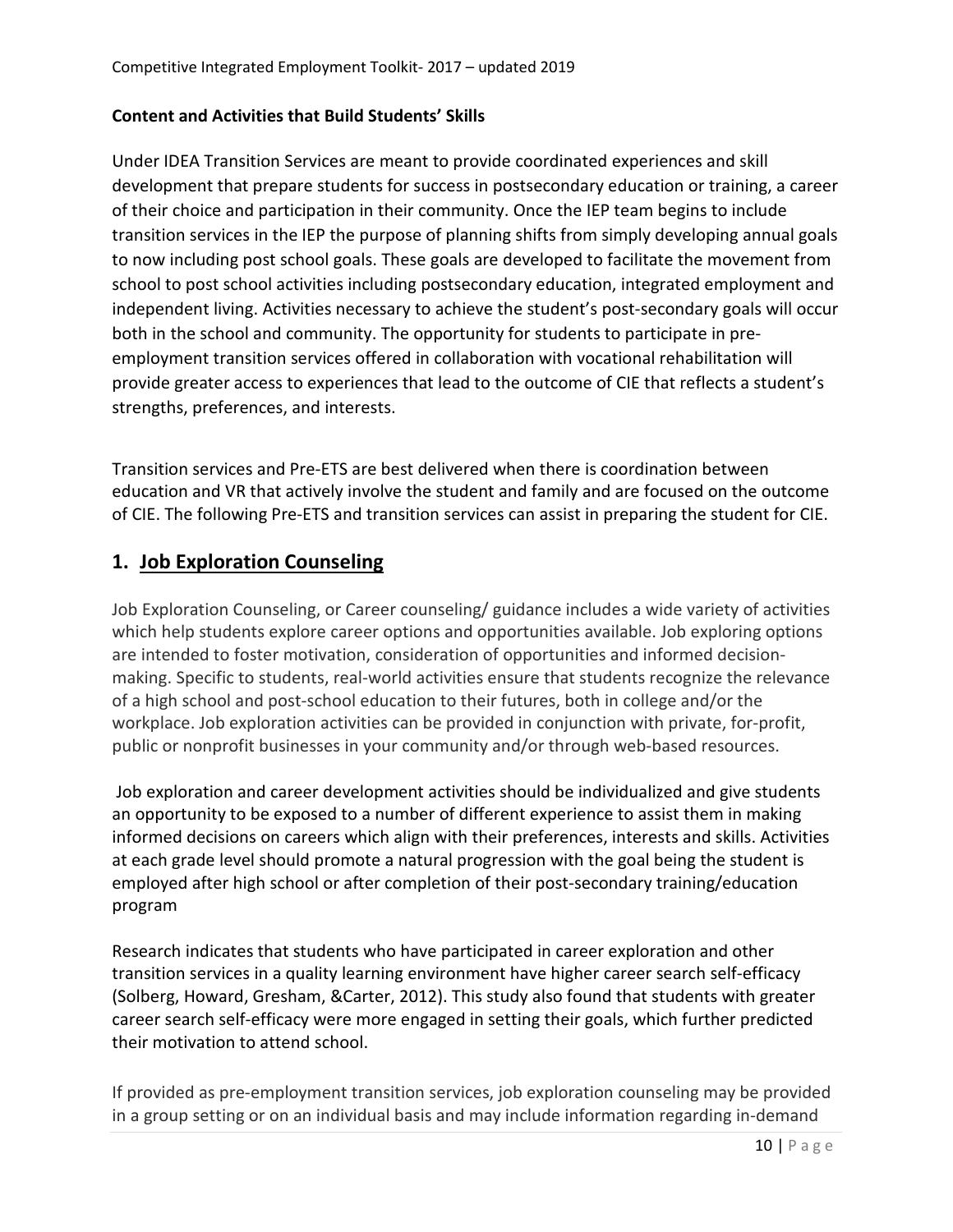industry sectors, and occupations, as well as non-traditional employment, labor market composition and vocational interest inventories to assist with the identification of career pathways of interest to the students.

#### **Examples of Job Exploration Counseling Activities**

(Note: An asterisk \* denotes examples of job exploration counseling that can be provided by VR under pre-employment transition services)

#### *Career (Vocational) Assessments*

Career Assessments are tests that come in a variety of forms and rely on both quantitative and qualitative methodologies. Career assessments can help students identify and better articulate their unique interests, personality, values, and skills to determine how well they may match with a certain career. Some skills that career assessments could help determine are job-specific skills, transferable skills, and self-management skills $4$ . Career assessments can also provide students the opportunity to discover the tasks, experience, education and training that are needed for a career they want to pursue (WINTAC, 2016)

#### *\*Career Speakers*

Career Speakers provide an overview of a specific job or career area. The speaker typically presents to a class, large group or small group of students for a short period of time. Artifacts and or photos are used to enhance the presentation. These sessions are typically informative, motivational, and provide recommendations for additional career exploration activities (WINTAC, 2016).

# *Career and Technical Student Organizations*

Career and Technical Student Organizations (CTSOs) are vocational organizations primarily based in high schools and career technology centers. Often, on the State level, they are integrated into Departments of Education or incorporated as nonprofit organizations

# *Course of Study Alignment with Career*

Course of study refers to a series or selection of courses that all students are required to complete before they can move on to the next level in their education or earn a diploma. Students should take and complete courses that are considered to be academically and culturally essential—i.e., the courses that teach students the foundational knowledge and skills they will need in college, careers, and adult life.

#### *Discovery*

The Discovery process is an evidence-based alternative to comparative, standardized assessments, and evaluations. Discovery is a person centered planning process that involves getting to know a person before supporting them in developing a plan for employment (Callahan, 2001)

# *Job Shadowing*

Job shadowing is a work experience option where students learn about a job by walking through the work day as a shadow to a competent worker. The job shadowing work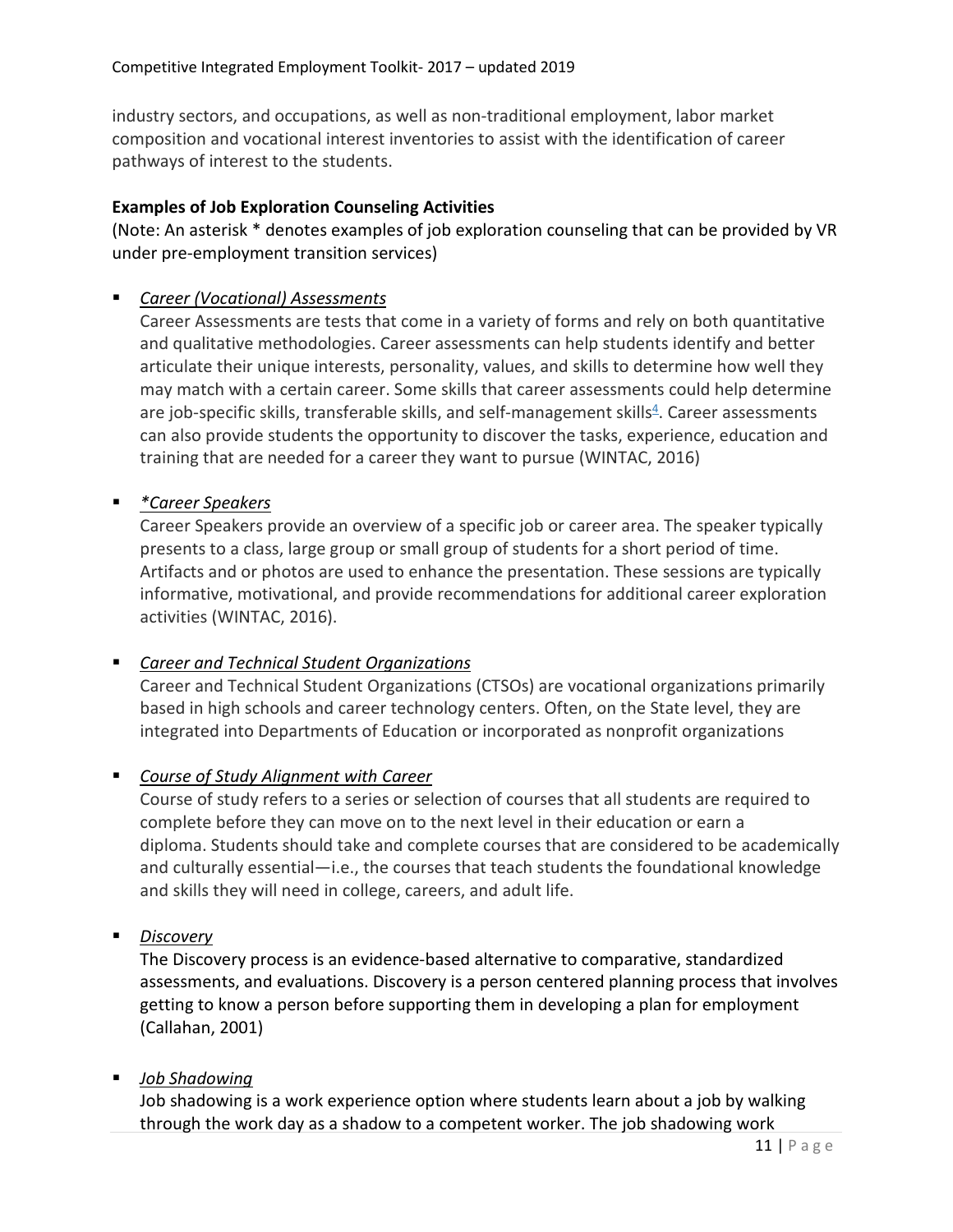experience is a temporary, unpaid exposure to the workplace in an occupational area of interest to the student. Students witness firsthand the work environment, employability and occupational skills in practice, the value of professional training and potential career options. Job shadowing is designed to increase career awareness, help model student behavior through examples and reinforce in the student the link between classroom learning and work requirements. Almost any workplace is a potential job shadowing site.

# *Informational Interviews*

An informational interview is an informal conversation with someone working in a career area/job that interests the student, who can provide them with information and advice. It is an effective research tool in addition to reading books, exploring the Internet, and examining job descriptions. It is not a job interview, rather a way the student can learn specifics about a particular business or job. (WINTAC, 2016)

# *\*Interest and Ability Inventories*

Career interest inventories typically describe or illustrate (often with pictures and videos) many occupations and job tasks and ask students to rate how much they would enjoy doing each job or task. By rating their level of interest in a wide range of occupations, these inventories help young people recognize their predominant interests and preferences (Timmons, Podmostko, Bremer, Lavin, and Wills, 2004). Career interest inventories can be used in school classes, in afterschool and community youth programs, in workforce development programs, and at home. (NCWD)

# \* *Labor Market Statistics and Trends*

Labor market statistics and trends are occupational requirements, and other labor market information that provides information about employer, business practices, and employer personnel needs in their local area and elsewhere, such as data provided by the Bureau of Labor Statistics and the Department of Labor's O\*NET occupational system. Labor Market Information can assist students in discovering career opportunities, as well as make informed career decisions.

# **2. Work Based Learning**

Work Based Learning (WBL) is an educational approach or instructional methodology that uses the workplace or real work to provide students with the knowledge and skills that will help them connect school experiences to real-life work activities and future career opportunities. It is essential that direct employer or community involvement be a component of the WBL to ensure in-depth student engagement. These opportunities are meant to engage, motivate, and augment the learning process and should be provided in the most integrated setting possible.

WBL opportunities can be done in conjunction with private, for-profit, public or nonprofit businesses in the community, and/or through web-based resources. In addition, work-based learning can be used both as an evaluation of student skill attainment as well as a way for the student to evaluate the job to determine if the job was actually what they thought it was or if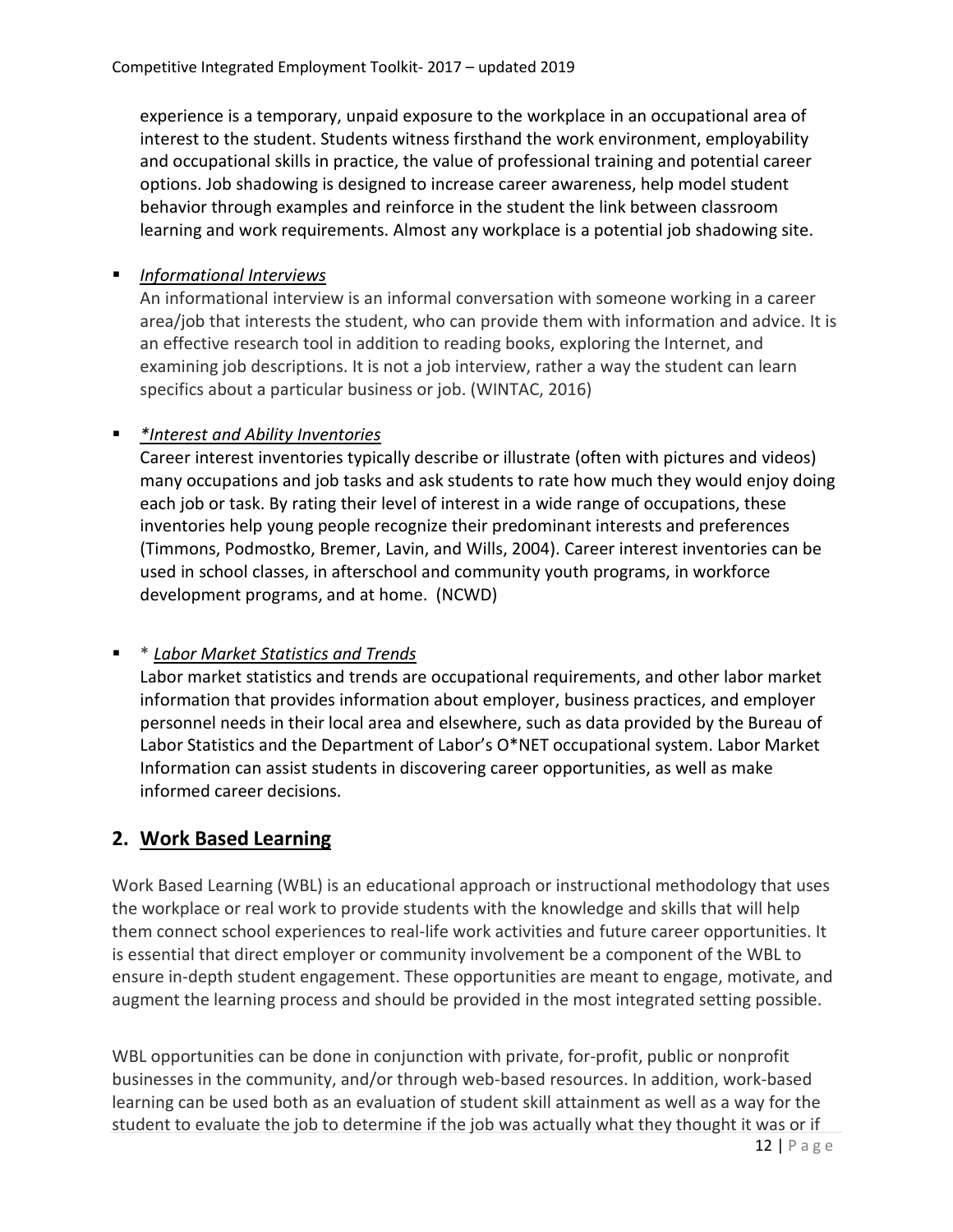they liked it or parts of it.

Programs that include real work experience as a key intervention component are found to have higher rates of students transitioning into integrated, paid employment. (Gold, Fabian & Luecking 2013; Getzel, Rachel, Lau, 2013; Luecking & Luecking, 2015; Test, Mazotti, et. al., 2009). Adult employment is more likely when students have work experiences and jobs during their secondary school years and when families expect and support employment. (Sima.et al, 2014; Farker, et. al., in press; Carter, et. al., Fabian, 2007). These findings are consistent regardless of disability category, where one lives, or their socio-economic status (Gold, Fabian, & Luecking, 2013).

If provided as pre-employment transition services, work based learning may be provided in a group setting and may include a school-based program of job training and informational interview to research employers, work-site tours to learn about necessary job skills, job shadowing or mentoring opportunities in the community . Work-based learning experiences on an individual basis could include paid or unpaid work experience, internships, apprenticeships, short-term employment, fellowships and on-the job trainings in the community.

# **Examples of Work Based Learning:**

(Note: An asterisk \* denotes examples work based learning that can be provided by VR under pre-employment transition services)

# *\*Apprenticeships*

Apprenticeship is a federally recognized training system for occupations requiring a wide and extensive range of skills and knowledge. It involves on-the-job training combined with related (i.e., classroom) Instruction. In the United States alone, there are currently more than 800 different occupations with apprenticeships. Apprentice wages are based on the level of their skills and increase incrementally to the journeyman level upon successful completion of the apprenticeship. Pre apprentices and registered apprentices through the Department of Labor are not included as allowable pre-employment transition services.

# *\*Business Mentors*

Business Mentors are experienced individuals who can explain and provide information about the facets of owning or managing a business such as: understanding and conducing markets research, creating a business plan, securing financing, hours of work required, etc. to students so they can have a better understanding of the requirements and demands of owning and running a business.

# *\*Career Mentoring*

A career mentor teaches or provides guidance and advice to a less experienced and often younger person. A career mentor focuses on helping a student understand the work environment and tasks of a specific career

# *\*Career Related Competitions*

Career related student competitions are work-based learning activities that require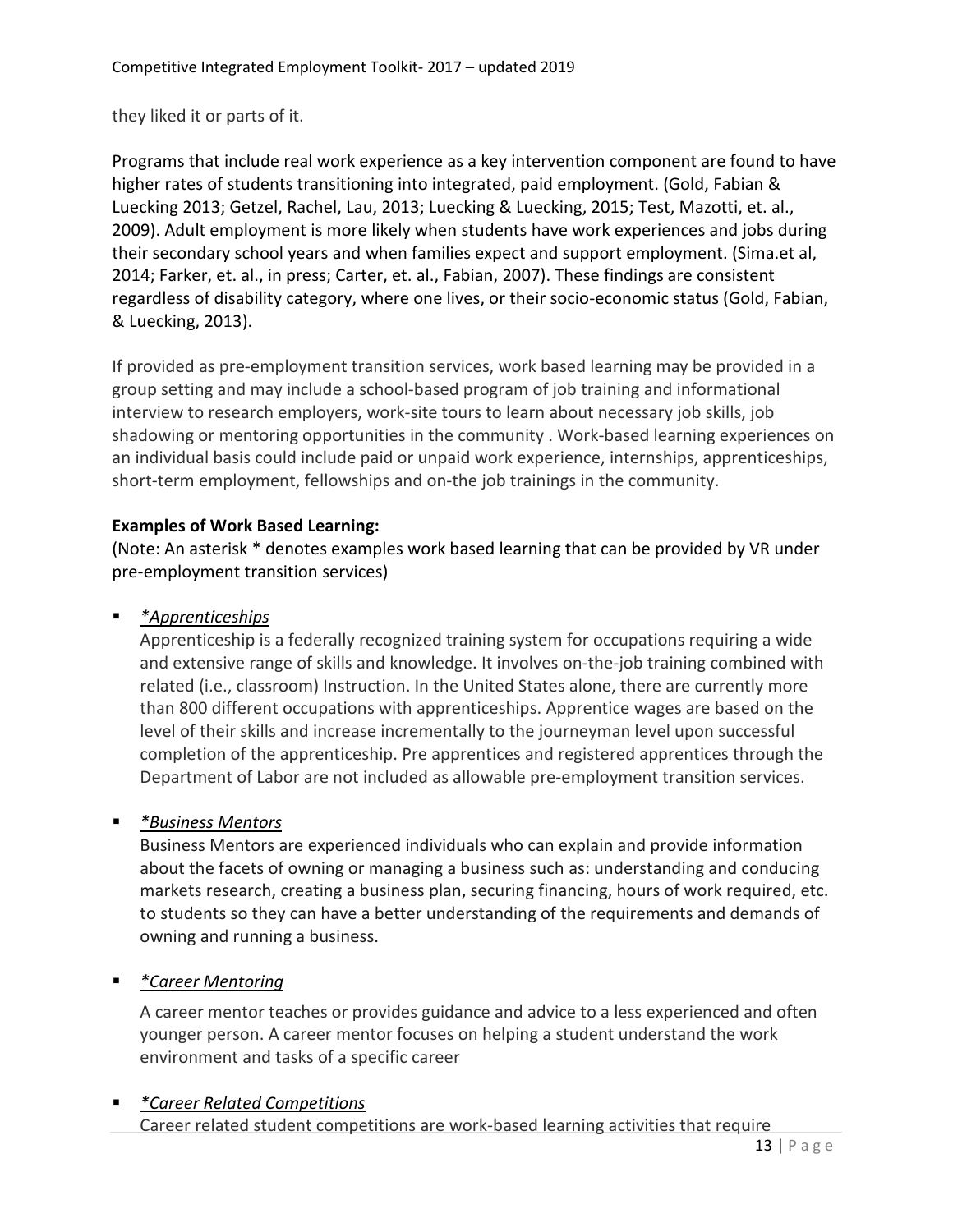students to demonstrate mastery of career-related skills through presentations or competitions that are judged by professionals. Presentations demonstrate culminations of student effort over time, often involving teamwork. Career technical student organizations sponsor such competitions in the fields of agriculture, business, health, hospitality and industrial technology (WINTAC, 2016).

# *\*Informational Interviews*

An informational interview is an informal conversation with someone working in a career area/job that interests you, who will give you information and advice. It is an effective research tool in addition to reading books, exploring the Internet, and examining job descriptions. It is not a job interview, rather ways a student can learn about a specific business or job. (WINTAC, 2016)

# *\*Internships*

An internship is a temporary position emphasizing on-the-job training, and it can be paid or unpaid. An internship is an opportunity to learn the actual nature of a real job and to develop specific job related skills before you are qualified for an actual job (WINTAC, 2016).

# *Job Clubs*

Job Clubs can be school or community based groups that aim to help to equip students with skills and resources to be successful in finding and keeping a job.

# *\*Job Shadowing*

Job shadowing is a work experience option where students learn about a job by walking through the work day as a shadow to a competent worker. The job shadowing work experience is a temporary, unpaid exposure to the workplace in an occupational area of interest to the student. Students witness firsthand the work environment, employability and occupational skills in practice, the value of professional training and potential career options. Job shadowing is designed to increase career awareness, help model student behavior through examples and reinforce in the student the link between classroom learning and work requirements. Almost any workplace is a potential job shadowing site.

# *\*Non-paid Work Experience*

Work experience offers students the opportunity to explore careers and understand the nature of work through first-hand exposure to the workplace. Non-paid work experience is exploratory in nature and its intent is to expose an individual to a variety of occupations for the purpose of building basic workplace competence and for purposes of informed choice.

# *\*On-the-job Training*

On the job training is a form o[f training t](https://en.wikipedia.org/wiki/Training)aking place in a normal working situation and is one of the earliest forms of training. It is a one-on-one training located at the job site, where someone who knows how to do a task shows another how to perform it.

# \**Paid Employment*

Paid Work Experience can be general or vocational, focusing respectively on general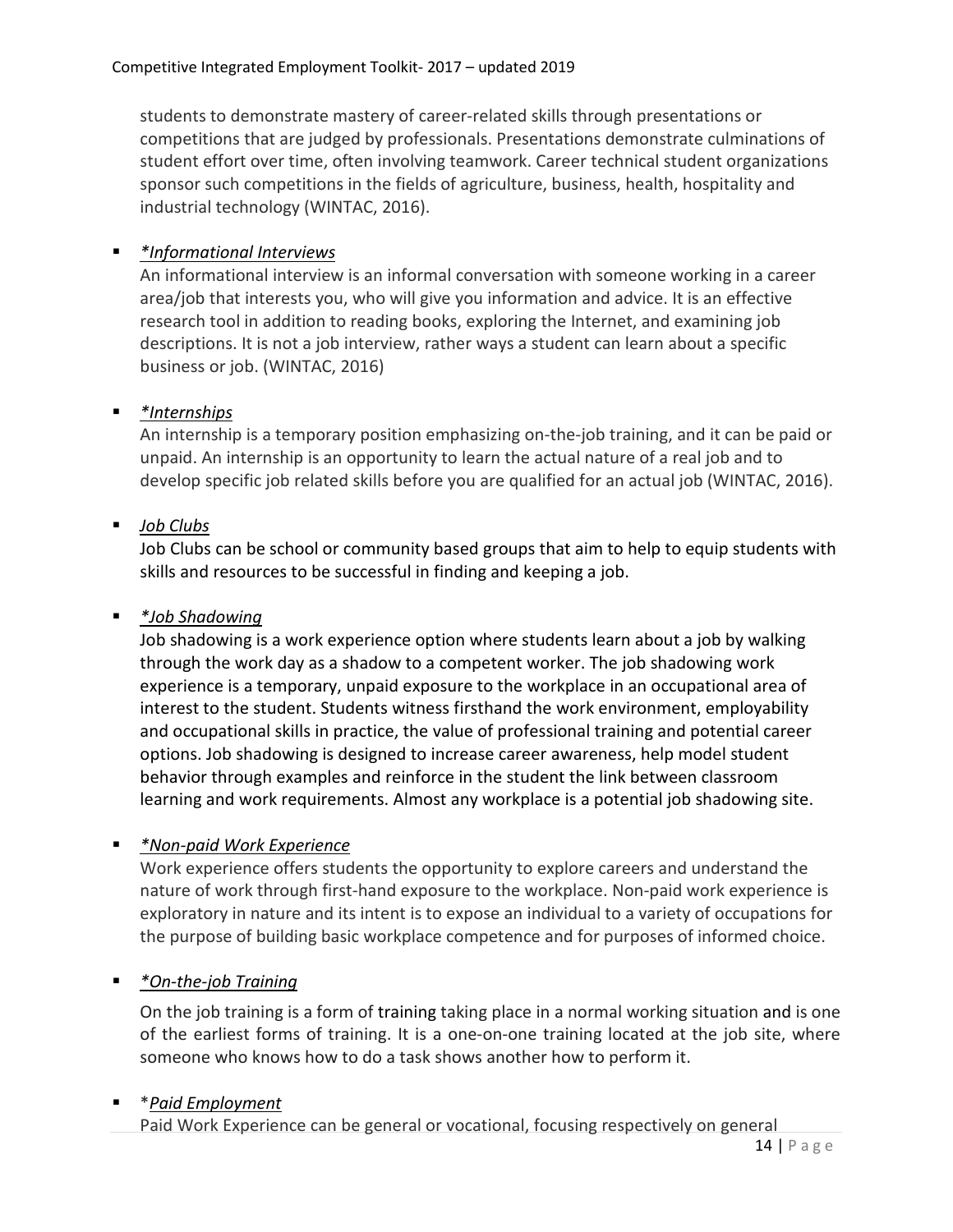workplace skills or career preparation activities within a specific industry or career area (WINTAC, 2016).

#### • \*School-based Work Experience

A work experience that is arranged and occurs in a school setting which can include student-led enterprises. Student led enterprises are school based enterprises that produce goods or services for sale or to be used by people other than the participating students. This also provides students the opportunity to learn employability skills.

#### *\*Service Learning*

Service learning is a work-based learning activity that integrates meaningful community service with classroom instruction and reflection to enrich the learning experience, teach civic responsibility, and strengthen communities (WINTAC, 2016).

# • \**Volunteering*

Volunteering is when a person donates his/her time or efforts for a cause or organization without being paid. It may be a one-time only or an on-going commitment. It should directly or indirectly benefit people outside the family or household or else benefit a cause, even though the person volunteering normally benefits as well. Most volunteer sites are non-profit organizations (WINTAC, 2016).

#### *\*Work-site tours to learn about necessary job skills*

Work –site tours are group excursions for the purpose of first-hand observation to specific work sites. Students learn about the business, meet employees, ask questions and observe work in progress

# **3. Counseling on Opportunities for Enrollment in Comprehensive Transition or Post-Secondary Education Programs**

Maximum flexibility in the career decision making process is important in the early phases of post-secondary education (PSE) planning. This includes gaining an awareness of the wide range of career pathway options and labor market realities and projections. The U.S. Department of Labor has created clusters of careers to help schools to provide instruction and monitor student experience  $\frac{1}{2}$ 

Even in absence of earning diplomas, people exposed to postsecondary education are more likely to find jobs that pay better wages compared to their peers who did not have postsecondary education experiences (Carnevale & Desrochers, 2003; Leonhardt, 2011; Marcotte, Bailey, Borkoski, &Kiensl, 2005). Findings show that students who exited the VR program after receiving postsecondary education services reported higher weekly wages compared to their peers who did not receive any postsecondary education services (Gilmore et al., 2001; Migliore, Butterworth, &Hart, 2009).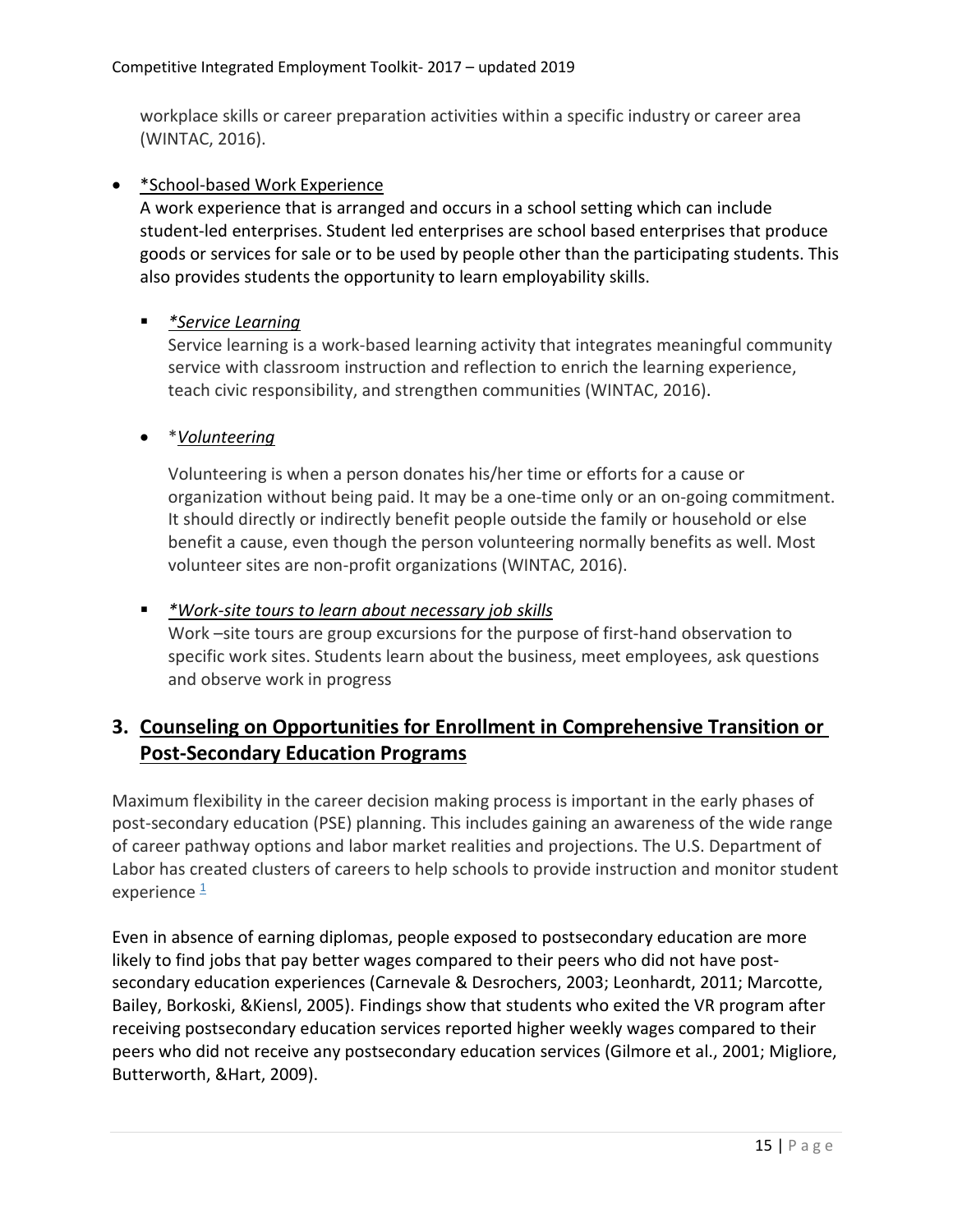VR agencies may provide counseling on opportunities for enrollment in comprehensive transition postsecondary educational programs at institutions of higher education in a group setting or on an individual basis. These services may include information on course offerings, career options, the types of academic and occupational training needed to succeed in the workplace, and postsecondary opportunities associated with a career field or pathways. It may also include advising students and parents, or representatives on academic curricula, college application and admissions process, completing the free application for Federal Student Aid (FASA), and resources that may be used to support individual student success in education and training, to include disability support services.

# **Examples of Counseling on Opportunities for Enrollment in Comprehensive Transition or Post-Secondary Education Programs**

(Note: An asterisk \* denotes examples of counseling on opportunities for enrollment in comprehensive transition or postsecondary education programs that can be provided by VR under pre-employment transition service)

*\*Academic Planning*

Academic planning is the process of setting your educational goals and determining the best path to meet them*.*

 *\*Information on Accommodations and Services in Post-Secondary Education* Providing information on disability support services and linking families and students to such services.

# \**College Affordability Planning*

A process that includes evaluating the cost of attending and identifying resources available for post-secondary education that includes both personal finances, benefits planning, grants, and loans (Federal and private).

- *\*College and Career Exploration and Selection Process* The process of exploring post-secondary education and training programs and identifying ones that match identified career goals and personal requirements. This process may also identify whether programs under consideration have an office of disability services.
- *\*Post-Secondary Education Application and Admission Process* Understanding, completing and filing the required materials within required timeframes needed to participate in post-secondary education and training programs.

# **4. Workplace Readiness Training to Develop Social Skills and Independent Living**

Workplace readiness traits describe a number of skills that employers expect from most employees. Workplace readiness skills are a set of skills and behaviors that are necessary for any job, such as how to interact with supervisors and co-workers; and the importance of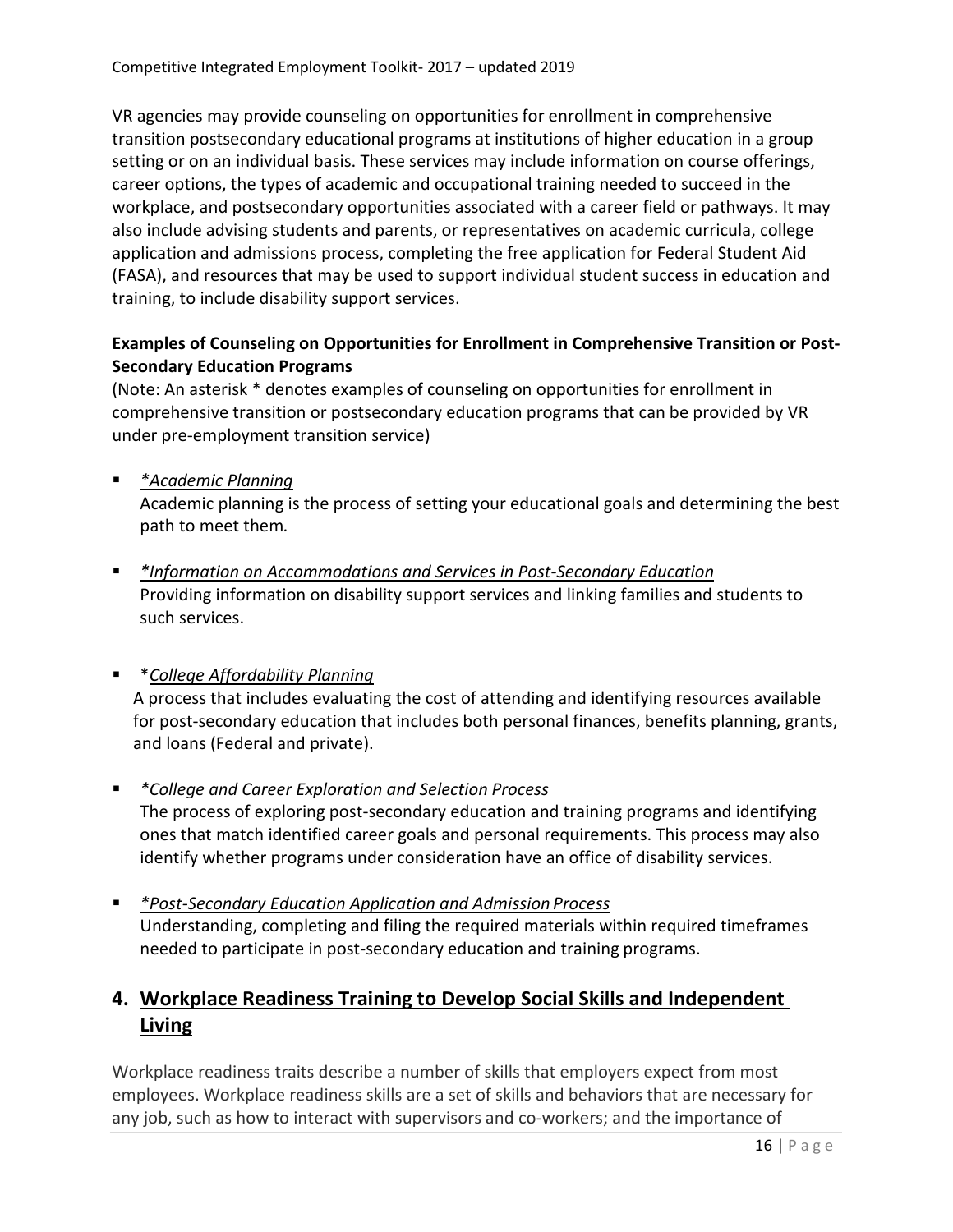timeliness. These skills are sometimes called soft skills, employability skills, or job readiness skills. These abilities help employees learn and build an understanding of how we are perceived by others. Employers value employees who can communicate effectively and act professionally. No matter what technical skills a job may require every job requires good social skills/interpersonal skills (Test, Mazzotti, et.al., 2009).

VR agencies may provide workplace readiness training to students with disabilities as a required activity under pre-employment transition services. As such, workplace readiness training may include programming to develop social skills and independent living, such as communication and interpersonal skills, financial literacy, orientation and mobility skills, job-seeking skills, understanding employer expectations for punctuality and performance, as well as other "soft" skills.

# **Examples of work place readiness training:**

(Note: An asterisk \* denotes examples of work-based readiness training that can be provided by VR under pre-employment transition service)

*\*Communication*

Communication skills in the workplace is the ability to convey information to people clearly and simply, both verbal and non-verbal, within an organization.

*\*Financial Literacy*

Financial literacy is 'the ability to use knowledge and skills to manage financial resources effectively for a lifetime of financial well-being' (2008 Annual Report to the President). It includes skills like long-term vision and planning for the future, and the discipline to use those skills every day.

*\*Networking*

Networking is the exchange of information or services among individuals, groups, or institutions; specifically, the cultivation of productive relationships for employment or business (Miriam-Webster, 2014).

# *\*Orientation and Mobility Skills*

Orientation and Mobility skills teach students the skills and concepts they need in order to travel independently and safely to access their community, school and worksite.

# *\*Problem Solving and Critical Thinking*

Problem solving and critical thinking is the process of working through details of a problem to reach a solution. Problem solving may include mathematical or systematic operations and can be a gauge of an individual's critical thinking skills.

# *\*Professionalism*

Professionalism, in and of itself, is not one skill but the blending and integration of a variety of skills.

Employers want workers to be responsible, ethical, and team oriented, and to possess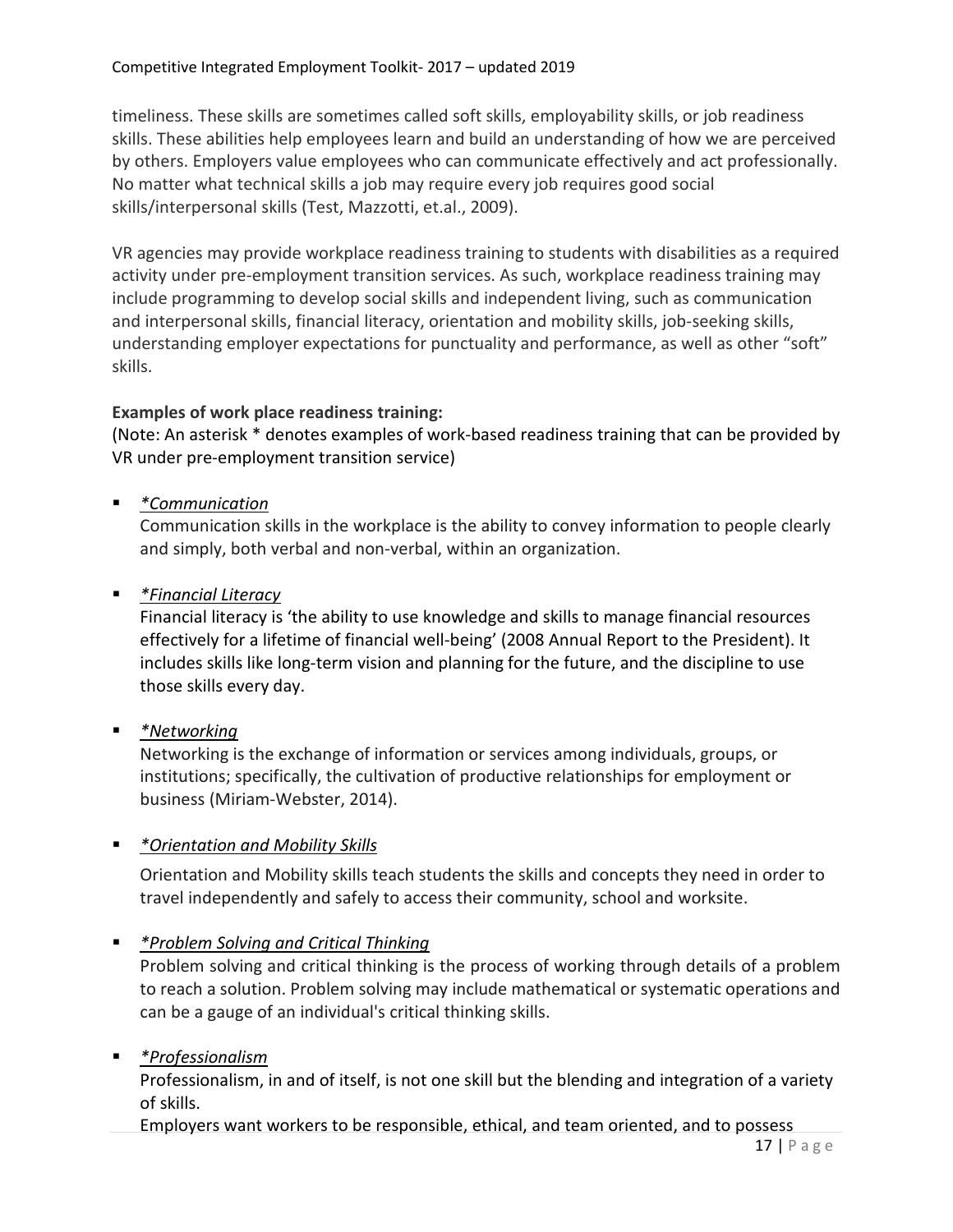strong communication, interpersonal, and problem solving skills. When professionalism is demonstrated, it tends to be thought of as the entire package.

*\*Teamwork*

Teamwork is the process of working collaboratively with a group of people in order to achieve a goal. Teamwork is often a crucial part of a business, as it is often necessary for colleagues to work well together, trying their best in any circumstance.

# **5. Instruction in Self-Advocacy**

Self*-*advocacy refers to: an individual's ability to effectively communicate, convey, negotiate or assert his/her own interests and/or desires. Self-determination means that individuals with disabilities have the freedom to plan their own lives, set goals and pursue the things that are important to them and to experience the same life opportunities as other people in their communities. It means understanding one's disability and taking the responsibility for communicating one's needs and desires in a straightforward manner to others. The development of self-advocacy skills should be started at an early age. These skills will be needed in education, workplace and community settings.

VR agencies may provide or arrange for the provision of instruction in self-advocacy as a required activity under pre-employment transition services. This instruction may be provided in a classroom or on an individual basis in which students learn about their rights responsibilities, and how to request accommodations or services and supports needed during the transition from secondary to postsecondary education and employment. Students may conduct informational interviews or mentor with educational staff or individuals employed by or volunteer for employers, boards, associations or organizations. These acquired selfadvocacy skills will enable students to advocate for any support services, including auxiliary aids and services and accommodations that may be necessary for training or employment.

# **Examples of Instruction in Self-Advocacy:**

(Note: An asterisk \* denotes examples of instruction in self-advocacy that can be provided by VR under pre-employment transition service)

\*Requesting and Utilizing Accommodations

Students' ability to request and utilize accommodation in the classroom, work site, or other settings in order for them to be able to learn, work, or receive services. Accommodations are designed not to lower expectations for performance in school or work but to alleviate the effects of a disability. (NCWD, 2016)

\*Decision making including supported decision making

Supported decision-making is "A process of supporting and accommodating an student with a disability to enable the student to make life decisions, including decisions related to where the he/she wants to live, the services, supports, and medical care they want receive, and where they want to want, without impeding the self-determination of the student.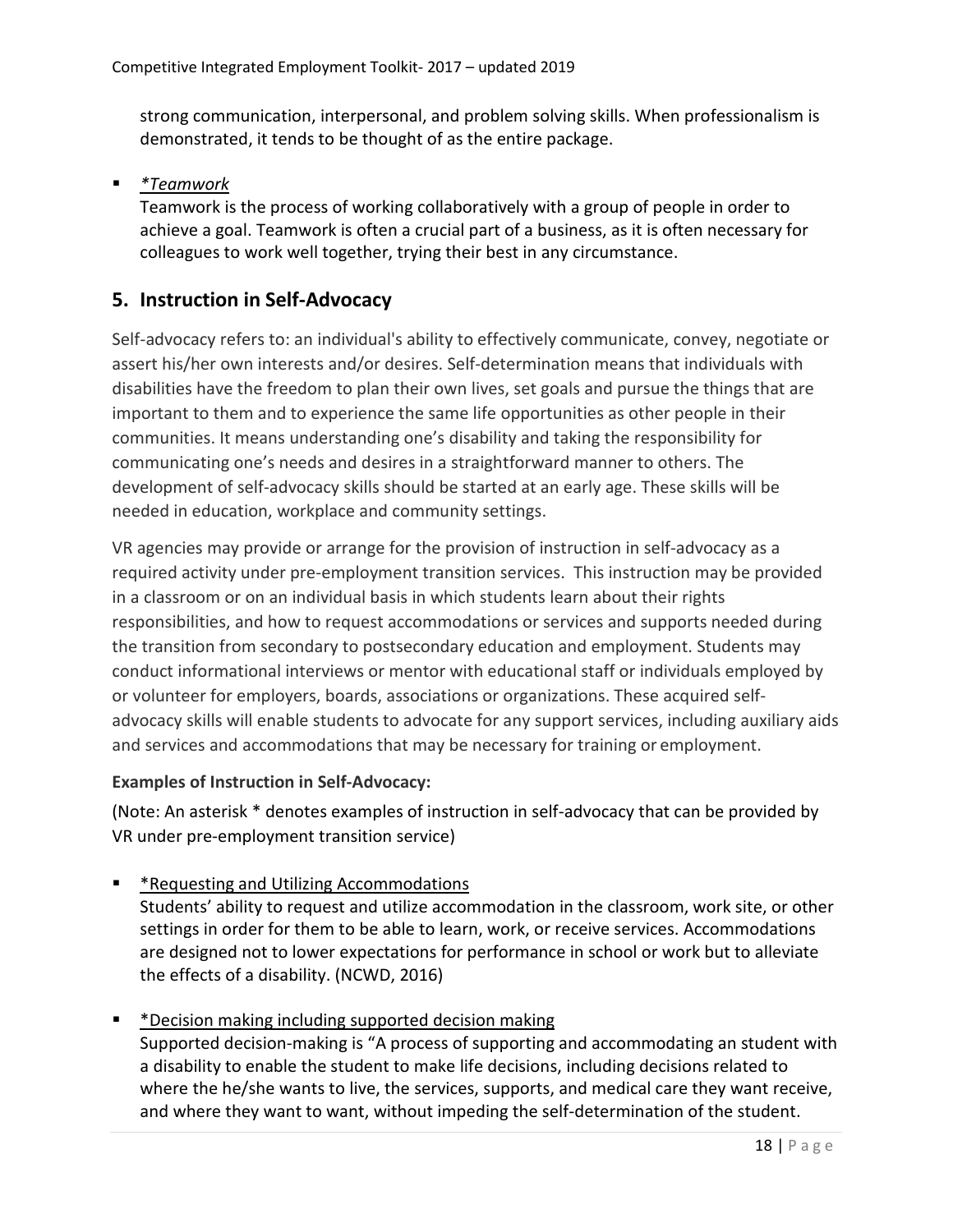# *\*Disability Disclosure*

Disclosure is the act of opening up, revealing, or telling. With regard to individuals with disabilities, it refers to the act of informing someone that an individual has a disability, including self-disclosure. It is often associated with a person's need to request accommodations (NCWD, 2016)

# *\*Goal setting and attainment Goal setting and attainment is the skill of determining how a student plans to accomplish what they want - setting the goal, plan for implementation and measuring success.*

#### \*Leadership Skills (taking a leadership role)

Leading is the area of development that centers on creating positive skills, attitudes, and behaviors around civic involvement, work and personal goal setting. Students may participate in youth leadership activities offered in educational or community settings,

# *\*Peer Mentoring*

Peer mentoring *is a form of mentorship that usually takes place between a person who has lived through a specific experience (*peer mentor*) and a person who is new to that experience* (the peer mentee). Mentorship relationships can take different forms such as peer mentoring, disability mentoring, group mentoring or e-mentoring. (WINTACT, 2016)

# *\*Personal Rights and Responsibilities*

Knowledge and opportunities to learn about laws and regulations regarding education and employment, including those specific to disability.

# *\*Self-awareness and knowledge*

The ability to understand oneself separate from the environment and other individuals. It is having a clear perception of your personality, including strengths, weaknesses, thoughts, beliefs, motivation, and emotions. Self-awareness allows you to understand other people, how they perceive you, your attitude and your responses to them in the moment.

# *\*Self-determination*

The right and ability of all persons to direct their own lives, as well as the responsibility to accept the consequences of their own choices. Some of the skills that make someone selfdetermined or a successful self-advocate are the following: knowledge of one's strengths and limitations, belief in one's ability to achieve goals, ability to start and complete tasks, ability to assertively assert one's wants needs, and concerns, and the ability to make decisions and see other options.

# **Effective Practices and Predictors of Post-School Success**

NTACT is charged with assisting stakeholders in implementing evidence-based and promising practices and predictors that promote positive post-school outcomes for all students with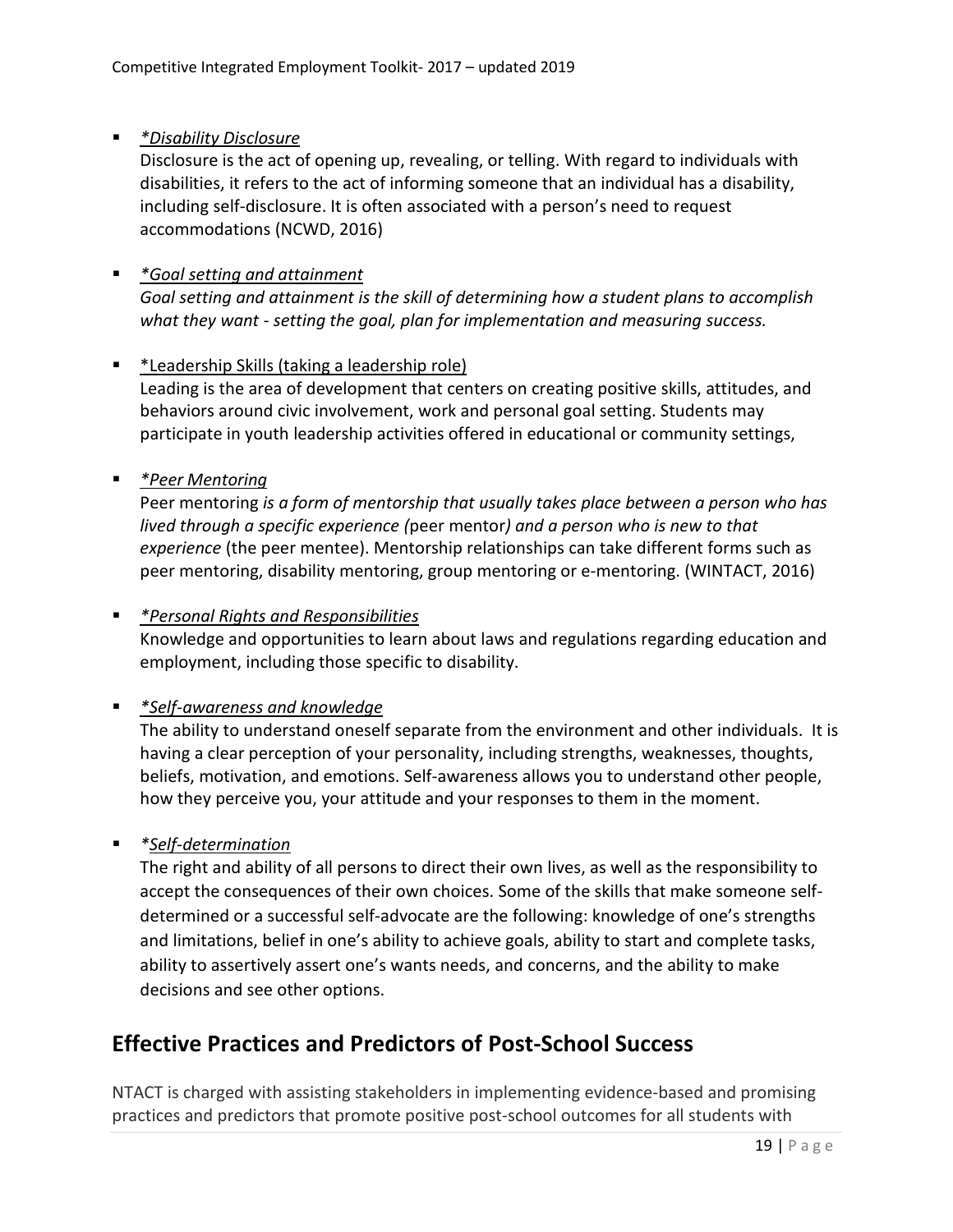disabilities. Effective practices and predictors have been identified based on the amount, type, and quality of the research conducted, and are labeled as either (a) evidence-based, (b) research-based, or (c) promising. Currently NTACT is not identifying "unestablished" practices, but recognizes there are practices in the field for which there is not yet evidence of effectiveness.

The following table describes effective practices (based on experimental research) and predictors (based on correlational research) around the five core transition services that were outlined in the previous section. To learn more about EBPS and predictors follow the links below to the NTACT website.

# **Best Practices for Pre-Employment Transition Services**

Recently a GAO-18-502 report titled "Students with Disabilities: Additional [Information from](https://www.gao.gov/products/GAO-18-502) [Education Could](https://www.gao.gov/products/GAO-18-502) Help States Provide [Pre-Employment Transition](https://www.gao.gov/products/GAO-18-502) Services" noted states indicated the need for "additional assistance with identifying best practices" (p. 26). The following table from OSERS' National Technical Assistance Center on Transition (NTACT) [Competitive](https://www.transitionta.org/cietoolkit) Integrated [Employment Toolkit](https://www.transitionta.org/cietoolkit) provides a starting point for state and local Vocational Rehabilitation and Special Education agencies. (Note: An asterisk \* denotes examples of job exploration counseling that can be provided by VR under pre-employment transition services)

| <b>Job Exploration Counseling</b><br>Job Exploration Counseling, or Career counseling/ guidance includes a wide variety of activities which<br>help students explore career options and opportunities available. Job exploring options are intended<br>to foster motivation, consideration of opportunities and informed decision-making. |                                                                                                                                                                                         |  |
|-------------------------------------------------------------------------------------------------------------------------------------------------------------------------------------------------------------------------------------------------------------------------------------------------------------------------------------------|-----------------------------------------------------------------------------------------------------------------------------------------------------------------------------------------|--|
| <i><b>*Career Speakers</b></i>                                                                                                                                                                                                                                                                                                            |                                                                                                                                                                                         |  |
| <b>Promising Practices</b><br><b>Career Exploration Services</b>                                                                                                                                                                                                                                                                          | Predictors<br><b>Career Awareness</b>                                                                                                                                                   |  |
| <b>Career Student Organization</b>                                                                                                                                                                                                                                                                                                        |                                                                                                                                                                                         |  |
| <b>Research-Based Practices</b><br><b>Adult Advocate for dropout</b><br>prevention<br>Career exploration to increase<br>career search efficacy                                                                                                                                                                                            | Predictors<br><b>Career Awareness</b><br><b>Youth Autonomy and Decision</b><br><b>Making</b><br><b>Vocational or Career &amp; Technical</b><br>Education<br><b>Occupational Courses</b> |  |
| <b>Career Vocational Assessment</b>                                                                                                                                                                                                                                                                                                       |                                                                                                                                                                                         |  |
| <b>Promising Practices</b><br><b>Supported Employment</b><br><b>Career Exploration Services</b><br>Career exploration to increase<br>career search efficacy                                                                                                                                                                               | Predictors<br><b>Career Awareness</b><br><b>Occupational Courses</b><br><b>Community Experiences</b><br><b>Vocational Education</b>                                                     |  |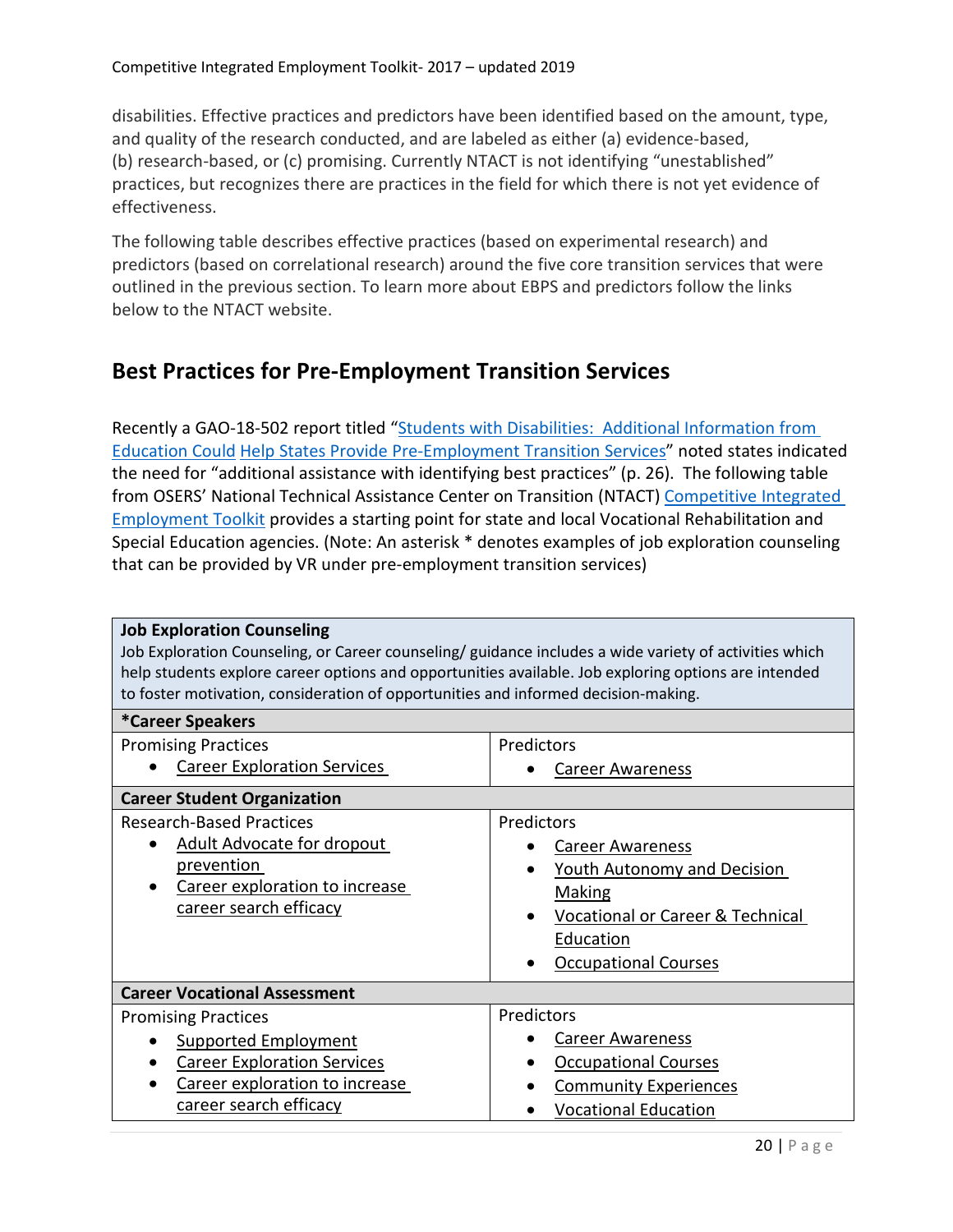| <b>Course of Study Alignment with Career</b>                                                |                                           |  |
|---------------------------------------------------------------------------------------------|-------------------------------------------|--|
| <b>Evidenced-Based Practices</b>                                                            | Predictors                                |  |
| Published curricula to teach student<br>$\bullet$                                           | <b>Career Awareness</b><br>$\bullet$      |  |
| involvement in the IEP                                                                      | <b>Occupational Courses</b>               |  |
|                                                                                             | Program of Study                          |  |
|                                                                                             | <b>Transition Program</b>                 |  |
|                                                                                             | <b>Vocational Education</b>               |  |
| <b>Discovery</b>                                                                            |                                           |  |
| <b>Promising Practices</b>                                                                  | Predictors                                |  |
| Whose Future is it Anyway? To                                                               | <b>Career Awareness</b>                   |  |
| teach self-determination                                                                    | <b>Transition Program</b><br>$\bullet$    |  |
|                                                                                             | <b>Community Experiences</b><br>$\bullet$ |  |
|                                                                                             | Parent/Family Involvement<br>٠            |  |
|                                                                                             | <b>Parent Expectations</b>                |  |
| <b>Informational Interviews</b>                                                             |                                           |  |
| <b>Promising Practices</b>                                                                  | Predictors                                |  |
| Community based instruction to<br>$\bullet$                                                 | <b>Career Awareness</b><br>$\bullet$      |  |
| teach communication skills                                                                  | <b>Community Experiences</b>              |  |
| <b>Video Modeling to teach</b>                                                              |                                           |  |
| interviewing skills                                                                         |                                           |  |
| <b>Career Exploration Services</b>                                                          |                                           |  |
| *Interest and Ability Inventories                                                           |                                           |  |
| <b>Promising Practices</b>                                                                  | Predictors                                |  |
| <b>Career Exploration Services</b>                                                          | <b>Career Awareness</b>                   |  |
|                                                                                             | <b>Transition Program</b>                 |  |
| <b>Job Shadowing</b>                                                                        |                                           |  |
| <b>Research-Based Practices</b>                                                             | Predictors                                |  |
| <b>Career Exploration Services</b>                                                          | <b>Career Awareness</b>                   |  |
| <b>Community Based instruction to</b>                                                       | <b>Occupational Courses</b>               |  |
| teach communication skills                                                                  | <b>Work Study</b>                         |  |
| Community Based instruction to                                                              |                                           |  |
| teach community integration skills                                                          |                                           |  |
| *Labor Market Statistic and Trends                                                          |                                           |  |
| <b>Promising Practices</b>                                                                  | Predictors                                |  |
| <b>Career Exploration Services</b>                                                          | <b>Career Awareness</b>                   |  |
| <b>Work Based Learning</b>                                                                  |                                           |  |
| Work Based Learning (WBL) is an educational approach or instructional methodology that      |                                           |  |
| uses the workplace or real work to provide students with the knowledge and skills that will |                                           |  |
| help them connect school experiences to real-life work activities and future career         |                                           |  |
| opportunities. These opportunities are meant to engage, motivate, and augment the           |                                           |  |
| learning process and should be provided in the most integrated setting possible.            |                                           |  |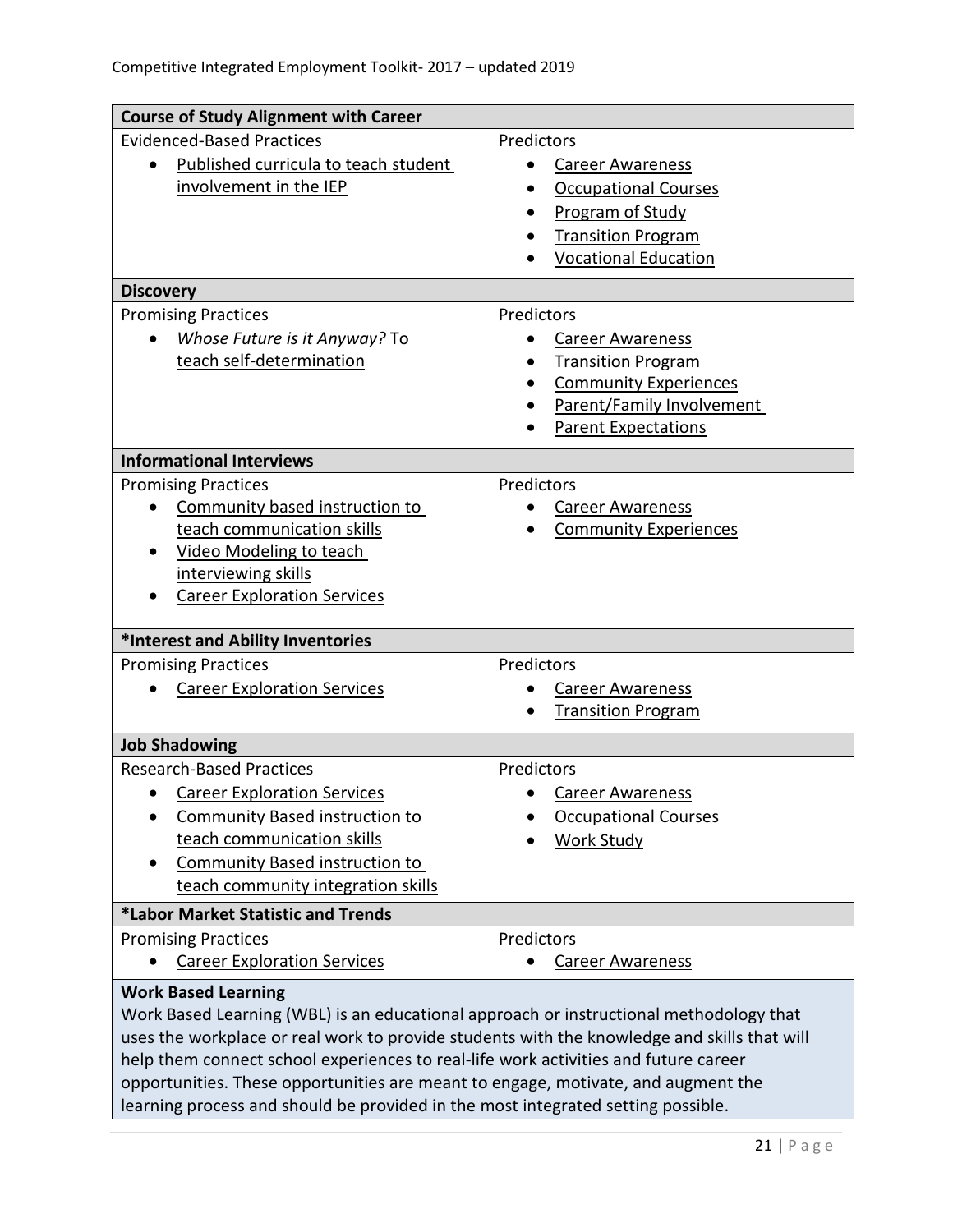| *Apprenticeships                                                                                                                                                                                                                                                                                                 |                                                                                                                                             |
|------------------------------------------------------------------------------------------------------------------------------------------------------------------------------------------------------------------------------------------------------------------------------------------------------------------|---------------------------------------------------------------------------------------------------------------------------------------------|
| <b>Research Based Practices</b><br>Response Prompting to teach<br><b>Employment Skills</b><br>Self-Management Instruction to<br>teach Job specific skills                                                                                                                                                        | Predictors<br><b>Career Awareness</b><br><b>Community Experiences</b><br><b>Vocational Education</b><br><b>Work Study</b>                   |
| <b>Promising Practices</b>                                                                                                                                                                                                                                                                                       |                                                                                                                                             |
| <b>Computer Assisted Instruction to</b><br>teach job skills<br>Teaching employment skills using<br>community based instruction<br>Using an extension of services after<br>graduation to promote increased<br>financial skills<br>Using Least to Most Prompts to<br>teach specific job skill<br><b>DARS Force</b> |                                                                                                                                             |
| *Business Mentors                                                                                                                                                                                                                                                                                                |                                                                                                                                             |
| <b>Research-Based Practices</b><br><b>Supported Employment</b><br>Impact of counselor education and<br>consumer outcomes<br><b>Adult Advocate for dropout</b><br>prevention<br><b>Promising Practices</b><br><b>Strong Business Model</b>                                                                        | Predictors<br><b>Career Awareness</b><br>$\bullet$<br><b>Occupational Courses</b><br>$\bullet$<br><b>Community Experiences</b><br>$\bullet$ |
| *Career Mentorship                                                                                                                                                                                                                                                                                               |                                                                                                                                             |
| <b>Research Based Practices</b><br>Response Prompting to teach<br><b>Employment Skills</b><br>Self-Management Instruction to<br>teach Job specific skills<br>Adult Advocate for dropout<br>prevention                                                                                                            | Predictors<br><b>Community Experiences</b><br>$\bullet$<br><b>Career Awareness</b><br><b>Work Study</b>                                     |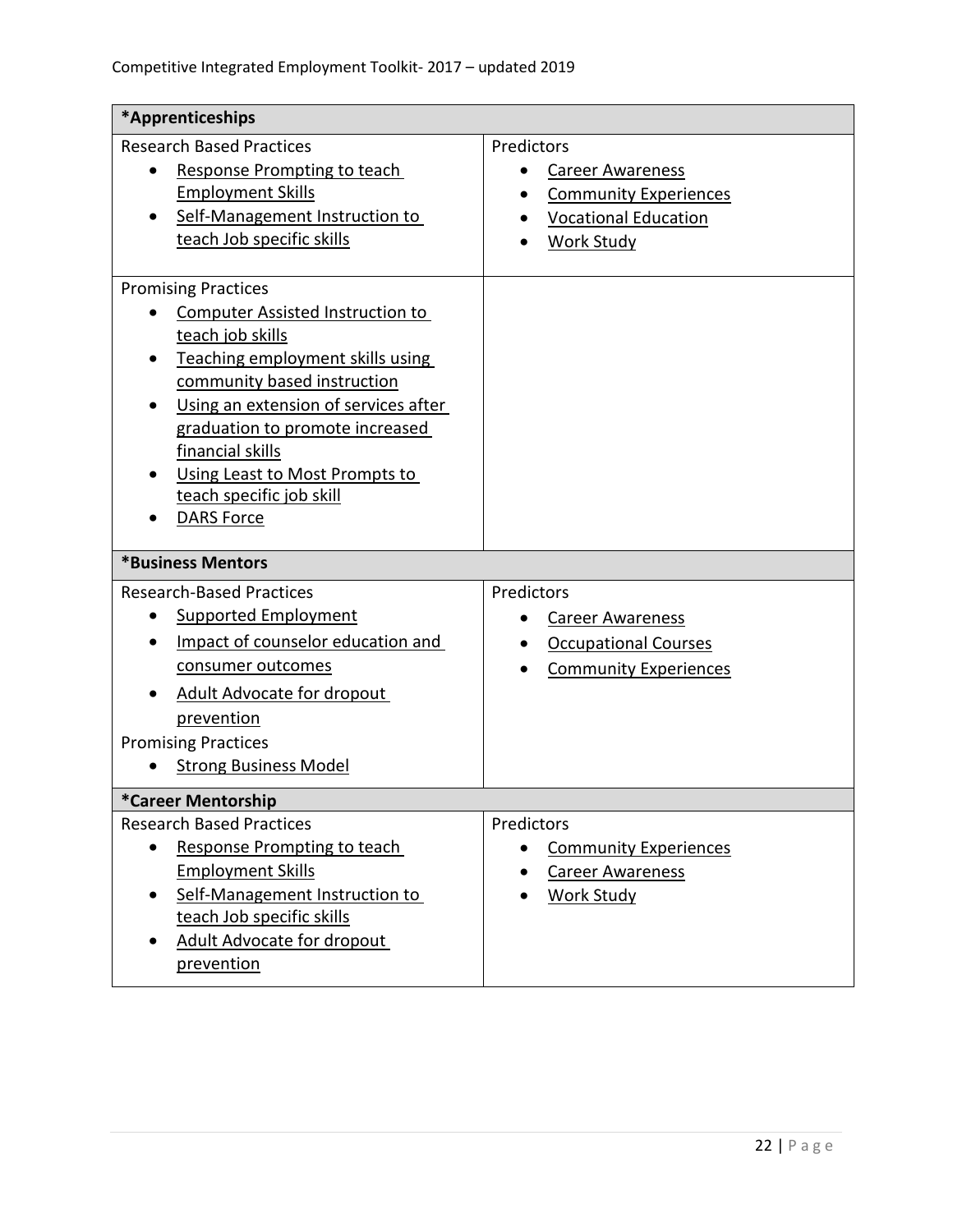| <b>Promising Practices</b>              |                                             |
|-----------------------------------------|---------------------------------------------|
| Computer Assisted Instruction to        |                                             |
| teach job skills                        |                                             |
| Using an extension of services after    |                                             |
| graduation to promote increased         |                                             |
| financial skills                        |                                             |
| Career exploration to                   |                                             |
| increase career search                  |                                             |
| efficacy                                |                                             |
| *Career Related Competitions            |                                             |
| <b>Research Based</b>                   | Predictors                                  |
| Simulation to teach social skills       | <b>Career Awareness</b><br>$\bullet$        |
| Self-monitoring to teach functional     | <b>Vocational Education</b>                 |
| life skills                             | <b>Vocational or Career &amp; Technical</b> |
| <b>Promising Practices</b>              | Education                                   |
| <b>Computer Assisted Instruction to</b> |                                             |
| teach job skills                        |                                             |
| *Informational Interviews               |                                             |
| <b>Research Based Practices</b>         | Predictors                                  |
| Community based instruction to          | <b>Community Experiences</b>                |
| teach communication skills              | <b>Career Awareness</b><br>$\bullet$        |
| <b>Promising Practices</b>              | Paid Employment/Work Experiences            |
| Video Modeling to teach                 | <b>Work Study</b>                           |
| interviewing skills                     |                                             |
| <b>Career Exploration Services</b>      |                                             |
| *Internships                            |                                             |
| <b>Research Based Practices</b>         | Predictors                                  |
| Response Prompting to teach             | <b>Community Experiences</b>                |
| <b>Employment Skills</b>                | <b>Career Awareness</b>                     |
| Community based instruction to          | Paid Employment/Work Experiences            |
| teach communication skills              | <b>Work Study</b>                           |
| <b>Promising Practices</b>              |                                             |
| <b>Computer Assisted Instruction to</b> |                                             |
| teach job skills                        |                                             |
| Teaching employment skills using        |                                             |
| community based instruction             |                                             |
| Using an extension of services after    |                                             |
| graduation to promote increased         |                                             |
| financial skills                        |                                             |
| Using Least to Most Prompts to          |                                             |
| teach specific job skill                |                                             |
|                                         |                                             |
|                                         |                                             |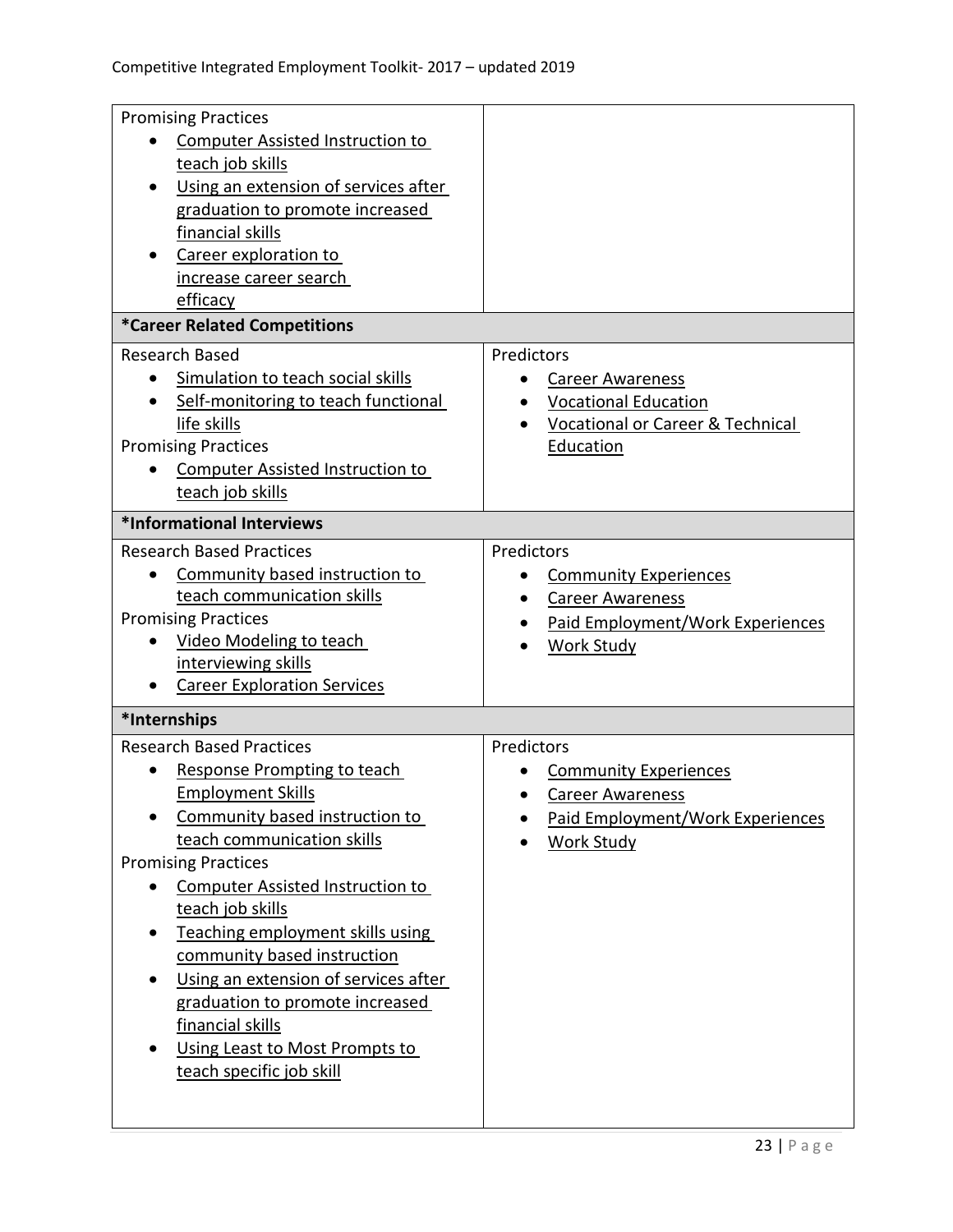| <b>Job Clubs</b>                                                                                                                                                                                                                                                                                                                                                                                                                                                                                                                                                                                 |                                                                                                                                                                    |  |
|--------------------------------------------------------------------------------------------------------------------------------------------------------------------------------------------------------------------------------------------------------------------------------------------------------------------------------------------------------------------------------------------------------------------------------------------------------------------------------------------------------------------------------------------------------------------------------------------------|--------------------------------------------------------------------------------------------------------------------------------------------------------------------|--|
| <b>Research-Based Practices</b><br><b>Community Based instruction to</b><br>teach communication skills<br>Simulation to teach social skills<br><b>Promising Practices</b>                                                                                                                                                                                                                                                                                                                                                                                                                        | Predictors<br><b>Career Awareness</b><br>Self-Advocacy/Self determination                                                                                          |  |
| Take Action: making goals happen<br>curriculum to teach goal-setting and<br>attainment<br><b>Video Modelling to teach</b><br>interviewing skills to students with<br>autism<br><b>Career Exploration Services</b>                                                                                                                                                                                                                                                                                                                                                                                |                                                                                                                                                                    |  |
| <b>Job Shadowing</b>                                                                                                                                                                                                                                                                                                                                                                                                                                                                                                                                                                             |                                                                                                                                                                    |  |
| <b>Research Based Practices</b><br>Response Prompting to teach<br>$\bullet$<br><b>Employment Skills</b><br>Self-Management Instruction to<br>teach Job specific skills<br><b>Career Exploration Services</b><br><b>Community Based instruction to</b><br>teach communication skills<br><b>Community Based instruction to</b><br>teach community integration skills<br><b>Promising Practices</b><br><b>Computer Assisted Instruction to</b><br>teach job skills<br>Teaching employment skills using<br>community based instruction<br>Using Least to Most Prompts to<br>teach specific job skill | Predictors<br><b>Community Experiences</b><br>$\bullet$<br><b>Career Awareness</b><br>$\bullet$<br>Paid Employment/Work<br><b>Experiences</b><br><b>Work Study</b> |  |
| *Non-paid Work Experience<br><b>Research Based Practices</b><br>Self-Management Instruction to<br>teach Job specific skills<br><b>Community Based Instruction to</b><br>$\bullet$<br>teach communication skills<br>Response prompting to teach<br>employment skills                                                                                                                                                                                                                                                                                                                              | Predictors<br><b>Career Awareness</b><br>$\bullet$<br><b>Community Experiences</b><br>Work Study<br><b>Parent Expectations</b><br><b>Travel Skills</b>             |  |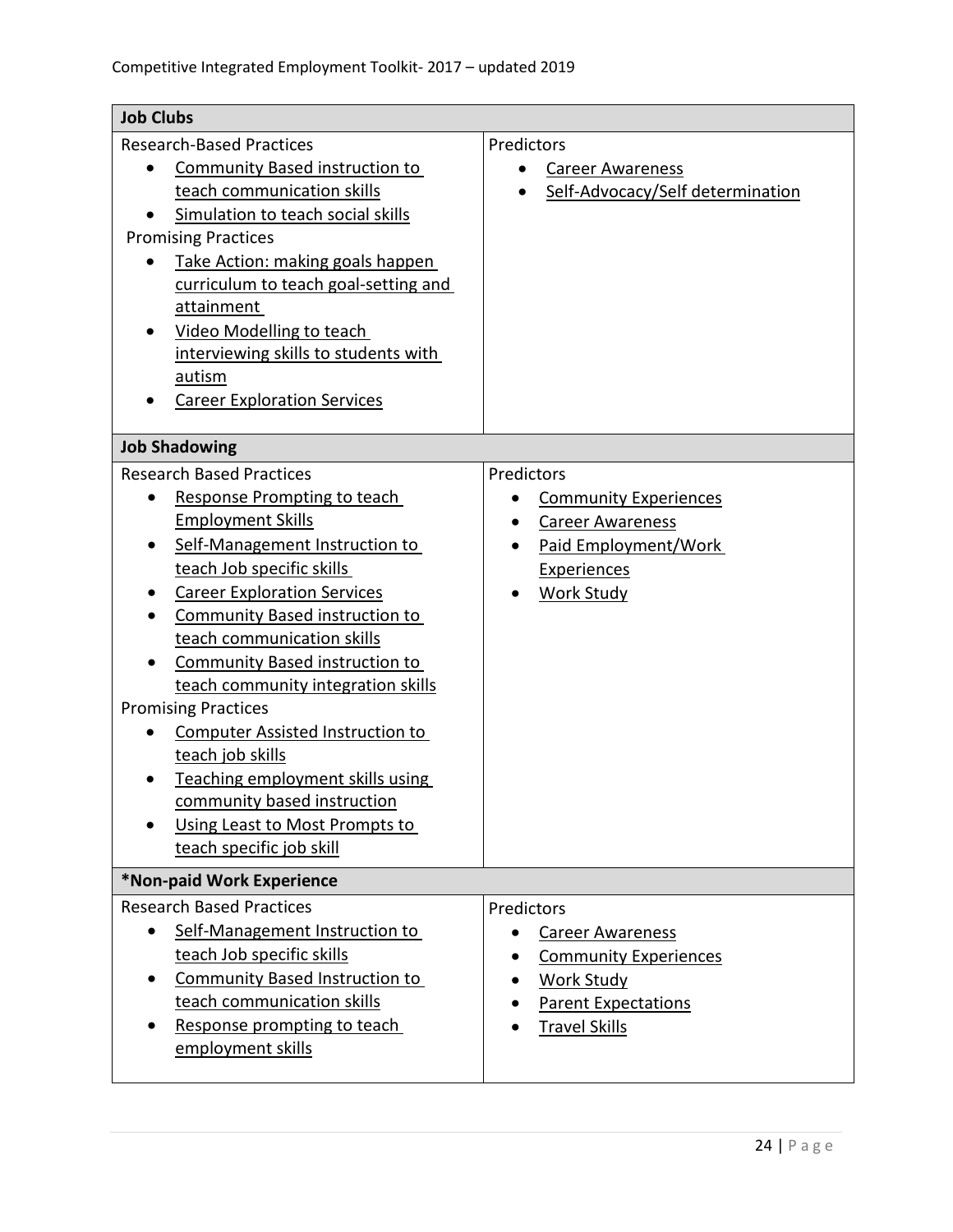| <b>Promising Practices</b>               |                                           |
|------------------------------------------|-------------------------------------------|
| <b>Computer Assisted Instruction to</b>  |                                           |
| teach job skills                         |                                           |
| Teaching employment skills using         |                                           |
| community based instruction              |                                           |
| <b>Community Based Instruction to</b>    |                                           |
| teach employment skills                  |                                           |
| Using Least to Most Prompts to teach     |                                           |
| specific job skill                       |                                           |
| Soft skills training                     |                                           |
| *On-the-job Training                     |                                           |
| <b>Research Based Practices</b>          | Predictors                                |
| Response Prompting to teach              | <b>Community Experiences</b>              |
| <b>Employment Skills</b>                 | <b>Vocational Education</b>               |
| <b>Promising Practices</b>               | <b>Work Study</b>                         |
| <b>Computer Assisted Instruction to</b>  |                                           |
| teach job skills                         |                                           |
| Teaching employment skills using         |                                           |
| community based instruction              |                                           |
| Using Least to Most Prompts to           |                                           |
| teach specific job skill                 |                                           |
| <b>Embedded Training Program</b>         |                                           |
|                                          |                                           |
| *Paid Employment                         |                                           |
| <b>Research Based Practices</b>          | Predictors                                |
| Supported Employment for                 | <b>Community Experiences</b><br>$\bullet$ |
| competitive integrated employment        | Paid Employment/Work<br>$\bullet$         |
| Self-Management Instruction to           | <b>Experiences</b>                        |
| teach Job specific skills                | <b>Parent Expectations</b>                |
| <b>Promising Practices</b>               | <b>Travel Skills</b>                      |
| Using Least to Most Prompts to teach     | <b>Social Skills</b>                      |
| specific job skill                       |                                           |
| Video Prompt to teach office tasks to    |                                           |
| students with ID                         |                                           |
| *Service Learning                        |                                           |
| <b>Research Based Practices</b>          | Predictors                                |
| Response Prompting to teach<br>$\bullet$ | <b>Career Awareness</b>                   |
| <b>Employment Skills</b>                 | <b>Community Experiences</b>              |
| <b>Community Based Instruction to</b>    | <b>Work Study</b>                         |
| teach communication skills               | <b>Social Skills</b>                      |
|                                          |                                           |
|                                          |                                           |
|                                          |                                           |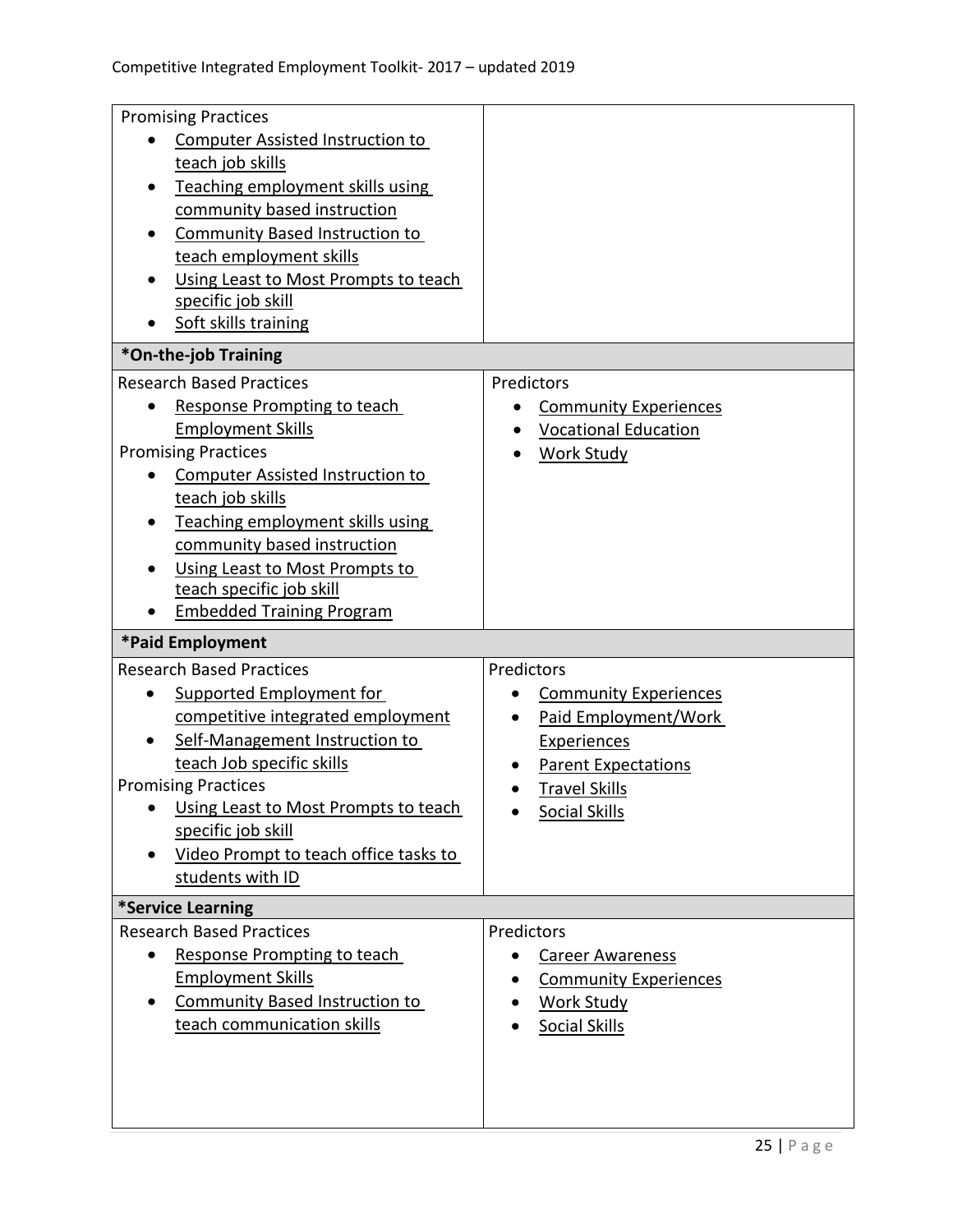| <b>Promising Practices</b>                                             |                                           |
|------------------------------------------------------------------------|-------------------------------------------|
| Teaching employment skills using                                       |                                           |
| community based instruction                                            |                                           |
| Using Least to Most Prompts to                                         |                                           |
| teach specific job skill                                               |                                           |
| Community based instruction to                                         |                                           |
| teach employment skills                                                |                                           |
| <b>Soft Skills Training</b>                                            |                                           |
| <b>Community Based Instruction to</b><br>teach communication skills    |                                           |
| Self-management to teach social                                        |                                           |
| <u>skills</u>                                                          |                                           |
|                                                                        |                                           |
| *School Work Experience including Student-Led Enterprises              |                                           |
| <b>Research Based Practices</b>                                        | Predictors                                |
| Self-Management to teach job<br>٠                                      | <b>Career Awareness</b>                   |
| specific skills                                                        | <b>Work Study</b>                         |
| Self-Management to teach social                                        | Paid Employment/Work Experiences          |
| <b>skills</b>                                                          | Social Skills                             |
| System of Least-to-Most to teach                                       | <b>Youth Autonomy and Decision Making</b> |
| communication skills                                                   |                                           |
| <b>Promising Practices</b>                                             |                                           |
| <b>Computer Assisted Instruction to</b>                                |                                           |
| teach job skills                                                       |                                           |
| Using Least to Most Prompts to                                         |                                           |
| teach specific job skill                                               |                                           |
| *Volunteering                                                          |                                           |
| <b>Research-Based Practices</b>                                        | Predictors                                |
| <b>Community Based Instruction to</b><br>$\bullet$                     | <b>Career Awareness</b>                   |
| teach communication skills                                             | <b>Vocational Education</b>               |
| <b>Promising Practices</b>                                             | Parent Involvement                        |
| <b>Computer Assisted Instruction to</b>                                | Social Skills                             |
| teach job skills                                                       |                                           |
| Teaching employment skills using                                       |                                           |
| community based instruction                                            |                                           |
| Using Least to Most Prompts to teach                                   |                                           |
| specific job skill                                                     |                                           |
| Community based instruction to                                         |                                           |
| teach employment skills                                                |                                           |
| <b>Soft Skills Training</b>                                            |                                           |
| <b>Community Based Instruction to</b><br>teach communication skills to |                                           |
| student                                                                |                                           |
|                                                                        |                                           |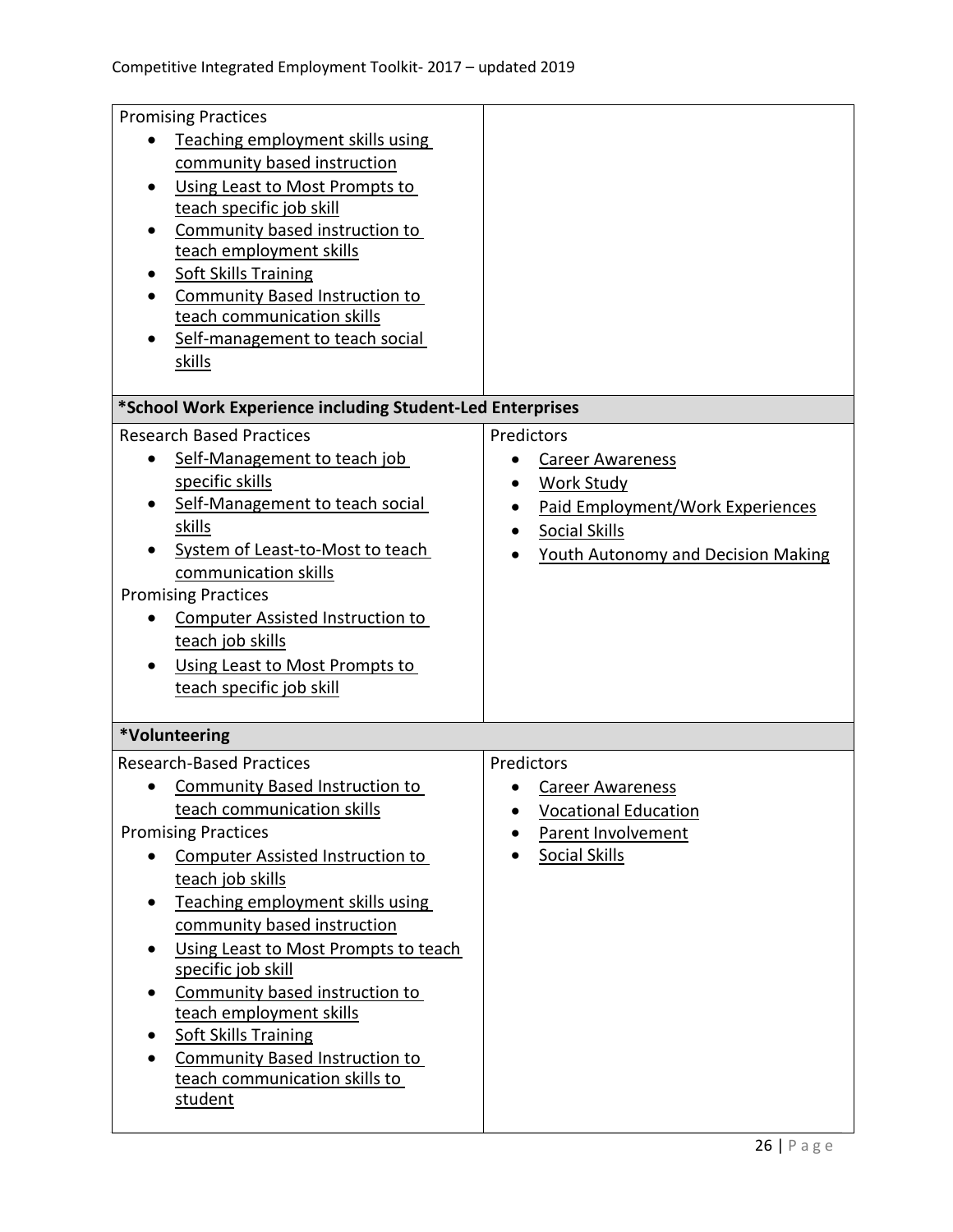| *Work-site tours to learn about necessary job skills                                                                                                                                                                                                                                                                                                                                                                                                                                                                                                                                                                                               |                                                                                                                                                                                                                                    |  |
|----------------------------------------------------------------------------------------------------------------------------------------------------------------------------------------------------------------------------------------------------------------------------------------------------------------------------------------------------------------------------------------------------------------------------------------------------------------------------------------------------------------------------------------------------------------------------------------------------------------------------------------------------|------------------------------------------------------------------------------------------------------------------------------------------------------------------------------------------------------------------------------------|--|
| <b>Research-Based Practices</b><br><b>Community Based Instruction to</b><br>teach communication skills<br><b>Promising Practices</b><br><b>Career Exploration Services</b>                                                                                                                                                                                                                                                                                                                                                                                                                                                                         | Predictors<br><b>Career Awareness</b><br><b>Community Experiences</b>                                                                                                                                                              |  |
| <b>Counseling on Opportunities for Enrollment in Comprehensive Transition or Post-Secondary</b><br>Education Programs (includes 4 yr., 2 yr. and training programs)<br>Maximum flexibility in the career decision making process is important in the early phases of<br>post-secondary education (PSE) planning. This includes gaining an awareness of the wide<br>range of career pathway options and labor market realities and projections.<br>*Academic Planning<br>HS Graduation Pathways that lead to College and Career Readiness<br>Advising students and parents on academic curricula<br>Information about course offerings<br>$\bullet$ |                                                                                                                                                                                                                                    |  |
| <b>Evidence-Based Practices</b><br>Published curricula to teach student<br>$\bullet$<br>involvement in the IEP<br>Self-Determined Learning Model of<br>$\bullet$<br>Instruction (SDLMI) to teach goal<br>attainment                                                                                                                                                                                                                                                                                                                                                                                                                                | Predictors<br><b>Inclusion in General Education</b><br><b>Program of Study</b><br><b>Parent Expectations</b><br><b>Occupational Courses</b><br><b>Transition Program</b><br>$\bullet$<br><b>Youth Autonomy and Decision Making</b> |  |
| *Information on Accommodations and Services in Post-Secondary Education<br>Resources to support student success in education and training<br>Plan for and access adult services<br>Identify technology needs<br>Documentation of academic accommodations<br>$\bullet$<br>Accessibility needs<br><b>Evidence-Based Practices</b><br>Predictors                                                                                                                                                                                                                                                                                                      |                                                                                                                                                                                                                                    |  |
| Published curricula to teach student<br>involvement in the IEP<br>Self-Determined Learning Model of<br><u>Instruction (SDLMI) to teach goal</u><br>attainment<br><b>Research-Based Practices</b><br><b>Interagency Collaboration</b>                                                                                                                                                                                                                                                                                                                                                                                                               | Self-Advocacy/Self-Determination<br>$\bullet$<br><b>Program of Study</b><br><b>Transition Program</b><br><b>Interagency Collaboration</b><br>Parent Involvement<br><b>Inclusion in General Education</b>                           |  |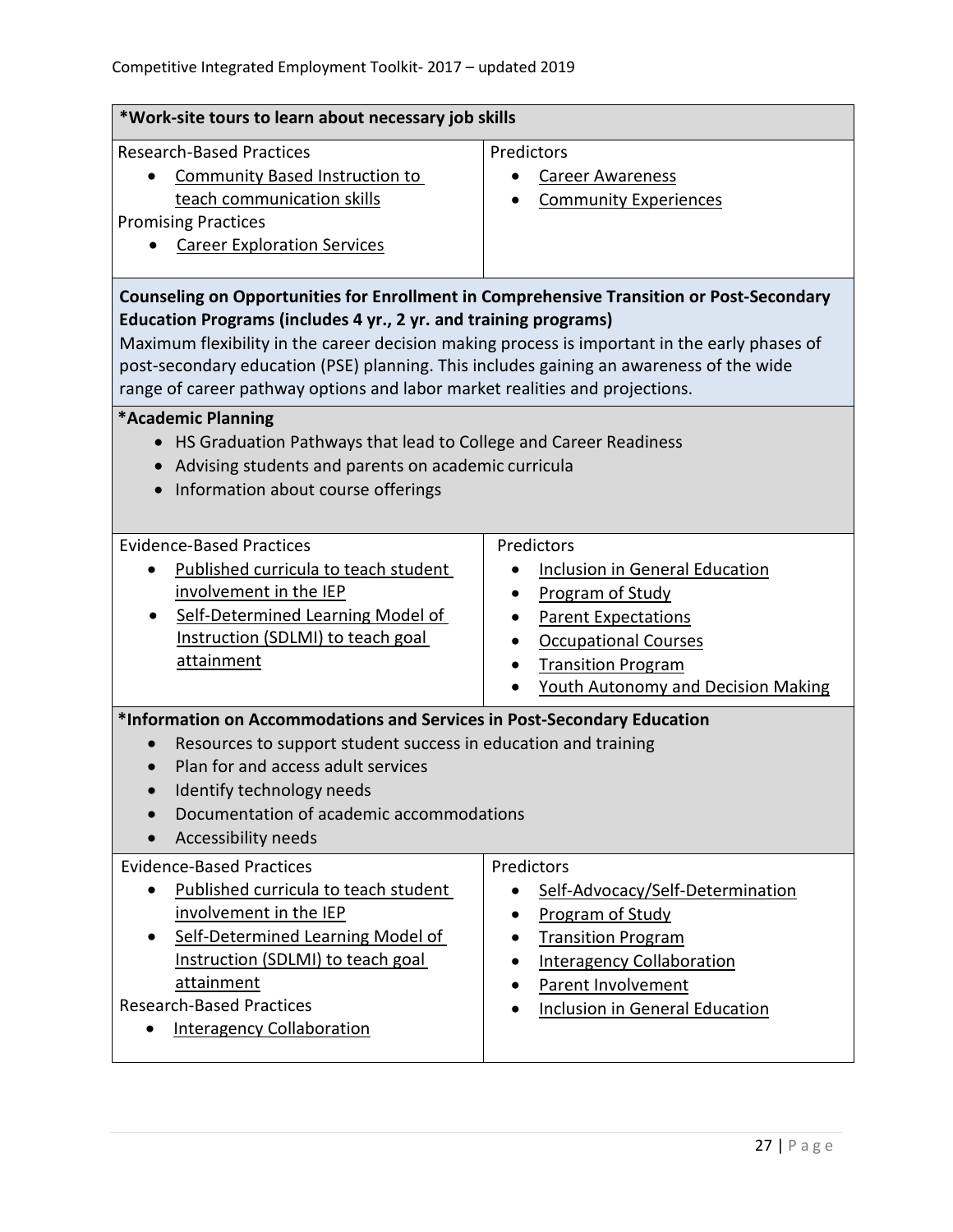| *College Affordability Planning                                                                                                                                                                                                                                                                                                                                                                                                                                                                                                                                                                                                                                                                                                                           |                                                                                                                                                                                                                                                                                                                            |  |
|-----------------------------------------------------------------------------------------------------------------------------------------------------------------------------------------------------------------------------------------------------------------------------------------------------------------------------------------------------------------------------------------------------------------------------------------------------------------------------------------------------------------------------------------------------------------------------------------------------------------------------------------------------------------------------------------------------------------------------------------------------------|----------------------------------------------------------------------------------------------------------------------------------------------------------------------------------------------------------------------------------------------------------------------------------------------------------------------------|--|
| <b>Completion of FAFSA</b><br>$\bullet$                                                                                                                                                                                                                                                                                                                                                                                                                                                                                                                                                                                                                                                                                                                   |                                                                                                                                                                                                                                                                                                                            |  |
| Identify financial aid options<br>$\bullet$                                                                                                                                                                                                                                                                                                                                                                                                                                                                                                                                                                                                                                                                                                               |                                                                                                                                                                                                                                                                                                                            |  |
| <b>Evidence-Based Practices</b><br>Published curricula to teach student<br>involvement in the IEP<br>Self-Determined Learning Model of<br>Instruction (SDLMI) to teach goal<br>attainment<br><b>Promising Practices</b><br>Work incentive planning and benefits<br>counseling<br>*College and Career Exploration and Selection Process<br><b>College Aspirations</b><br>$\bullet$<br>Transition from high school graduation to college enrollment<br>$\bullet$<br>Information about career options<br>$\bullet$<br>$\bullet$<br>Postsecondary opportunities associated with career fields or pathways<br>$\bullet$<br>Attend college fairs and tours<br>Provide PSE information to family members<br>Connect PSE resources/services/websites<br>$\bullet$ | Predictors<br><b>Parent Expectations</b><br>Parent Involvement<br>Self-Advocacy/Self-Determination<br><b>Students Autonomy/Decision Making</b><br>$\bullet$<br>Types of academic and occupational training needed to succeed in the workplace                                                                              |  |
| <b>Evidence-Based Practices</b><br>Published curricula to teach student<br>$\bullet$<br>involvement in the IEP<br>Self-Determined Learning Model of<br>Instruction (SDLMI) to teach goal<br>attainment<br><b>Research-Based Practices</b><br>Whose Future Is It? to teach self-<br>determination skills<br><b>Interagency Collaboration</b><br><b>Promising Practices</b><br><b>Career Exploration Services</b>                                                                                                                                                                                                                                                                                                                                           | Predictors<br><b>Career Awareness</b><br><b>Students Autonomy/Decision Making</b><br>$\bullet$<br>Self-Advocacy/Self-Determination<br>$\bullet$<br><b>Parent Expectations</b><br><b>Transition Program</b><br>Program of Study<br>Inclusion in General Education<br>Parent Involvement<br><b>Interagency Collaboration</b> |  |
| *Post-Secondary Education Application and Admissions Process<br>College application process                                                                                                                                                                                                                                                                                                                                                                                                                                                                                                                                                                                                                                                               |                                                                                                                                                                                                                                                                                                                            |  |
| <b>Evidence-Based Practices</b><br>Published curricula to teach student<br>involvement in the IEP<br>Self-Determined Learning Model of<br>Instruction (SDLMI) to teach goal<br>attainment                                                                                                                                                                                                                                                                                                                                                                                                                                                                                                                                                                 | Predictors<br><b>Career Awareness</b><br><b>Students Autonomy/Decision Making</b><br>Parent Involvement<br>Self-Advocacy/Self-Determination<br><b>Transition Program</b>                                                                                                                                                   |  |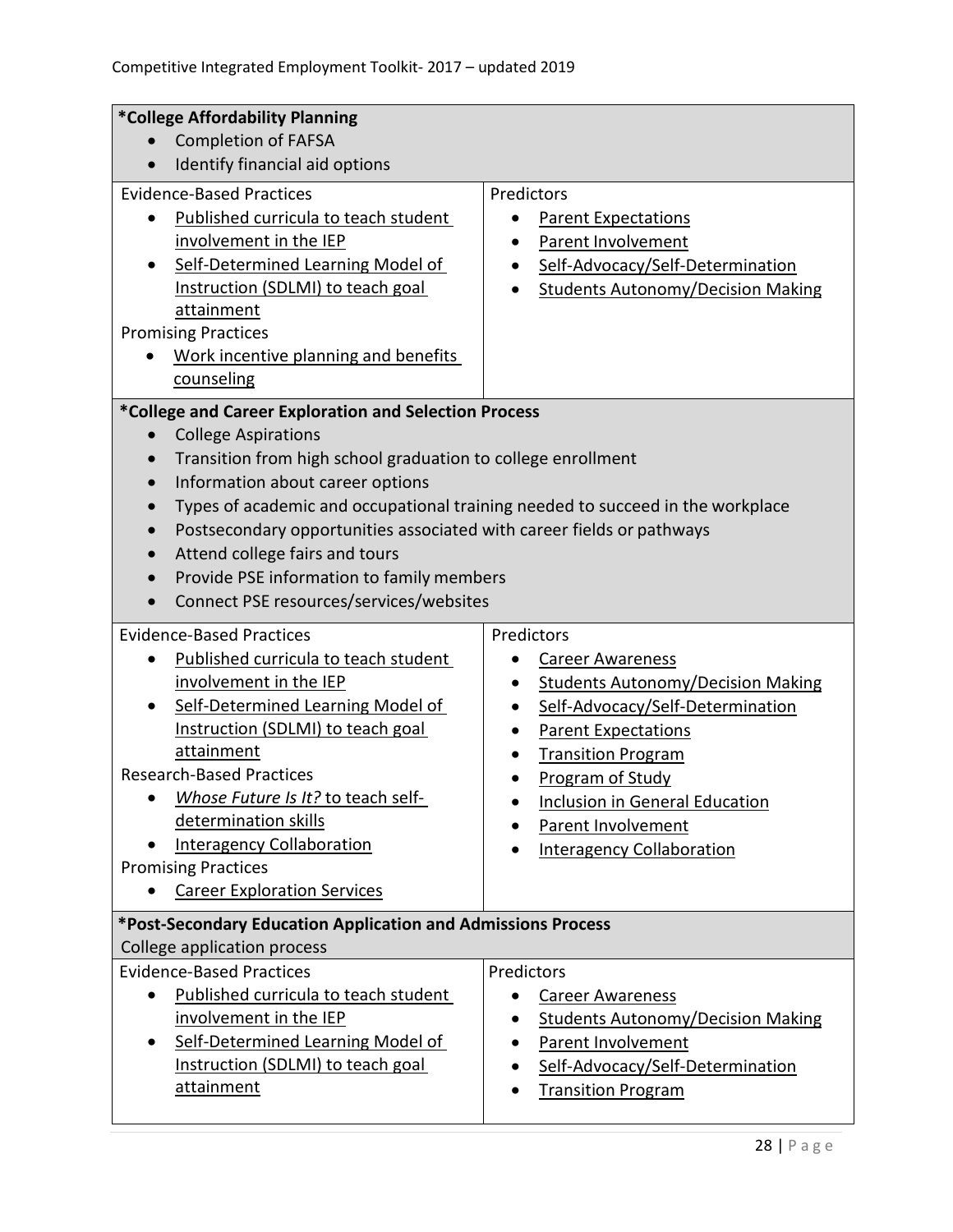#### **Workplace Readiness Training to Develop Social Skills and Independent Living**

Workplace readiness traits describe a number of skills that employers expect from most employees. Workplace readiness skills are a set of skills and behaviors that are necessary for any job, such as how to interact with supervisors and co-workers; and the importance of timeliness. These skills are sometimes called soft skills, employability skills, or job readiness skills.

| <i>*</i> Communication                                     |                                           |
|------------------------------------------------------------|-------------------------------------------|
| Talking/Writing<br>$\bullet$                               |                                           |
|                                                            |                                           |
| <b>Active Listening</b>                                    |                                           |
| <b>Research Based Practices</b>                            | Predictors                                |
| Self-Advocacy Strategy to Teach                            | <b>Work Study</b>                         |
| Student Involvement in the IEP                             | <b>Community Experiences</b><br>$\bullet$ |
| Simulations to Teach Social Skills                         | Student Support                           |
| <b>Response Prompting to Teach Social</b>                  | <b>Social Skills</b>                      |
| <b>Skills</b>                                              |                                           |
| <b>Response Prompting to Teach</b>                         |                                           |
| <b>Employment Skills</b>                                   |                                           |
| <b>Promising Practices</b>                                 |                                           |
| System of least-to-most prompting to                       |                                           |
| teach communication skills                                 |                                           |
| Community based instruction to teach                       |                                           |
| communication skills                                       |                                           |
| <b>Backward Chaining to teach functional</b>               |                                           |
| life skills                                                |                                           |
| Self-Management to Teach Social Skills                     |                                           |
| Self-Monitoring to teach Functional                        |                                           |
| <b>Skills</b>                                              |                                           |
| <b>Computer Assisted Instruction to</b>                    |                                           |
| teach Job Specific Skills                                  |                                           |
| *Networking                                                |                                           |
| <b>Research Based Practices</b>                            | Predictors                                |
| <b>Simulations to Teach Social Skills</b>                  |                                           |
|                                                            | <b>Social Skills</b>                      |
| <b>Response Prompting to Teach Social</b><br><b>Skills</b> | <b>Community Experiences</b>              |
|                                                            | <b>Work Study</b>                         |
| <b>Promising Practices</b>                                 | Parent Involvement                        |
| Self-Management to Teach Social                            |                                           |
| <b>Skills</b>                                              |                                           |
| Peer Network Interventions to teach                        |                                           |
| social engagement skills                                   |                                           |
|                                                            |                                           |
|                                                            |                                           |
|                                                            |                                           |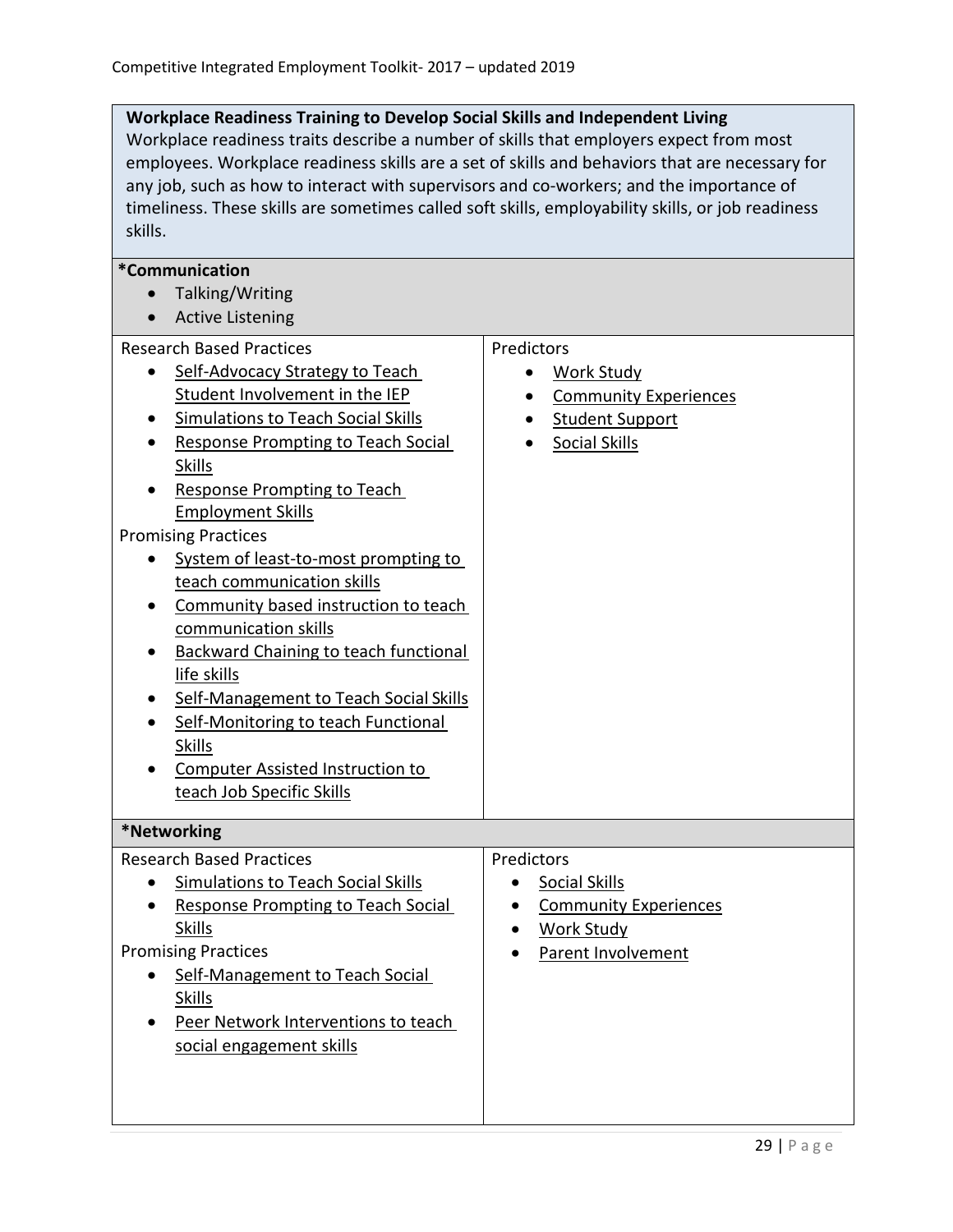| *Orientation and Mobility Skills         |                                           |
|------------------------------------------|-------------------------------------------|
| <b>Promising Practices</b>               | Predictors                                |
| Response prompting to teach travel       | <b>Travel Skills</b>                      |
| skills                                   |                                           |
| *Financial Literacy                      |                                           |
| <b>Evidence Based Practices</b>          | Predictors                                |
| Using simulation to teach purchasing     | <b>Community experiences</b><br>$\bullet$ |
| skills                                   | Self-Care/Independent Living Skills       |
| <b>Research Based Practices</b>          |                                           |
| Community based instruction to           |                                           |
| teach purchasing skills                  |                                           |
| Least-to-most prompting to teach         |                                           |
| purchasing skills                        |                                           |
| One-more-than strategy to teach          |                                           |
| purchasing skills                        |                                           |
| Response prompting to teach              |                                           |
| purchasing skills                        |                                           |
| <b>Promising Practices</b>               |                                           |
| Using Extension of Services after        |                                           |
| graduation for Financial Literacy        |                                           |
| <b>Community Based Instruction to</b>    |                                           |
| teach banking skills                     |                                           |
| <b>Using Simulation to Teach Banking</b> |                                           |
| <b>Skills</b>                            |                                           |
| Progressive time delay to teach          |                                           |
| purchasing skills                        |                                           |
| One-more-than strategy to teach          |                                           |
| counting money                           |                                           |
| Work incentive planning and              |                                           |
| benefits counseling                      |                                           |
|                                          |                                           |
| *Problem Solving and Critical Thinking   |                                           |
| <b>Decision Making</b>                   |                                           |
| <b>Evidence Based Practices</b>          | Predictors                                |
| System of least-to-most prompts to       | <b>Student Support</b>                    |
| teach functional life skills             | <b>Social Skills</b>                      |
| <b>Promising Practices</b>               |                                           |
| Self-Management to Teach Social          |                                           |
| <b>Skills</b>                            |                                           |
|                                          |                                           |
|                                          |                                           |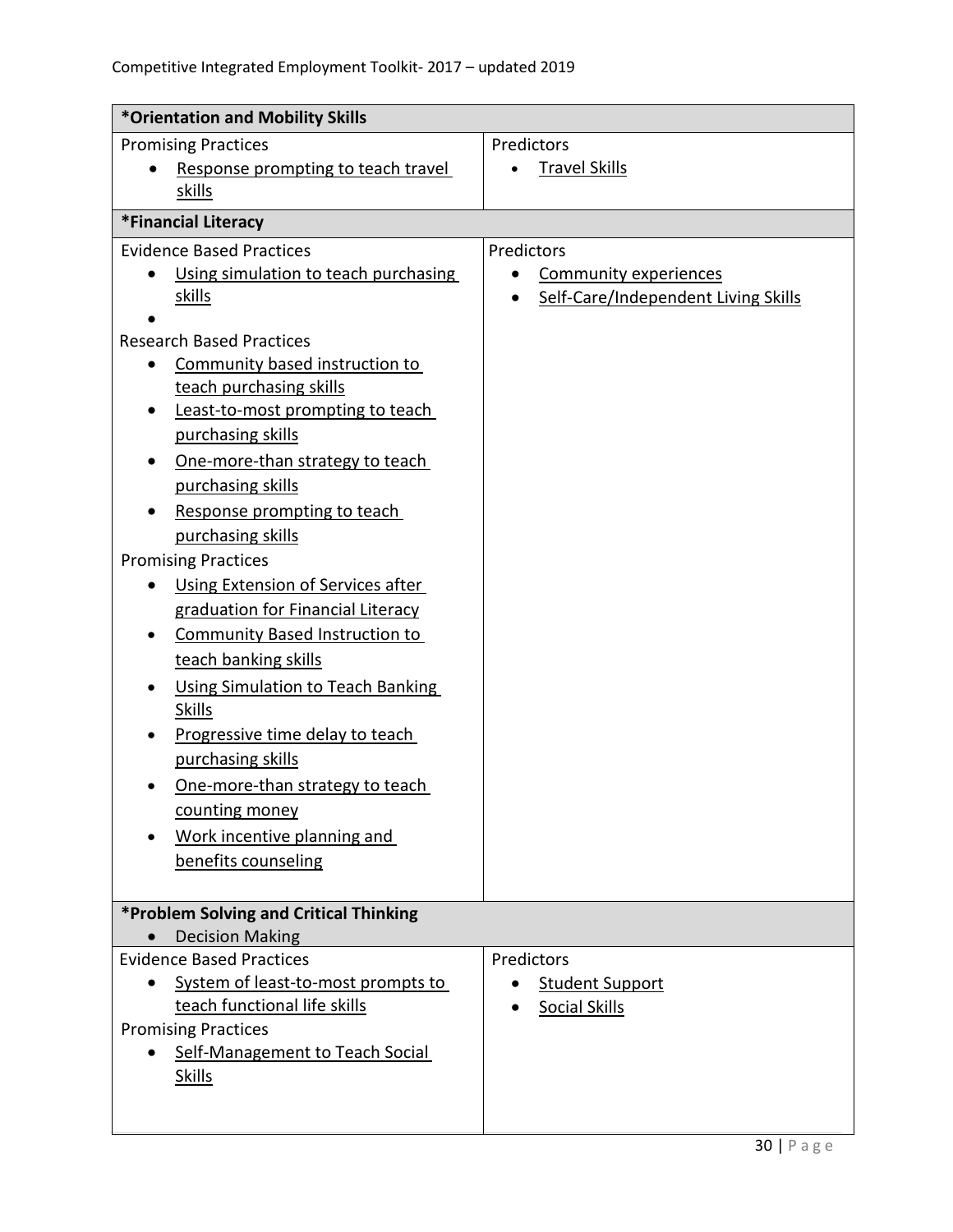| Promising Practices (cont.)                                                                                                                                                                                                                                                                                                                                                                                                                                                                               |                                                                                                                                             |
|-----------------------------------------------------------------------------------------------------------------------------------------------------------------------------------------------------------------------------------------------------------------------------------------------------------------------------------------------------------------------------------------------------------------------------------------------------------------------------------------------------------|---------------------------------------------------------------------------------------------------------------------------------------------|
| Self-Monitoring to teach Functional<br><b>Skills</b><br>Self-Determined Learning Model of<br>Instruction to teach goal attainment                                                                                                                                                                                                                                                                                                                                                                         |                                                                                                                                             |
| *Professionalism<br><b>Enthusiasm and Attitude</b><br>Understanding employer expectations for punctuality and performance<br>Respectful<br>$\bullet$                                                                                                                                                                                                                                                                                                                                                      |                                                                                                                                             |
| <b>Promising Practices</b><br>Self-Monitoring to teach Functional<br><b>Skills</b>                                                                                                                                                                                                                                                                                                                                                                                                                        | Predictors<br><b>Social Skills</b><br><b>Work Study</b><br>$\bullet$                                                                        |
| <i><b>*Teamwork</b></i><br>Cooperation<br>$\bullet$<br><b>Conflict Resolution</b><br>Empathy<br><b>Supporting Others</b>                                                                                                                                                                                                                                                                                                                                                                                  |                                                                                                                                             |
| <b>Research Based Practices</b><br><b>Simulations to Teach Social Skills</b><br><b>Response Prompting to Teach Social</b><br><b>Skills</b><br>Self-Advocacy Strategy to Teach<br>Student Involvement in the IEP<br><b>Promising Practice</b><br>System of least-to-most prompting to<br>teach communication skills<br>Community based instruction to<br>teach communication skills<br>Self-Management to Teach Social<br><b>Skills</b><br>Peer Network Interventions to teach<br>social engagement skills | Predictors<br><b>Social Skills</b><br>$\bullet$<br><b>Community Experiences</b><br>$\bullet$<br><b>Student Support</b><br><b>Work Study</b> |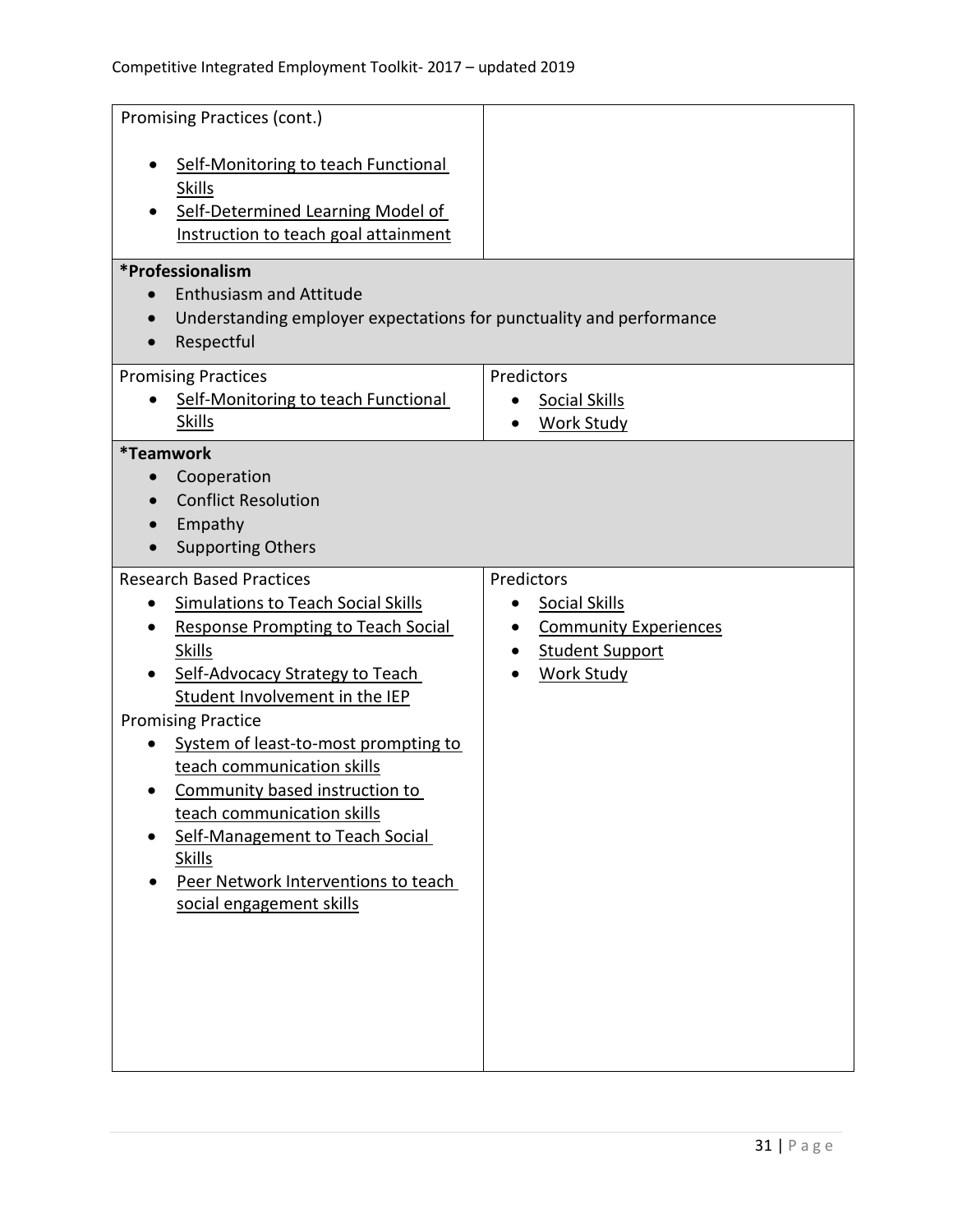#### **Instruction in Self-Advocacy**

Self*-*advocacy refers to: an individual's ability to effectively communicate, convey, negotiate or assert his/her own interests and/or desires. Self-determination means that individuals with disabilities have the freedom to plan their own lives, set goals and pursue the things that are important to them and to experience the same life opportunities as other people in their communities. It means understanding one's disability and taking the responsibility for communicating one's needs and desires in a straightforward manner to others.

#### **\*Requesting and Utilizing Accommodations**

• Request accommodations or services and supports

| <b>Evidence Based Practices</b><br>Self-Determined Learning Model of<br>Instruction to teach goal attainment                                                                                                                                                                                                                                           | Predictors<br>Inclusion in General Education<br>$\bullet$<br>Self-Advocacy/Self-Determination                                                     |  |  |
|--------------------------------------------------------------------------------------------------------------------------------------------------------------------------------------------------------------------------------------------------------------------------------------------------------------------------------------------------------|---------------------------------------------------------------------------------------------------------------------------------------------------|--|--|
| *Decision Making including supported decision making                                                                                                                                                                                                                                                                                                   |                                                                                                                                                   |  |  |
| <b>Research Based Practices</b><br>Whose Future Is It Anyway? to Teach<br>Self- Determination Skills<br>Self-Directed IEP to teach Student<br>Involvement in the IEP<br><b>Promising Practices</b><br><b>Computer Assisted Instruction to</b><br>teach student involvement in the IEP                                                                  | Predictors<br>Self-Advocacy/Self-Determination<br>$\bullet$<br>Self-Care/Independent Living Skills                                                |  |  |
| *Disability Disclosure                                                                                                                                                                                                                                                                                                                                 |                                                                                                                                                   |  |  |
| <b>Evidence Based Practices</b><br><b>Published Curricular to teach Student</b><br>Involvement in the IEP<br><b>Research Based Practices</b><br>Whose Future Is It Anyway? to Teach<br>Self- Determination Skills<br>Self-Advocacy Strategy to Teach<br>Student Involvement in the IEP<br>Self-Directed IEP to teach Student<br>Involvement in the IEP | Predictors<br>Self-Advocacy/Self-Determination<br>$\bullet$<br>Self-Care/Independent Living Skills                                                |  |  |
| *Goal setting and attainment                                                                                                                                                                                                                                                                                                                           |                                                                                                                                                   |  |  |
| <b>Evidence Based Practices</b><br>Self-Determined Learning Model of<br>Instruction to teach Goal Attainment                                                                                                                                                                                                                                           | Predictors<br>Self-Advocacy/Self-Determination<br>$\bullet$<br>Self-Care/Independent Living Skills<br>$\bullet$<br>Inclusion in General Education |  |  |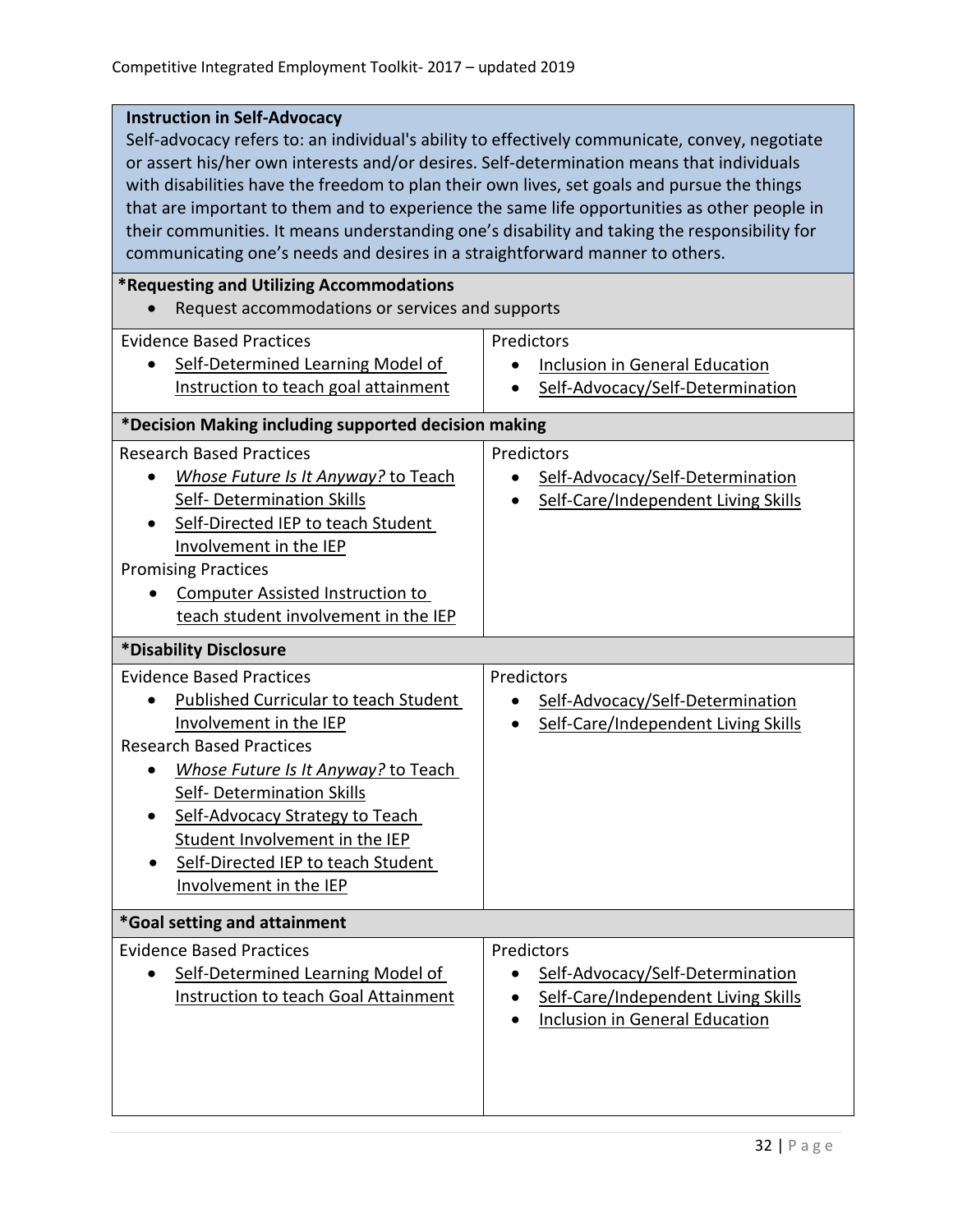| <b>Research Based Practices</b>                  |                                                    |
|--------------------------------------------------|----------------------------------------------------|
| Whose Future Is It Anyway? to Teach              |                                                    |
| <b>Self- Determination Skills</b>                |                                                    |
| Self-Directed IEP to teach Student               |                                                    |
| Involvement in the IEP                           |                                                    |
| Self-Management to teach Job                     |                                                    |
| <b>Specific Skills</b>                           |                                                    |
|                                                  |                                                    |
| *Leadership Skills (taking a leadership role)    |                                                    |
| <b>Evidence Based Practices</b>                  | Predictors                                         |
| <b>Published Curricular to teach Student</b>     | Social Skills<br>$\bullet$                         |
| Involvement in the IEP                           | <b>Inclusion in General Education</b><br>$\bullet$ |
| <b>Research Based Practices</b>                  | Self-Care/Independent Living Skills<br>$\bullet$   |
| Whose Future Is It Anyway? to Teach<br>$\bullet$ | <b>Vocational or Career &amp; Technical</b>        |
| Self- Determination Skills                       | Education                                          |
| Self-Advocacy Strategy to Teach                  |                                                    |
| Student Involvement in the IEP                   |                                                    |
| Self-Directed IEP to teach Student               |                                                    |
| Involvement in the IEP                           |                                                    |
| Self-Management to teach Job                     |                                                    |
| <b>Specific Skills</b>                           |                                                    |
| <b>Promising Practices</b>                       |                                                    |
| Self-management instruction to teach             |                                                    |
| social skills                                    |                                                    |
| *Peer Mentoring                                  |                                                    |
| <b>Promising Practices</b>                       | Predictors                                         |
| Check and Connect to teach student               | <b>Social Skills</b>                               |
| participation in the IEP process                 | Inclusion in General Education                     |
| Self-management instruction to                   | Self-Advocacy/Self-Determination                   |
| teach social skills                              |                                                    |
| Peer network intervention to teach               |                                                    |
| social engagement skills                         |                                                    |
| <b>*Personal Rights and Responsibilities</b>     |                                                    |
| <b>Evidence Based Practices</b>                  | Predictors                                         |
| Published Curricular to teach Student            | Self-Advocacy/Self-Determination                   |
| Involvement in the IEP                           | Self-Care/Independent Living Skills                |
| <b>Research Based Practices</b>                  |                                                    |
| Whose Future Is It Anyway? to Teach<br>$\bullet$ |                                                    |
| Self-Determination Skills                        |                                                    |
|                                                  |                                                    |
| Self-Advocacy Strategy to Teach                  |                                                    |
| Student Involvement in the IEP                   |                                                    |
| Self-Directed IEP to teach Student               |                                                    |
| Involvement in the IEP                           |                                                    |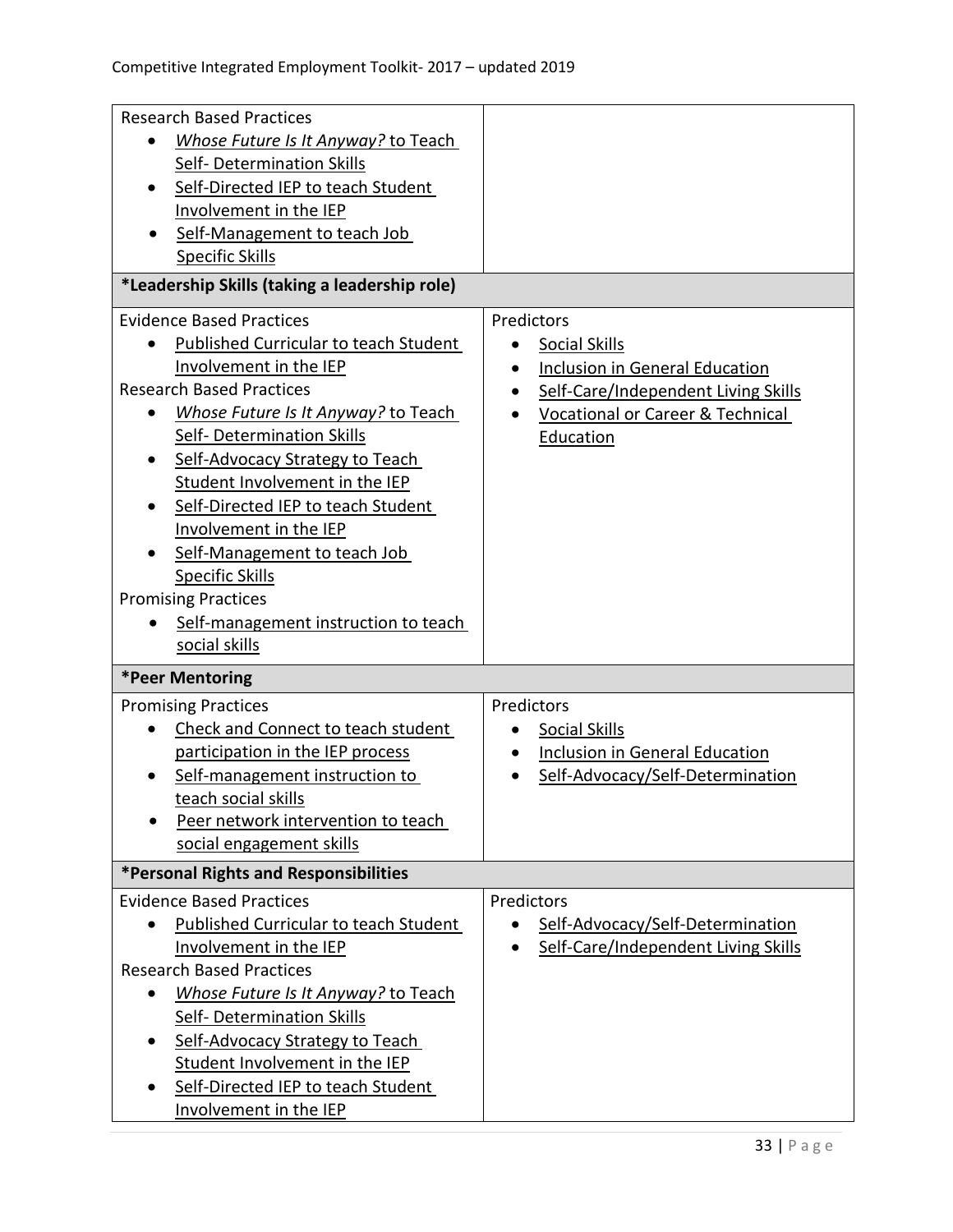| <b>Promising Practices</b>                                                                                                                                                                                                                                                                                                                                                                                                                                                                                                                                                                                                                                                                                                                                                                                                                                                                                                                                           |                                                                                                                                             |  |
|----------------------------------------------------------------------------------------------------------------------------------------------------------------------------------------------------------------------------------------------------------------------------------------------------------------------------------------------------------------------------------------------------------------------------------------------------------------------------------------------------------------------------------------------------------------------------------------------------------------------------------------------------------------------------------------------------------------------------------------------------------------------------------------------------------------------------------------------------------------------------------------------------------------------------------------------------------------------|---------------------------------------------------------------------------------------------------------------------------------------------|--|
| <b>Computer Assisted Instruction to</b>                                                                                                                                                                                                                                                                                                                                                                                                                                                                                                                                                                                                                                                                                                                                                                                                                                                                                                                              |                                                                                                                                             |  |
| teach student involvement in the IEP                                                                                                                                                                                                                                                                                                                                                                                                                                                                                                                                                                                                                                                                                                                                                                                                                                                                                                                                 |                                                                                                                                             |  |
| *Self-awareness and knowledge<br>Monitor progress<br>Identify Independence<br><b>Disability Understanding</b><br>Self-reflection<br><b>Evidence Based Practices</b><br><b>Published Curricular to teach Student</b><br>$\bullet$<br>Involvement in the IEP<br>Self-Determined Learning Model of<br>Instruction to teach Goal Attainment<br><b>Research Based Practices</b><br>Whose Future Is It Anyway? to Teach<br><b>Self- Determination Skills</b><br>Self-Advocacy Strategy to Teach<br>Student Involvement in the IEP<br>Self-Directed IEP to teach Student<br>Involvement in the IEP<br>Self-Management to teach Job<br><b>Specific Skills</b><br><b>Computer Assisted Instruction to</b><br>teach student involvement in the IEP<br><b>Promising Practices</b><br>Self-Monitoring to teach Functional<br>٠<br><b>Skills</b><br>Self-management instruction to<br>teach social skills<br>Community based instruction to<br>teach community integration skills | Predictors<br>Self-Advocacy/Self-Determination<br>$\bullet$<br>Self-Care/Independent Living Skills<br><b>Inclusion in General Education</b> |  |
| *Self-determination                                                                                                                                                                                                                                                                                                                                                                                                                                                                                                                                                                                                                                                                                                                                                                                                                                                                                                                                                  |                                                                                                                                             |  |
| Assertiveness                                                                                                                                                                                                                                                                                                                                                                                                                                                                                                                                                                                                                                                                                                                                                                                                                                                                                                                                                        |                                                                                                                                             |  |
| <b>Intrinsic Motivation</b>                                                                                                                                                                                                                                                                                                                                                                                                                                                                                                                                                                                                                                                                                                                                                                                                                                                                                                                                          |                                                                                                                                             |  |
| Self-efficacy                                                                                                                                                                                                                                                                                                                                                                                                                                                                                                                                                                                                                                                                                                                                                                                                                                                                                                                                                        |                                                                                                                                             |  |
| <b>Evidence Based Practices</b>                                                                                                                                                                                                                                                                                                                                                                                                                                                                                                                                                                                                                                                                                                                                                                                                                                                                                                                                      | Predictors                                                                                                                                  |  |
| <b>Published Curricular to teach Student</b><br>$\bullet$                                                                                                                                                                                                                                                                                                                                                                                                                                                                                                                                                                                                                                                                                                                                                                                                                                                                                                            | Self-Advocacy/Self-Determination                                                                                                            |  |
| Involvement in the IEP                                                                                                                                                                                                                                                                                                                                                                                                                                                                                                                                                                                                                                                                                                                                                                                                                                                                                                                                               | <b>Inclusion in General Education</b>                                                                                                       |  |
| Self-Determined Learning Model of<br>$\bullet$                                                                                                                                                                                                                                                                                                                                                                                                                                                                                                                                                                                                                                                                                                                                                                                                                                                                                                                       | Self-Care/Independent Living Skills                                                                                                         |  |
| Instruction to teach Goal Attainment                                                                                                                                                                                                                                                                                                                                                                                                                                                                                                                                                                                                                                                                                                                                                                                                                                                                                                                                 | <b>Social Skills</b>                                                                                                                        |  |
|                                                                                                                                                                                                                                                                                                                                                                                                                                                                                                                                                                                                                                                                                                                                                                                                                                                                                                                                                                      |                                                                                                                                             |  |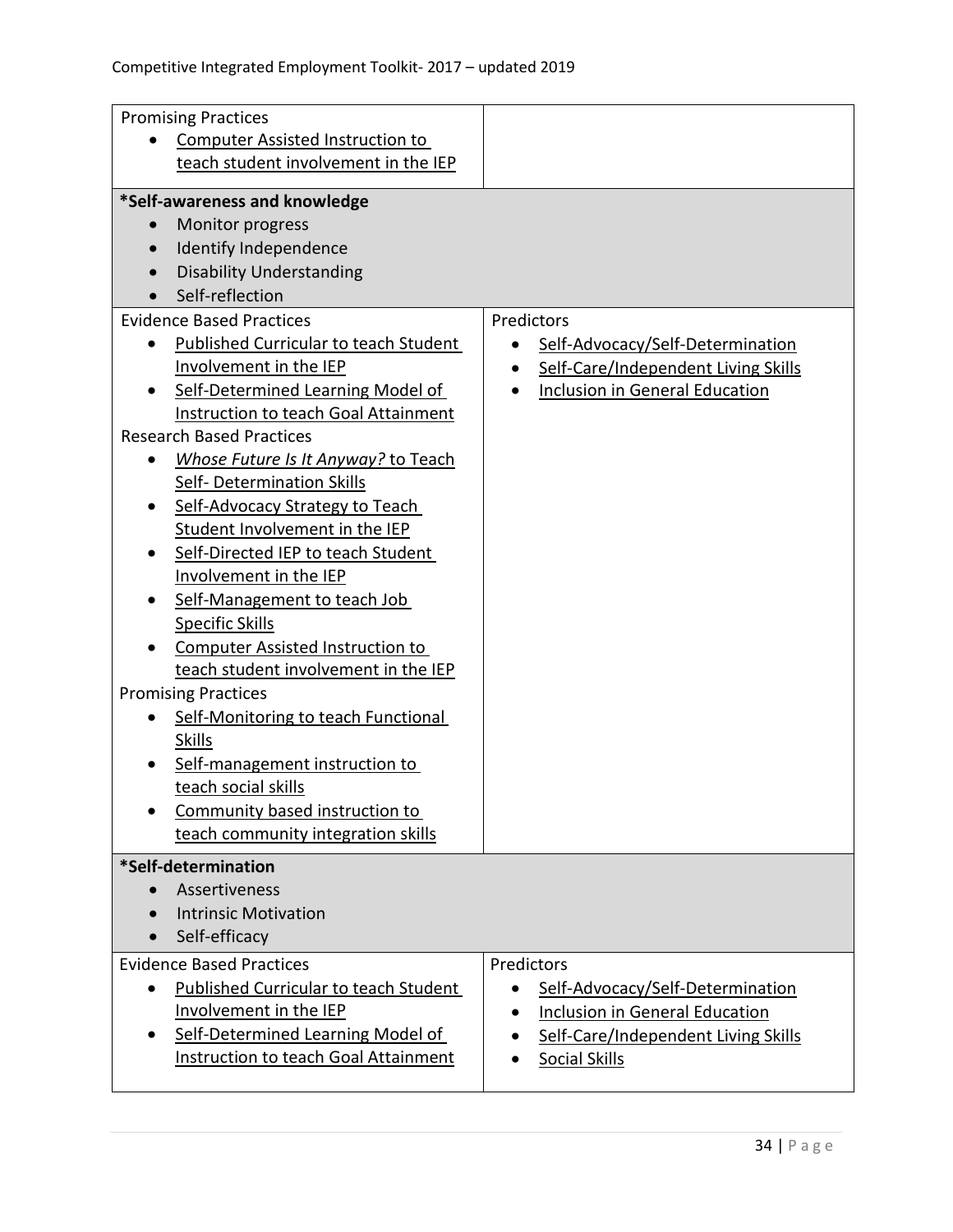Research Based Practices

- *[Whose Future Is It Anyway?](https://transitionta.org/system/files/resourcetrees/PD_WF.pdf?file=1&type=node&id=599)* to Teach Self- [Determination](https://transitionta.org/system/files/resourcetrees/PD_WF.pdf?file=1&type=node&id=599) Skills
- Self-Advocacy Strategy to Teach [Student Involvement in the](https://transitionta.org/system/files/resourcetrees/PD_SAS%20update%202017_0.pdf?file=1&type=node&id=1608) IEP
- Self-Directed IEP to teach Student [Involvement in the](https://transitionta.org/system/files/resourcetrees/PD_SDIEP.pdf?file=1&type=node&id=195) IEP
- Self-Management to teach Job [Specific](https://www.transitionta.org/system/files/resourcetrees/PD_Self%20Manage%20Instr_JobSkills_2019%20%281%29.pdf?file=1&type=node&id=173) Skills

#### Promising Practices

- [Computer Assisted Instruction to](https://transitionta.org/system/files/resourcetrees/PD_%20CAI_%20IEP_2018_0.pdf?file=1&type=node&id=192)  [promote student involvement in the](https://transitionta.org/system/files/resourcetrees/PD_%20CAI_%20IEP_2018_0.pdf?file=1&type=node&id=192)  IEP [meeting](https://transitionta.org/system/files/resourcetrees/PD_%20CAI_%20IEP_2018_0.pdf?file=1&type=node&id=192)
- [Self-Monitoring to teach Functional](https://transitionta.org/system/files/resourcetrees/PD%20SM%20to%20Teach%20Functional%20Skills%202017.pdf?file=1&type=node&id=186) **[Skills](https://transitionta.org/system/files/resourcetrees/PD%20SM%20to%20Teach%20Functional%20Skills%202017.pdf?file=1&type=node&id=186)**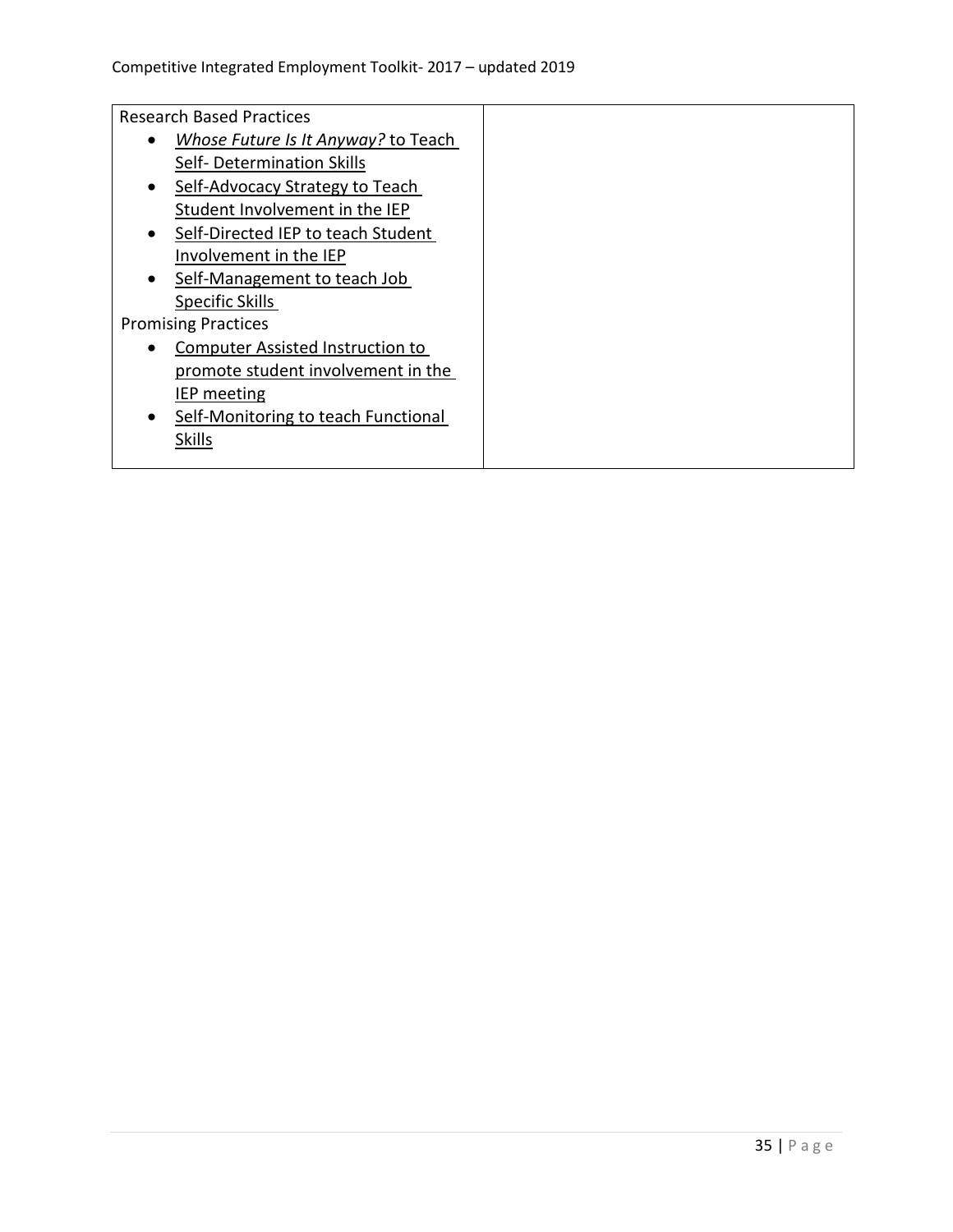| <b>Reviewed Resources</b>                                                                                                                                                                                                                                                                                                                                                                                                  |                                                                                                            |                                                                                                                                                    |
|----------------------------------------------------------------------------------------------------------------------------------------------------------------------------------------------------------------------------------------------------------------------------------------------------------------------------------------------------------------------------------------------------------------------------|------------------------------------------------------------------------------------------------------------|----------------------------------------------------------------------------------------------------------------------------------------------------|
| <b>Resource</b>                                                                                                                                                                                                                                                                                                                                                                                                            | <b>Content Area</b>                                                                                        | <b>Audience</b>                                                                                                                                    |
| <b>Skills to Pay the Bills: Mastering Soft Skills</b><br>for Workplace Success (Available in<br><b>English or Spanish):</b><br>"Skills to Pay the Bills: Mastering Soft Skills<br>for Workplace Success," is a curriculum<br>developed by ODEP focused on teaching<br>"soft" or workforce readiness skills to<br>students, including students with<br>disabilities.                                                        | Communication<br><b>Teamwork Networking</b><br>Problem Solving and<br>critical thinking<br>Professionalism | <b>Special Education Teacher</b><br><b>Vocational Rehabilitation</b><br>Counselor<br><b>Transition Specialist</b>                                  |
| <b>Federal Partners in Transition (March,</b><br>2016) What to Know About Youth<br><b>Transition Services for Students with</b><br>Disabilities.<br>This fact sheet provides information and<br>resources about current federal policies<br>effecting youth transition and links to<br>resources effecting workplace readiness<br>and independent living                                                                   | Communication<br>$\bullet$<br>Problem solving and<br>critical thinking                                     | <b>Special Education Teacher</b><br>$\bullet$<br><b>Vocational Rehabilitation</b><br>$\bullet$<br>Counselor<br><b>Transition Specialist Parent</b> |
| <b>Helping Youth with Learning Disabilities</b><br><b>Chart the Course: A Guide for Youth</b><br><b>Service Professionals,</b><br>This Info Brief describes challenges faced<br>by students and young adults with<br>learning disabilities as they reach<br>adulthood, while highlighting strategies<br>youth service professionals can implement<br>to help students<br>to transition successfully into the<br>workplace. | Communication<br>Problem solving and<br>critical thinking                                                  | <b>Special Education Teacher</b><br>$\bullet$<br><b>Vocational Rehabilitation</b><br>$\bullet$<br>Counselor<br><b>Transition Specialist</b>        |
| A Guide to developing Collaborative<br><b>School- Community-Business</b><br>Partnerships<br>This Guide is designed to provide basic<br>information to enable meaningful and<br>employment outcome oriented<br>collaboration among between school,<br>community and<br>business partners.                                                                                                                                   | Teamwork<br>Networking<br>Problem solving and<br>critical thinking                                         | <b>Special Education Teacher</b><br>$\bullet$<br><b>Vocational Rehabilitation</b><br>Counselor<br><b>Transition Specialist</b>                     |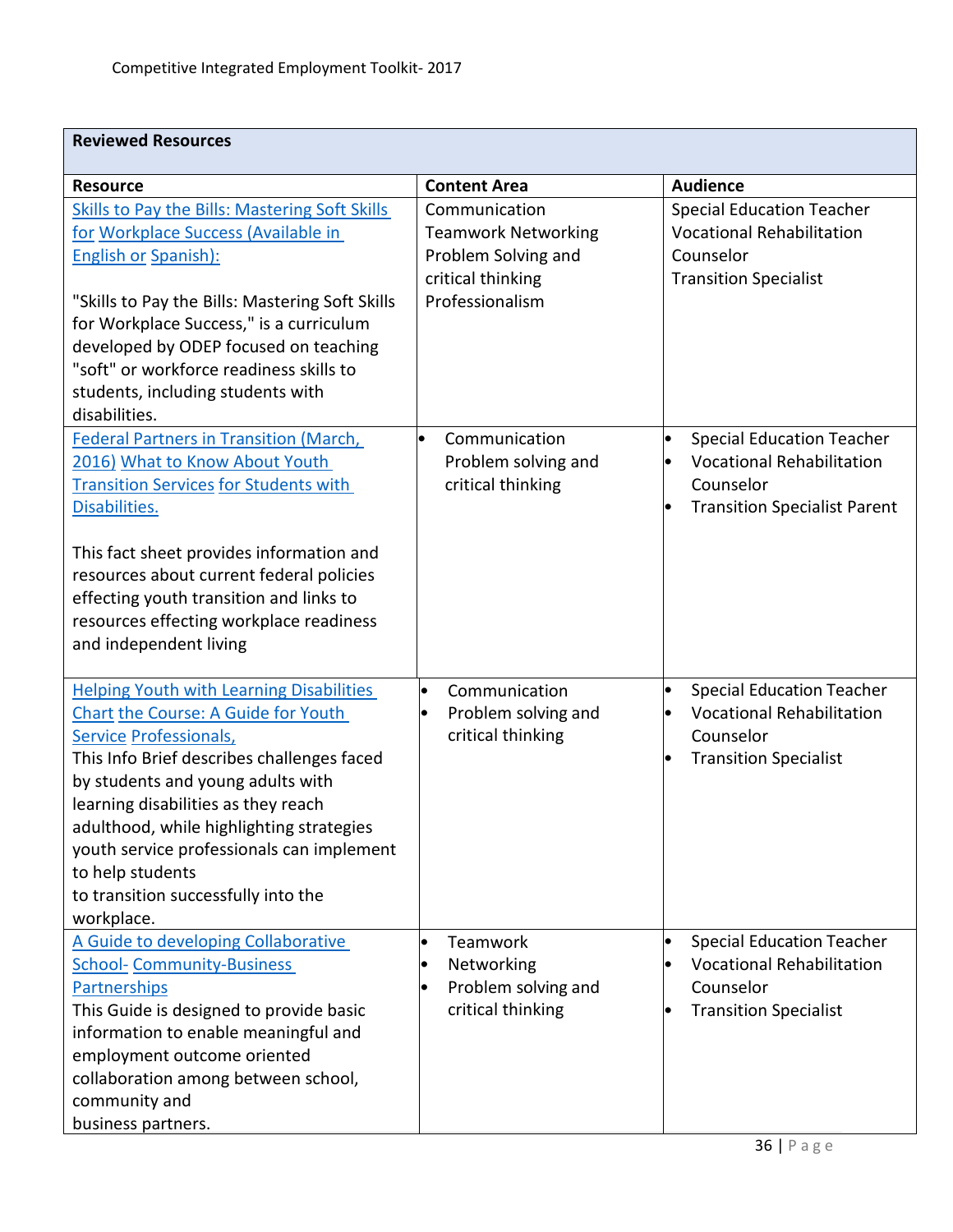| <b>Travel Training for Youth with Disabilities</b><br>Provides an overview of and how to<br>implement travel training models in<br>communities. | Problem solving and critical $\blacktriangleright$<br>$\bullet$<br>thinking<br><b>Orientation and Mobility</b><br>$\bullet$ | <b>Special Education Teacher</b><br><b>Vocational Rehabilitation</b><br>Counselor<br><b>Transition Specialist</b><br>п<br><b>Families</b><br>Students |
|-------------------------------------------------------------------------------------------------------------------------------------------------|-----------------------------------------------------------------------------------------------------------------------------|-------------------------------------------------------------------------------------------------------------------------------------------------------|
| <b>Quick Guide: Transportation and Travel</b><br>Instruction                                                                                    | Problem solving and critical  .<br>thinking<br><b>Orientation and Mobility</b><br>$\bullet$                                 | <b>Special Education Teacher</b><br><b>Vocational Rehabilitation</b><br>Counselor                                                                     |
| The NTACT Quick Guide offers information                                                                                                        |                                                                                                                             | <b>Transition Specialist</b><br>$\bullet$<br><b>Families</b>                                                                                          |
| that helps to address student needs in<br>transportation and travel providing links to                                                          |                                                                                                                             | Students                                                                                                                                              |
| resources, curriculum and tools.                                                                                                                |                                                                                                                             |                                                                                                                                                       |
| <b>Cross-Walk of Resources for Implementation</b>                                                                                               | • Interest and ability                                                                                                      | • Administrator                                                                                                                                       |
| of the Five Pre-ETS Areas                                                                                                                       | inventories                                                                                                                 | • Special Education Teacher                                                                                                                           |
|                                                                                                                                                 | • Discovery                                                                                                                 | • Vocational Rehabilitation                                                                                                                           |
| Links to web-based resources are organized                                                                                                      | · Informational interviews                                                                                                  | Counselor                                                                                                                                             |
| using Pre-ETS found in WIOA including, state                                                                                                    | • Course of study                                                                                                           | • Transition Specialist                                                                                                                               |
| developed materials and activities.                                                                                                             | alignment with career                                                                                                       |                                                                                                                                                       |
|                                                                                                                                                 | • Career vocational                                                                                                         |                                                                                                                                                       |
|                                                                                                                                                 | assessment<br>• Volunteering                                                                                                |                                                                                                                                                       |
|                                                                                                                                                 |                                                                                                                             |                                                                                                                                                       |

#### **Implications for Practice:**

- Creates a common understanding of the five required areas of Pre-ETS in the WIOA
- Defines specific activities associated with each of the Pre-ETS areas in the WIOA
- Provides evidenced and research-based practices (EBPPs) that can be used for individual student planning
- Resources provide curriculum and activities that can be used in the provision of transition services and Pre-ETS

# **Section III: Interagency Collaboration**

#### **At a Glance:**

Developing effective cross-agency collaboration implementation of evidenced based practices requires building partnership at the state, local and student level. Section III provides information on effective practices within interagency collaboration. Resources are provided to assist in building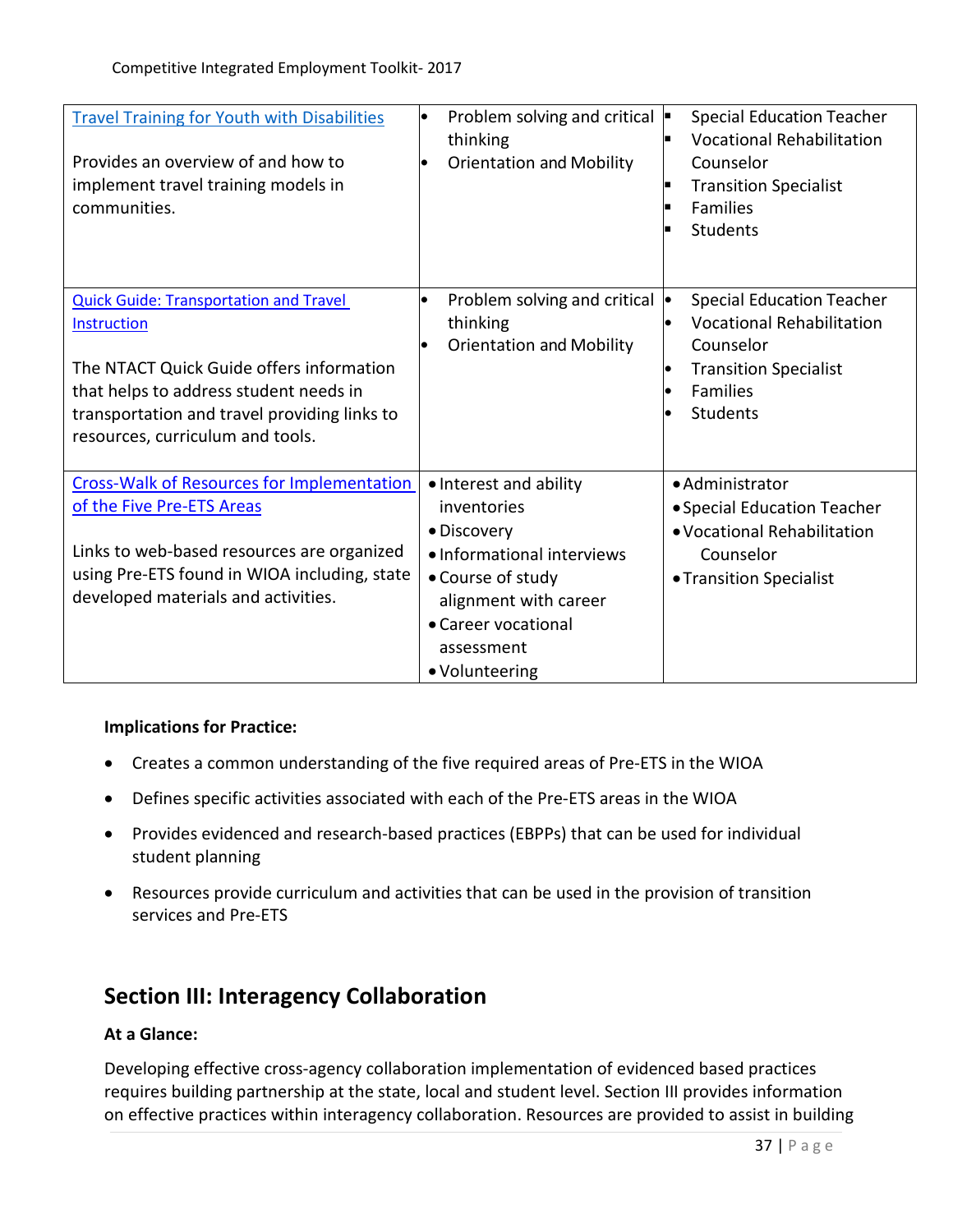cross-agency teams as well as provide strategies to enhance current collaborative efforts. These resources are designed to assist team in evaluation, planning, and implementation of transition services. Resources could be incorporated into professional development or cross-agency trainings to build capacity, common understanding, and knowledge of staff working with students.

# **Why is interagency Collaboration Important for improving post-school outcomes?**

It has long been held that collaboration among professionals and service systems is an important component of effective initiatives and programs that support the transition of students with disabilities from school to work and adult life (Wehman, 2013). In fact, collaboration among professionals and programs is often necessary for students and students who are touched by many systems and professionals (Luecking & Luecking, 2015; Getzel, et al., 2015; Wehman, 2014). Research has found that when students with disabilities access collaborative services during high school, they are more likely to experience positive postschool outcomes (Noonan, Gaumer-Erickson, & Morningstar, 2013; Test, Mazzotti, et al., 2009).

Education and vocational rehabilitation each have separate, mandates to assist students and students to prepare for, obtain and keep employment. However, without clearly identified roles and coordination between the two agencies there are potential problems at both the individual students level where poor collaboration may increase the already complicated path to adult employment as well as at the partner level where resources might not be used in the most effective and efficient way.

Collaboration between schools, VR, and other partners is effective when there is a clear and compelling rationale for staff to work across agency lines. (Fabian, E and Luecking, R., 2015). Collaboration is structured around formalized relationships and processes that maximize the expertise and perspectives of students, parents, educators, VR counselors, and other partners involved in the transition process. The relationships and process should promote individualized student services, supports, and activities as well as define role and responsibilities of each partner in supporting those individualized student services. When collaboration is directly focused on outcomes for students and the systems that serve them – rather than merely referring them for a "hand off" to the next responsible party – higher school completion and employment rates are likely (Luecking & Luecking, 2015; Fabian & Luecking, 2014). Conversely, without a focus on work and work experience, collaboration efforts falter (Getzel, et al., 2015).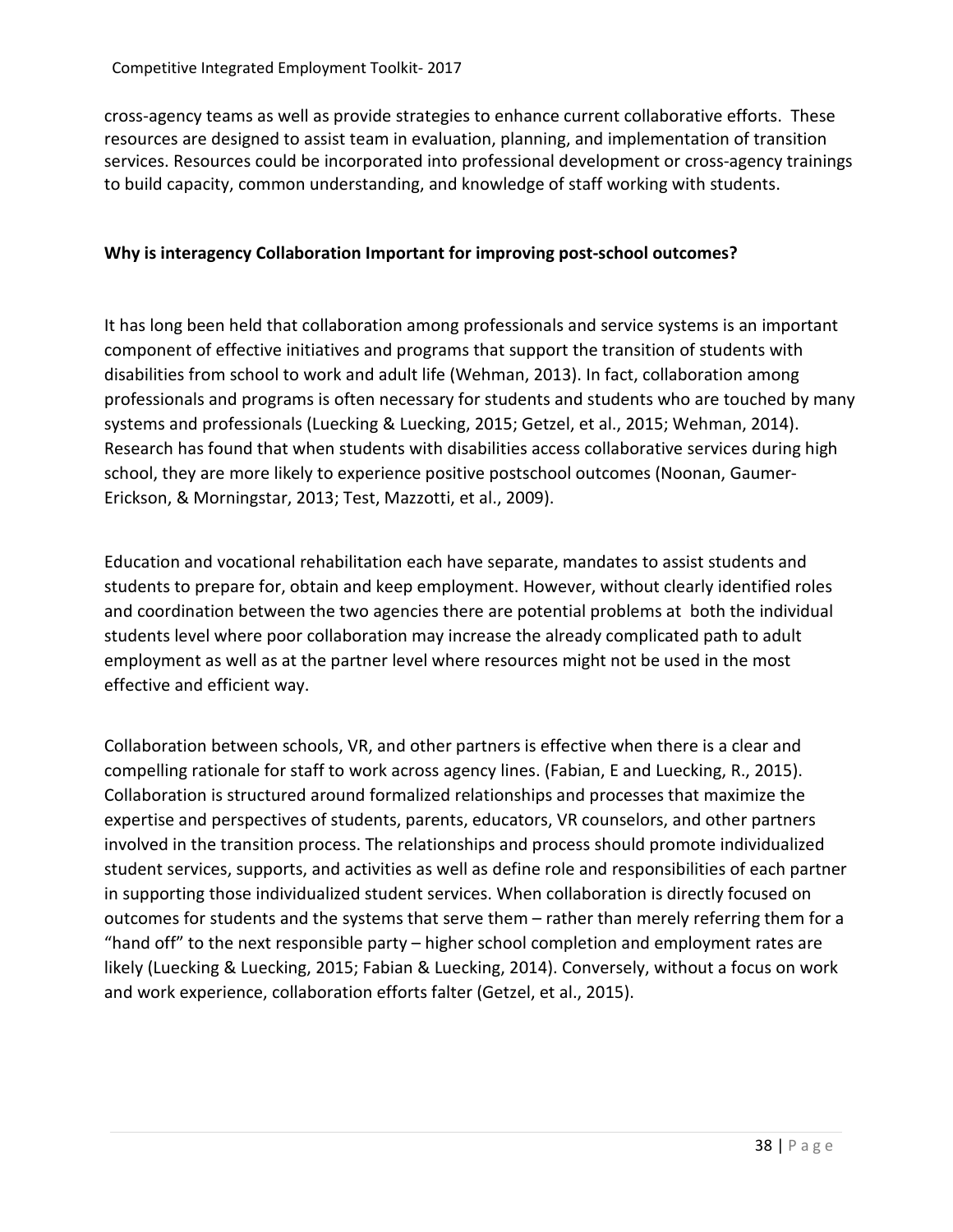#### **Types of Collaborative Partnerships**

There are several types of collaborative partnerships that can occur for the purposes of transition planning (Noonan, 2014); all transition partnerships, however fall under three main categories of teams.

- 1. Community-level teams connect schools, a district, or multiple districts with the community.
- 2. School-level teams support the transition planning efforts for all students in the school, and individual-level teams support the transition needs of individual students.
- 3. State level teams develop the interagency agreement defining how transition services will be jointly funded and delivered based on requirements outlined in the IDEA and the WIOA.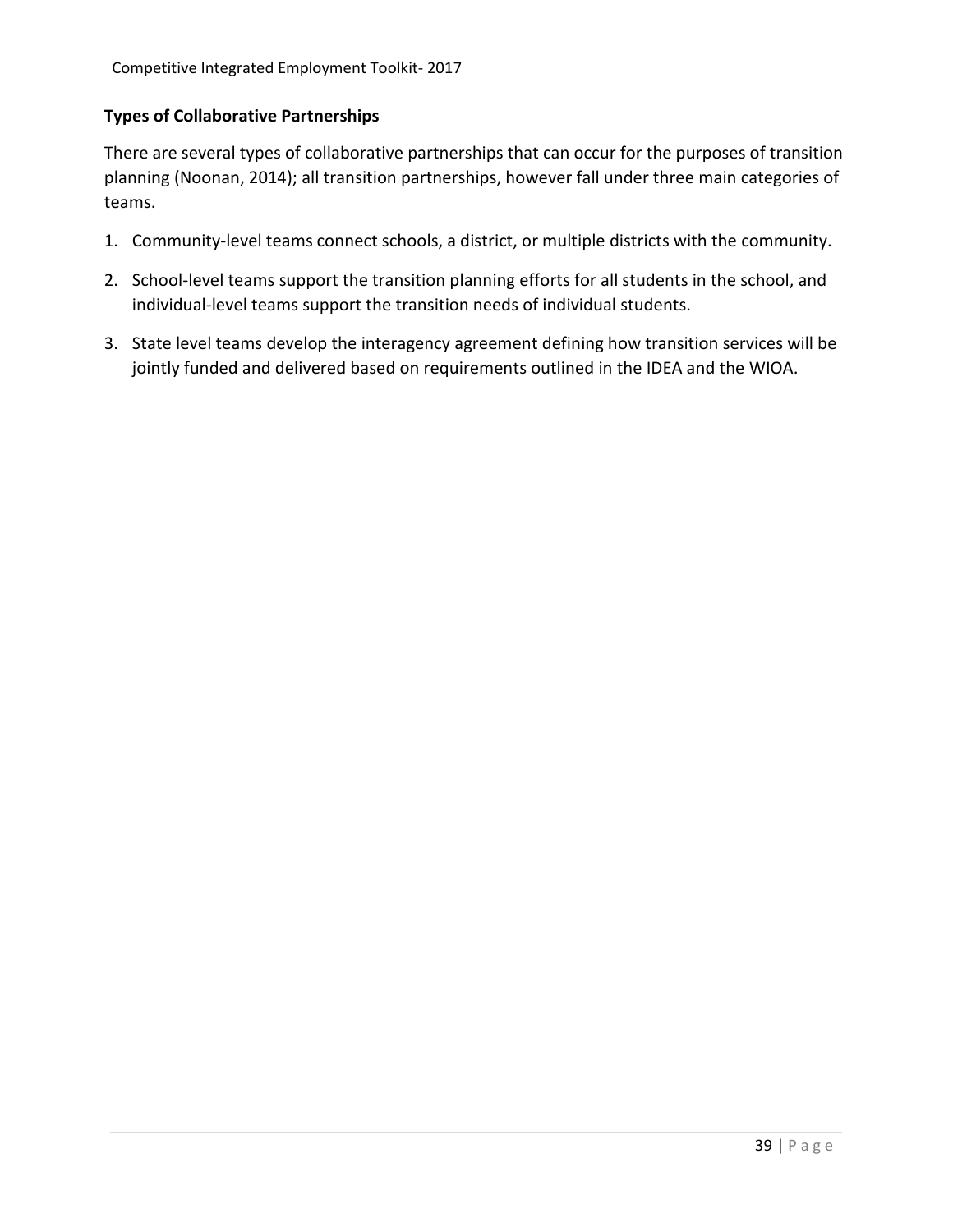The Following table describes the state, local and student level teams, their purpose, typical participants and general activities they perform.

| Team               | Purpose                                                                                                                                                                                                                                                                                                                                                                                                            | Participants                                                                                                                                                                                                                                                                                                                                                                                                                                             | <b>Activities</b>                                                                                                                                                                                                                                                                                                                                                                                                                                  |
|--------------------|--------------------------------------------------------------------------------------------------------------------------------------------------------------------------------------------------------------------------------------------------------------------------------------------------------------------------------------------------------------------------------------------------------------------|----------------------------------------------------------------------------------------------------------------------------------------------------------------------------------------------------------------------------------------------------------------------------------------------------------------------------------------------------------------------------------------------------------------------------------------------------------|----------------------------------------------------------------------------------------------------------------------------------------------------------------------------------------------------------------------------------------------------------------------------------------------------------------------------------------------------------------------------------------------------------------------------------------------------|
| <b>State Level</b> | To develop and<br>$\bullet$<br>coordinate state<br>policies and<br>resources across<br>agencies focused<br>on creating early<br>and ongoing CIE<br>experiences.<br>Provide<br>resources and<br>support for<br>community level<br>teams<br>development and<br>activities of EBPs<br>of CIE<br>Identify and<br>٠<br>address<br>statewide needs<br>to improving CIE<br>outcomes for<br>students with<br>disabilities. | SEA-Special<br>$\bullet$<br>Education<br>Vocational<br>$\bullet$<br>Rehabilitation<br><b>Tribal VR</b><br>$\bullet$<br>Career Technical<br>$\bullet$<br>Education<br>Workforce (DOL)<br><b>Parent Centers</b><br>$\bullet$<br>(PTI, PERC, others)<br>Developmental<br>٠<br><b>Disabilities</b><br>Services<br><b>Mental Health</b><br><b>Services</b><br><b>Advocacy Groups</b><br>$\bullet$<br>Post Secondary<br>$\bullet$<br><b>Education/Training</b> | Put in place an<br>$\bullet$<br>interagency<br>agreement that<br>supports CIE and<br><b>EBPs</b><br>Support a<br>professional and<br>parent training<br>system to<br>develop<br>knowledge and<br>skills of CIE<br>Provide resources<br>٠<br>and support for<br>community and<br>school<br>interagency<br>teams<br>Create<br>$\bullet$<br>opportunities to<br>blend and braid<br>resources to<br>support early and<br>ongoing CIE<br>opportunities. |
| Community Level    | Collaboration<br>$\bullet$<br>among schools<br>(elem, middle,<br>high), VR and<br>other local<br>agencies,<br>employers,<br>parents                                                                                                                                                                                                                                                                                | <b>School District</b><br>$\bullet$<br>Administration<br><b>Special Education</b><br>administrators and<br>teachers<br><b>School Counselors</b>                                                                                                                                                                                                                                                                                                          | Coordinate and<br>$\bullet$<br>align local<br>resources to<br>provide<br>integrated<br>employment<br>experiences<br>Identify and<br>$\bullet$<br>address                                                                                                                                                                                                                                                                                           |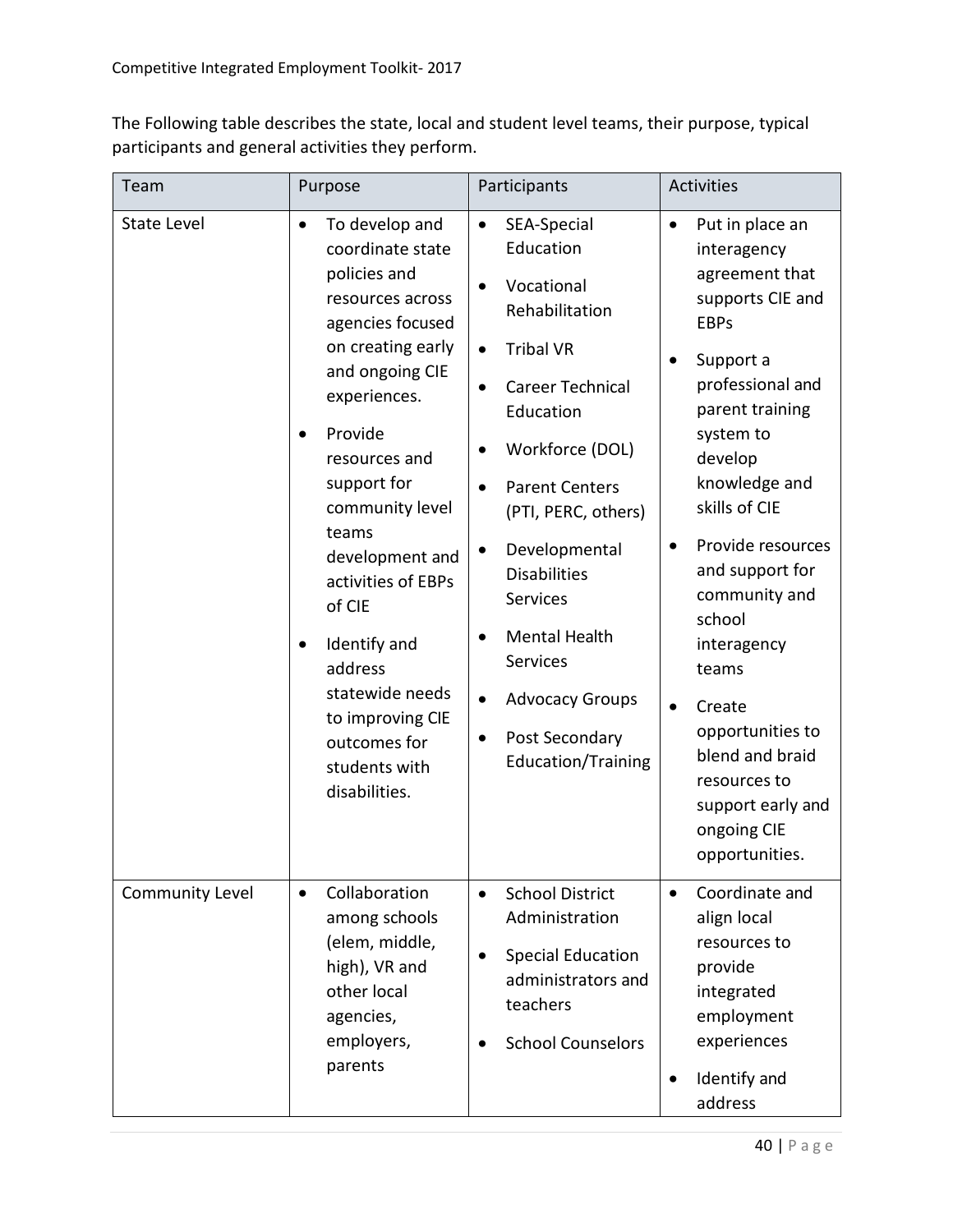|              | $\bullet$<br>$\bullet$ | Focused on<br>development and<br>coordination of<br>local policies and<br>resources to<br>create local early<br>and ongoing CIE<br>experiences.<br>Identify and<br>address<br>community<br>needs in<br>developing<br>student skills and<br>experiences that<br>lead to CIE<br>following HS<br>graduation | $\bullet$<br>$\bullet$<br>$\bullet$<br>$\bullet$<br>$\bullet$ | Vocational<br>Rehabilitation<br>Counselors<br>Career Technical<br>Education<br>Employers<br>Workforce (DOL)<br>Parents<br><b>CRPs</b><br>Post-Secondary<br><b>Education/Training</b><br><b>Mental Health</b><br>Others specific to<br>the Community |           | community needs<br>related to<br>student's skill<br>development and<br>CIE after HS<br>graduation<br><b>Understand local</b><br>business needs<br>and engage<br>employers to<br>provide work<br>experiences and<br>employment for<br>young adults with<br>disabilities<br>Provide<br>opportunities for<br>personnel and<br>parents to learn<br>about EBPs of<br>transition and CIE<br>for students with |
|--------------|------------------------|----------------------------------------------------------------------------------------------------------------------------------------------------------------------------------------------------------------------------------------------------------------------------------------------------------|---------------------------------------------------------------|-----------------------------------------------------------------------------------------------------------------------------------------------------------------------------------------------------------------------------------------------------|-----------|---------------------------------------------------------------------------------------------------------------------------------------------------------------------------------------------------------------------------------------------------------------------------------------------------------------------------------------------------------------------------------------------------------|
| School Level | $\bullet$<br>$\bullet$ | Collaboration<br>across school<br>curriculum and<br>programs to<br>address<br>skill/career<br>development for<br>students with<br>disabilities<br>Collect and<br>analyze student<br>data to identify<br>and address<br>areas of need                                                                     | $\bullet$<br>$\bullet$<br>$\bullet$<br>$\bullet$<br>$\bullet$ | School<br>Administration<br><b>Teachers (Special</b><br>ed, Gen ed, CTE)<br><b>School Counselors</b><br><b>VR Counselors</b><br>Parents<br>Students<br>Others specific to<br>the school                                                             | $\bullet$ | disabilities.<br>Partner with VR<br>Counselors and<br>other community<br>members in the<br>provision of<br>career<br>development and<br>community-<br>based work<br>experiences<br>Align curriculum<br>and programs<br>vertically across<br>grade levels and<br>content areas.                                                                                                                          |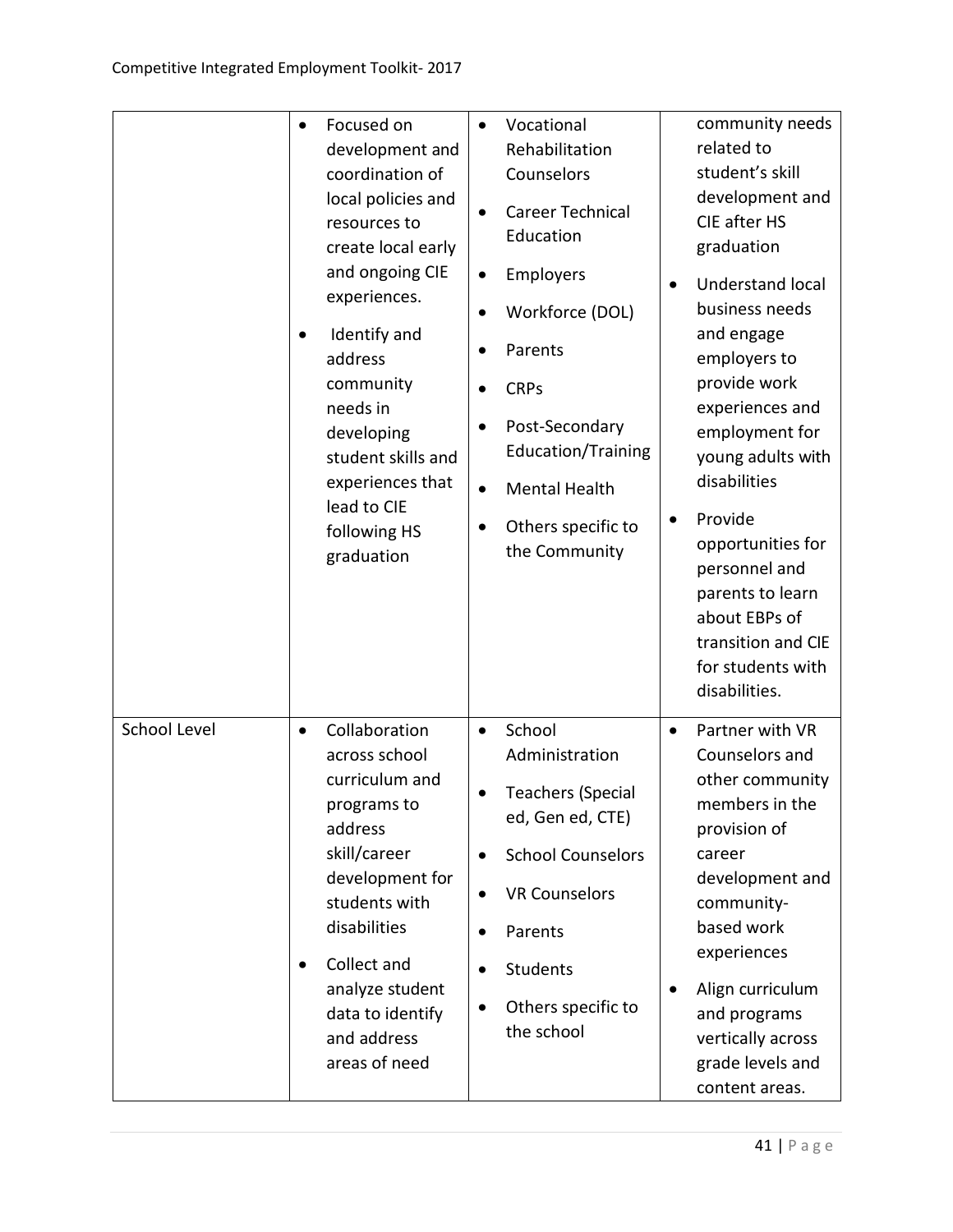| Individual student | Create<br>$\bullet$<br>opportunities for<br>family<br>engagement and<br>learning.<br>Coordinate<br>$\bullet$                                                                                                                                                                                                                                      | Student<br>$\bullet$                                                                                                                                                                                                                                           | Structured<br>$\bullet$<br>communication<br>and intervention<br>regarding student<br>needs.<br>Identification of<br>$\bullet$                                                                                                                                                                                                                                                               |
|--------------------|---------------------------------------------------------------------------------------------------------------------------------------------------------------------------------------------------------------------------------------------------------------------------------------------------------------------------------------------------|----------------------------------------------------------------------------------------------------------------------------------------------------------------------------------------------------------------------------------------------------------------|---------------------------------------------------------------------------------------------------------------------------------------------------------------------------------------------------------------------------------------------------------------------------------------------------------------------------------------------------------------------------------------------|
| level              | provision of<br>individualized<br>services and<br>supports in both<br>school and<br>community<br>settings<br>Develop and<br>$\bullet$<br>carry out a plan<br>based on student<br>identified career<br>goals beyond<br>high school<br>Engage and<br>communicate on<br>a regular basis<br>with family<br>regarding<br>student needs<br>and progress | School<br>Administrator<br>Student's teachers<br>$\bullet$<br>(special ed, gen.<br>ed., CTE)<br><b>VR Counselor</b><br><b>School Counselor</b><br>$\bullet$<br>Family<br>$\bullet$<br>Others specific to<br>$\bullet$<br>student needs (ie;<br>CRP, probation) | student career<br>interests and<br>needs<br>Development of<br>$\bullet$<br>plan with<br>outcome<br>oriented goals<br>and activities.<br>Academic and<br>employment<br>skills<br>development<br>Coordinated<br>$\bullet$<br>series of<br>community based<br>work<br>experiences,<br>including paid<br>work<br>Regular<br>communication<br>with family about<br>student progress<br>and needs |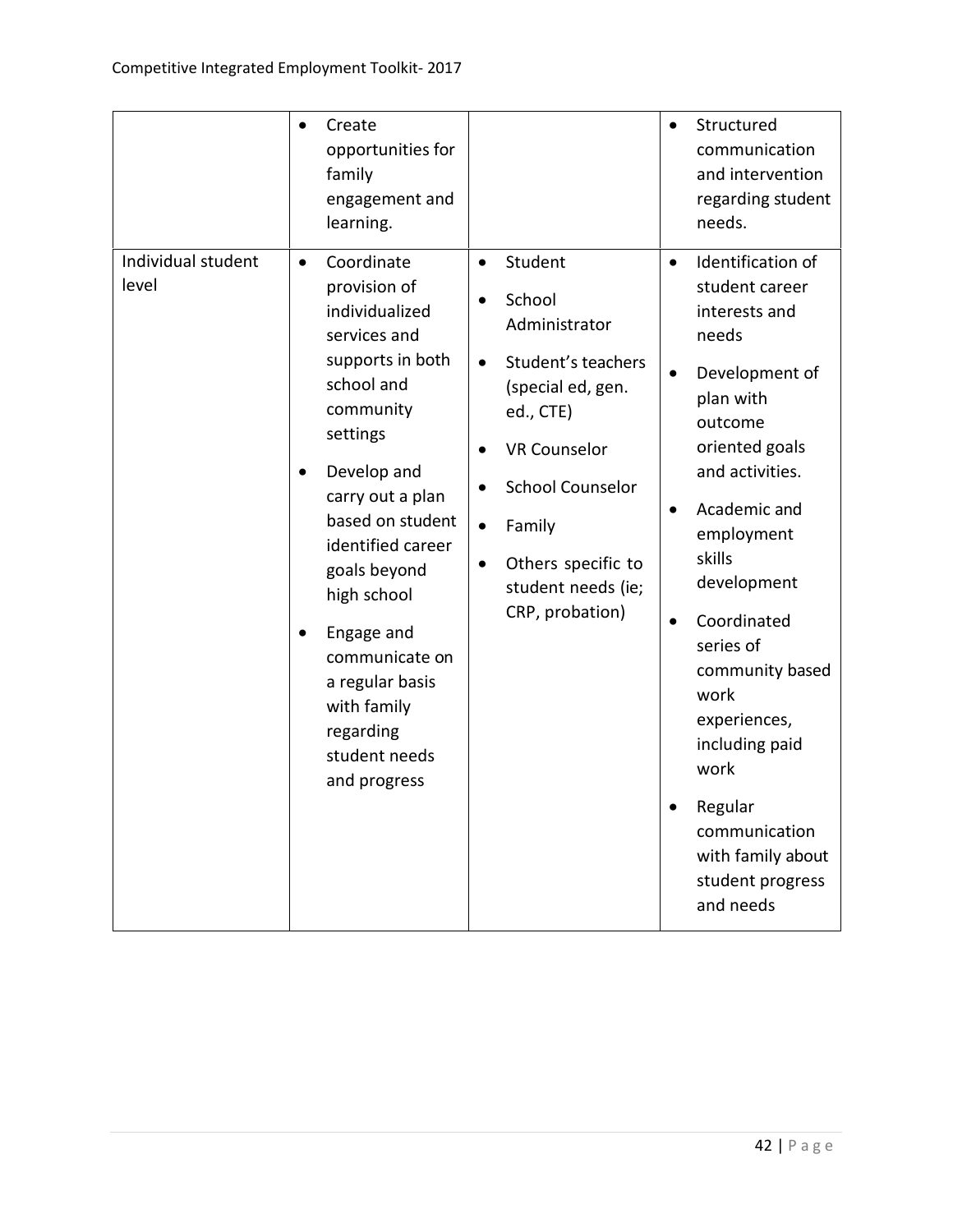#### **Putting Collaboration into Practice**

#### State Level

At the State Level, VR and Education, along with other critical partners, should create a proactive interagency plan/agreement to increase opportunities for students with disabilities to prepare for and achieve competitive integrated employment outcomes. The interagency plan/agreement can be used to create capacity of the service delivery system by providing resources and support to the activities and evidenced based practices that promote students

The IDEA §300.154 outlines the following requirements for the interagency agreement:

The Chief Executive Officer of a State or designee of that officer must ensure that an interagency agreement or other mechanism for interagency coordination is in effect between each noneducational public agency described in paragraph (b) of this section and the SEA, in order to ensure that all services described in paragraph (b)(1) of this section that are needed to ensure FAPE are provided, including the provision of these services during the pendency of any dispute under paragraph (a)(3) of this section. The agreement or mechanism must include the following:

- $\circ$  An identification of, or a method for defining, the financial responsibility to ensure FAPE to children with disabilities IDEA§300.154(a)(2)
- o The conditions, terms, and procedures under which an LEA must be reimbursed by other agencies IDEA§300.154(a)(2)
- $\circ$  Procedures for resolving interagency disputes (including procedures under which LEAs may initiate proceedings) under the agreement or other mechanism to secure reimbursement from other agencies or otherwise implement the provisions of the agreement or mechanism. IDEA§300.154(a)(3)
- $\circ$  Policies and procedures for agencies to determine and identify the interagency coordination responsibilities of each agency to promote the coordination and timely and appropriate delivery of services IDEA§300.154(a)(4). Services to include but not limited to:
	- Assistive technology devices and services IDEA §300.5 and §300.6
	- Related Services in IDEA §300.34 including rehabilitation counseling
	- Supplementary Aides and Services in IDEA §300.42
	- Transition Services included in IDEA §300.43
- o A process and responsibilities for LEA referrals to agencies that provide assistance to individuals with disabilities, and employment of students, including both employment by the public agency and assistance in making outside employment available. IDEA§300.107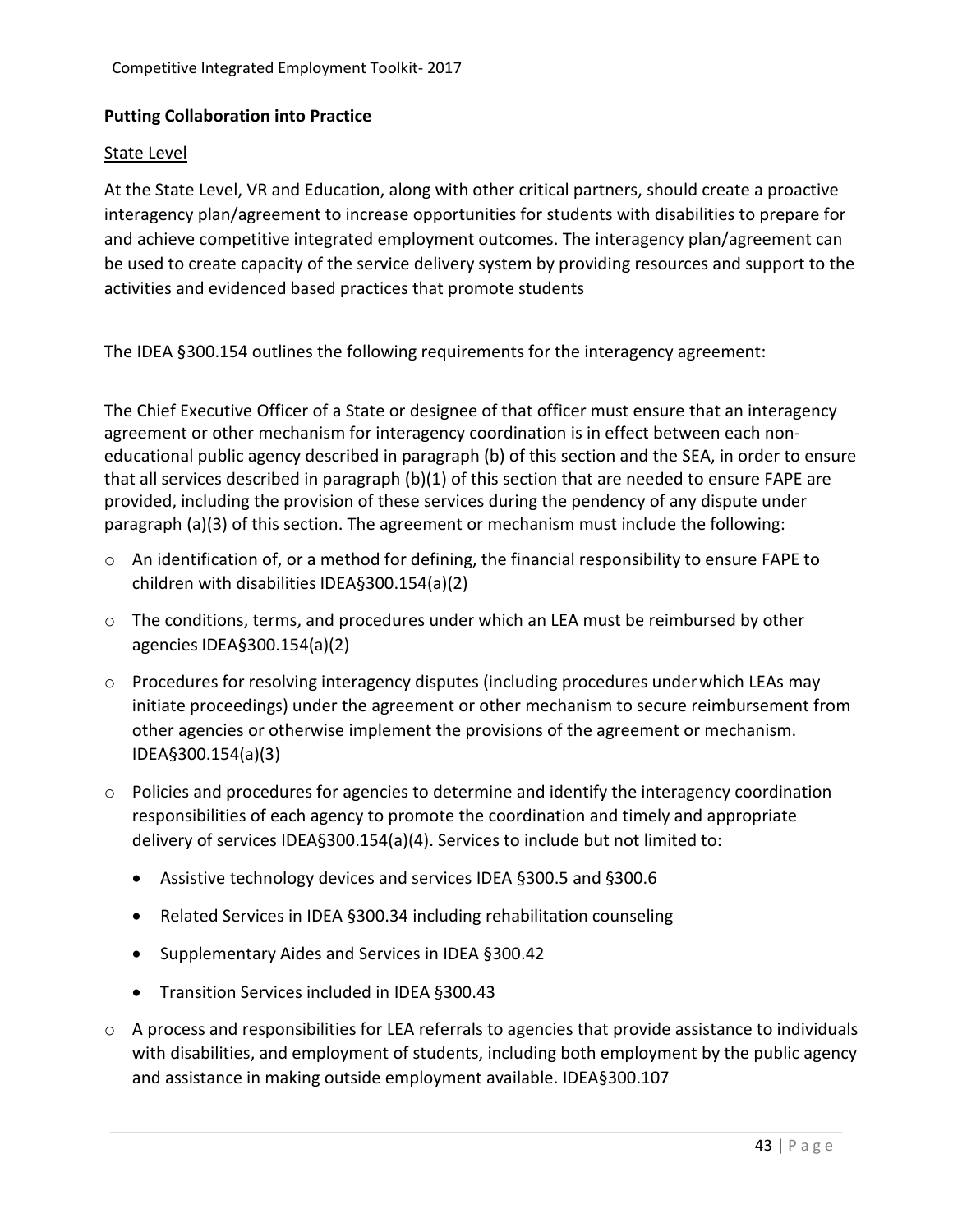Competitive Integrated Employment Toolkit- 2017

o How professional development and technical assistance will be provided by the state agencies to ensure that teachers and administrators are fully informed of their responsibilities and provided TA and training necessary to assist in this effort. IDEA§300.119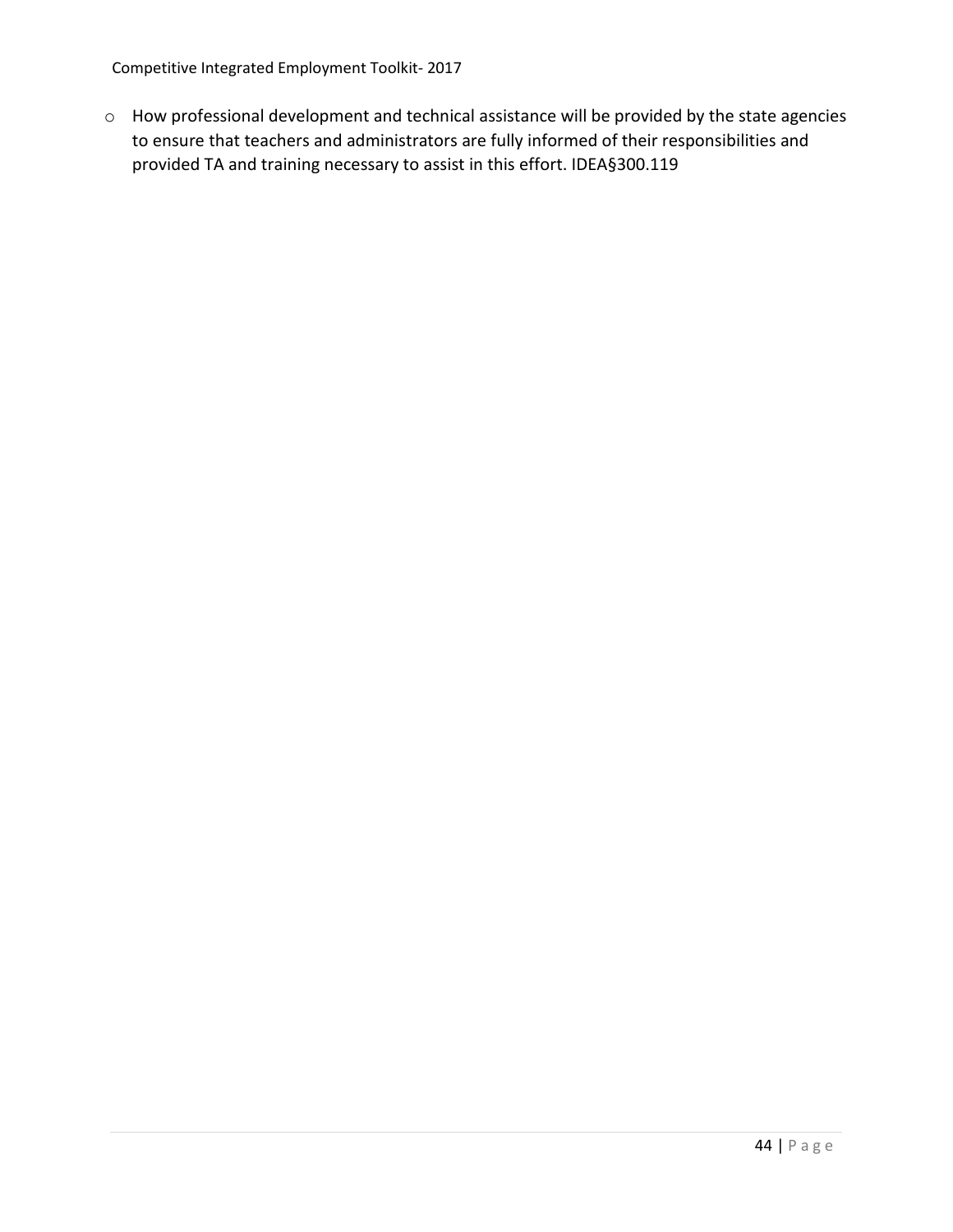| <b>Interagency State Level Collaboration Resources</b> |                                                        |
|--------------------------------------------------------|--------------------------------------------------------|
| <b>The Formal Interagency Agreement</b>                | The Toolkit provides information useful to state       |
| <b>Pre-Employment Transition Services</b>              | vocational rehabilitation agencies and education       |
| and Transition Services                                | agencies in the development of their interagency       |
|                                                        | agreement to provide transition services. The          |
|                                                        | requirements of WIOA and IDEA are discussed            |
|                                                        | along with a series of questions to help address       |
|                                                        | the required content.                                  |
| <b>Taxonomy for Transition Planning 2.0</b>            | The Taxonomy 2.0 brings in the latest literature       |
|                                                        | regarding predictors of post-school success,           |
|                                                        | strategies to increase graduation and reduce           |
|                                                        | dropout, school climate, and vocational                |
|                                                        | rehabilitation services focused on fostering           |
|                                                        | successful transition of students with disabilities in |
|                                                        | college and careers. Across categories,                |
|                                                        | collaboration with service agencies, especially        |
|                                                        | vocational rehabilitation, emphasize the               |
|                                                        | importance of such connections prior to and during     |
|                                                        | school and post-school transitions. This tool will     |
|                                                        | help to better understand the practices important      |
|                                                        | to providing effective transition services.            |
| <b>Model for State Capacity Building</b>               | Building capacity within one's state is important to   |
| using the Taxonomy for Transition                      | assuring that the state's young people with            |
| <b>Planning 2.0</b>                                    | disabilities are successful in achieving valued adult  |
|                                                        | outcomes. The model for extending transition           |
|                                                        | research to practice within a state, focuses on two    |
|                                                        | important components: increasing local capacity        |
|                                                        | and facilitating implementation. The Model             |
|                                                        | illustrates the structure state agencies can use to    |
|                                                        | utilize the Taxonomy collaboratively across            |
|                                                        | agencies.                                              |
| <b>Leading by Convening: A Blueprint for</b>           | This document provides information about the           |
| <b>Authentic Engagement</b>                            | importance of engaging stakeholders in                 |
|                                                        | collaboration to align efforts and develop             |
|                                                        | partnerships. Tools are provided to assist in          |
|                                                        | developing cross agency collaboration.                 |

#### **Implications for Practice**

- **Develop an agreed upon mission and vision of transition services and programs**
- Clearly define roles and responsibilities as part of the interagency agreement
- **Establish multiple methods of communication and information sharing across agencies**
- **Provide cross discipline and agency professional learning opportunities**
- **E** Clarify connections between state level practices and local implementation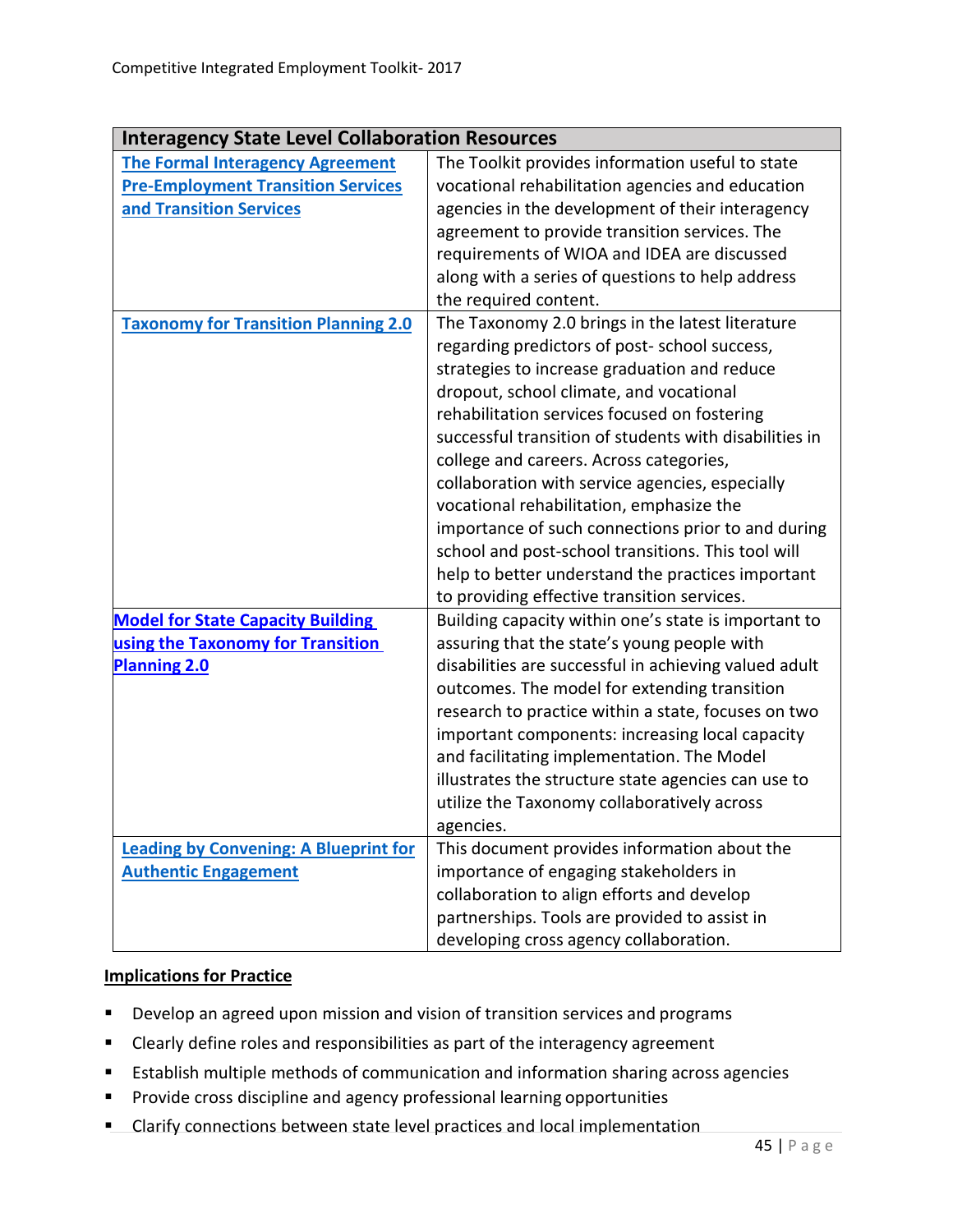#### Community Level

Seamless transition depends upon functional linkages between schools, VR, and a variety of adult service and community agencies. The purpose of linking systems is to coordinate the delivery of services, share information, solve problems, and continue to build a stronger structure to improve employment outcomes for students. Local systems need to identify those key agencies that can provide the critical services to help students enter into work. The intent is to bring these partners together as a team to foster their collective expertise and combined resources to improve quality of transition planning and employment outcomes. Clear roles and responsibilities need to be defined for each professional on the cross-functional team to reduce gaps in service delivery, minimize duplication of services, and decrease unnecessary expenses.

It is logical for school systems or VR to take on a leadership role in convening the partners. When considering what partners need to be involved, the team lead should consider identifying those involved in assisting secondary students with career development process, work experiences, and paid employment. Possible partners to consider would include, vocational rehabilitation, student development programs, workforce development, employers, parents, and service providers that offer job development, placement, and support activities.

The entity identified to lead the Interagency team is responsible for convening the partners, establishing the meeting structure, facilitating the meeting, and serving as the primary communicator among all partners. All members of the team should feel a sense of ownership and commitment in order to get the work done. To achieve this intent, the team should:

- Establish and reflect a common vision (e.g., paid employer for students with disabilities prior to school exit).
- Agree on goals that are obtainable.
- Institute policy-making procedures that will frame the work of the team (e.g., lines of communication, reporting).
- Hold regular team and work group meetings.
- Develop well-planned agendas.
- Empower all team members to be active and equal members.
- Promote shared decision-making.
- Clarify roles and responsibilities of each team member.

The partnerships and process developed by the Community Level team should promote individualized services, support, and activities for students with disabilities. Roles and responsibilities of each partner are designed and focused on student employment outcomes.

The following table provides information about where to find materials that can be used to promote and facilitate interagency collaboration at the community level.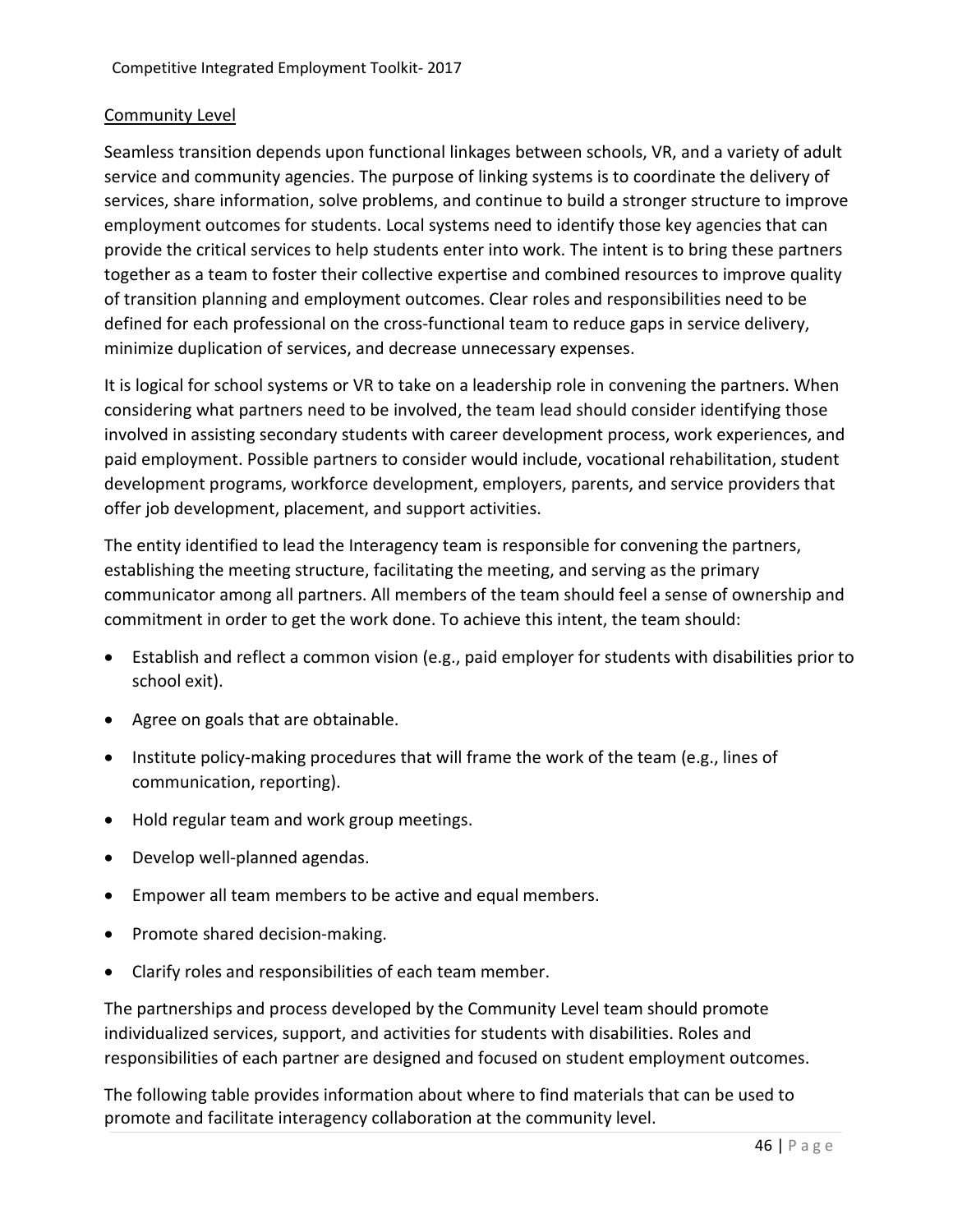| <b>Interagency Collaboration Community Level Resources</b> |                                                                                            |  |
|------------------------------------------------------------|--------------------------------------------------------------------------------------------|--|
| A Guide to Developing Collaborative School-                | This Guide presents approaches and                                                         |  |
| <b>Community Business Partnerships</b>                     | considerations for the development and                                                     |  |
|                                                            | implementation of broadly inclusive                                                        |  |
|                                                            | partnerships that strive for this standard. The                                            |  |
|                                                            | "gold standard" of student outcomes is when                                                |  |
|                                                            | they are achieving employment and pursuing                                                 |  |
|                                                            | a clear career path. The activities transition                                             |  |
|                                                            | and employment initiatives, and the                                                        |  |
|                                                            | partnerships that support them, are most                                                   |  |
|                                                            | appropriately judged against this standard                                                 |  |
| <b>Taxonomy for Transition Planning 2.0</b>                | The Taxonomy 2.0 brings in the latest                                                      |  |
|                                                            | literature regarding predictors of post-school                                             |  |
|                                                            | success, strategies to increase graduation                                                 |  |
|                                                            | and reduce dropout, school climate, and                                                    |  |
|                                                            | vocational rehabilitation services focused on                                              |  |
|                                                            | fostering successful transition of students                                                |  |
|                                                            | with disabilities in college and careers. Across                                           |  |
|                                                            | categories, collaboration with service                                                     |  |
|                                                            | agencies, especially vocational rehabilitation,                                            |  |
|                                                            | emphasize the importance of such                                                           |  |
|                                                            | connections prior to and during school and                                                 |  |
|                                                            | post-school transitions. This tool will help to                                            |  |
|                                                            | better understand the practices important to                                               |  |
|                                                            | providing effective transition services                                                    |  |
| <b>Transition To Employment Toolkit</b>                    | A comprehensive and contemporary view of                                                   |  |
|                                                            | the research-based strategies and models of<br>school to work transition for students with |  |
|                                                            | disabilities in our country. The Toolkit                                                   |  |
|                                                            | provides strategies and resources that assist                                              |  |
|                                                            | communities and schools develop and                                                        |  |
|                                                            | provide Transition Services using a                                                        |  |
|                                                            | collaborative process across agencies.                                                     |  |
|                                                            |                                                                                            |  |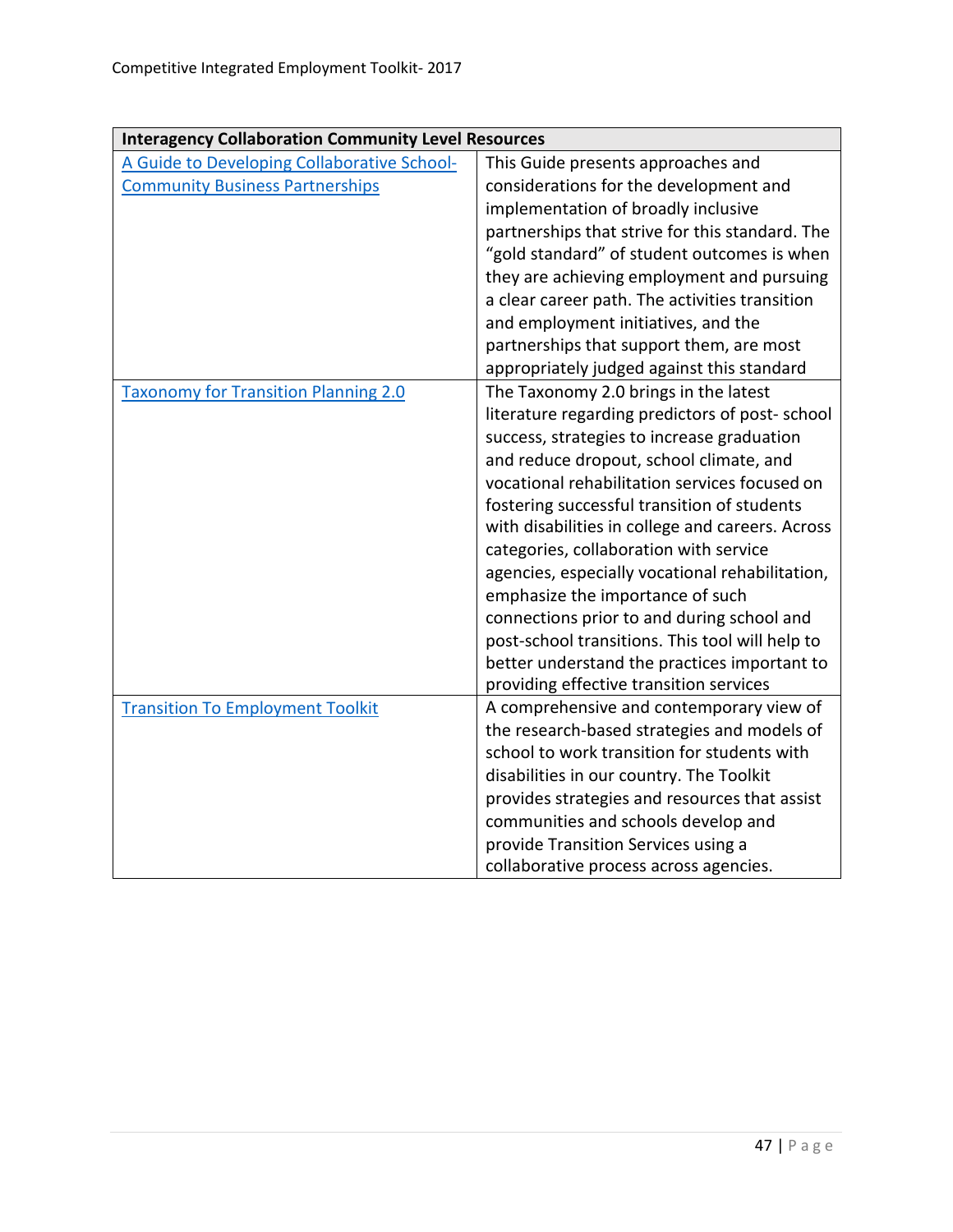| <b>CIRCLES: Communicating Interagency</b>           | Communicating Interagency Relationships          |
|-----------------------------------------------------|--------------------------------------------------|
| <b>Relationships and Collaborative Linkages for</b> | and Collaborative Linkages for Exceptional       |
| <b>Exceptional</b>                                  | Students (CIRCLES), supports development of      |
|                                                     | teams focused on transition outcomes for         |
|                                                     | students with disabilities. CIRCLES involves     |
|                                                     | three levels of interagency collaboration (i.e., |
|                                                     | community level team, school level team,         |
|                                                     | and individual level team). The community        |
|                                                     | level team provides administrative leadership    |
|                                                     | for the array of transition services offered     |
|                                                     | and assists in finding solutions for problems    |
|                                                     | that may arise in service delivery. The school   |
|                                                     | level team provides each student with access     |
|                                                     | to an array of representatives from              |
|                                                     | community agencies that may provide              |
|                                                     | services to the student after graduation. The    |
|                                                     | individual level team writes the IEP including   |
|                                                     | the transition component                         |

#### Implications for practice

- Define the team purpose common goal is student employment
- Encourage, integrate, and value contributions from all team members during the student's transition plan.
- Ensure team members understand the roles of each partner and how each contributes to the overall transition plan for students.
- Meet regularly to discuss progress and updates to individual student's transition plan to maximize communication, resources, and expertise of all partners.
- Establish mechanism for ongoing communication among all partners
- Invite businesses to be part of the team and ensure that, when they are present, the topic is relevant to their needs
- Develop family resources that are user-friendly and limit use of agency jargon.
- Work jointly with parent networks for parent engagement strategies andconnections.
- Form relationships and connections with postsecondary education entities to facilitatea more seamless transition for students pursing further education and training.
- Tour local businesses to gain a better understanding of employer's needs and the necessary job skills to be successful in the business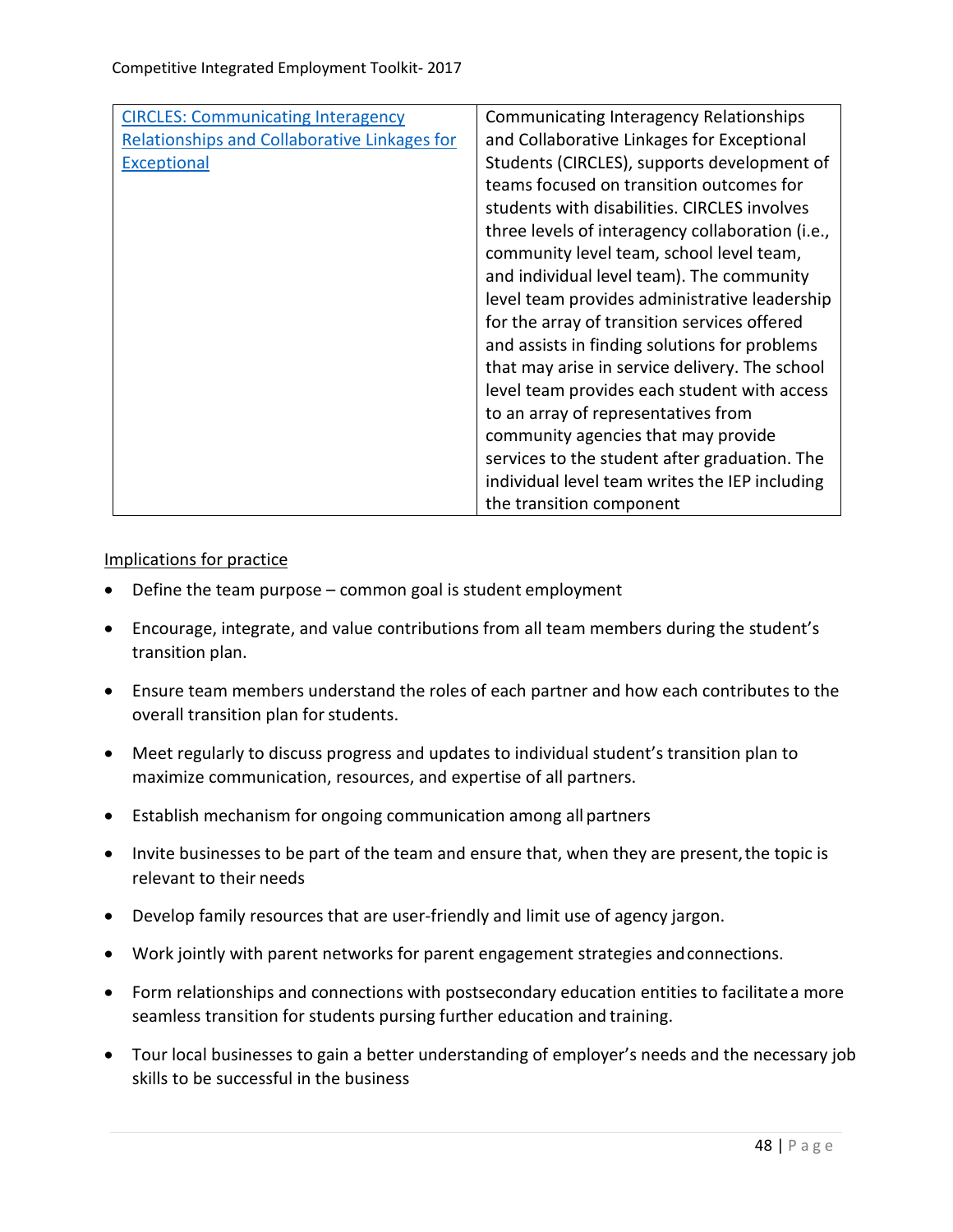#### School Level

The school-level team works directly with families and students to facilitate a transition process based around a "student-centered" planning philosophy" (Aspel et al., 1999, p.7). They typically meet monthly to share information and conduct preplanning activities to support individual-level teams in developing transition IEPs.

The following table provides information about where to find materials that can be used to promote and facilitate interagency collaboration at the school level.

| <b>Interagency Collaboration School Level Resources</b>                                                  |  |  |
|----------------------------------------------------------------------------------------------------------|--|--|
| This Guide presents approaches and considerations                                                        |  |  |
| for the development and implementation of broadly                                                        |  |  |
| inclusive partnerships that strive for this standard.                                                    |  |  |
| The "gold standard" of students' outcomes is when                                                        |  |  |
| they are achieving employment and pursuing a clear                                                       |  |  |
| career path. The activities transition and                                                               |  |  |
| employment initiatives, and the partnerships that                                                        |  |  |
| support them, are most appropriately judged against                                                      |  |  |
| this standard.                                                                                           |  |  |
| The Taxonomy 2.0 brings in the latest literature                                                         |  |  |
| regarding predictors of post-school success,                                                             |  |  |
| strategies to increase graduation and reduce                                                             |  |  |
| dropout, school climate, and vocational                                                                  |  |  |
| rehabilitation services focused on fostering                                                             |  |  |
| successful transition of students with disabilities in                                                   |  |  |
| college and careers. Across categories, collaboration                                                    |  |  |
| with service agencies, especially vocational                                                             |  |  |
| rehabilitation, emphasize the importance of such                                                         |  |  |
| connections prior to and during school and post-                                                         |  |  |
| school transitions. This tool will help to better                                                        |  |  |
| understand the practices important to providing                                                          |  |  |
| effective transition services.                                                                           |  |  |
| Communicating Interagency Relationships and                                                              |  |  |
| <b>Collaborative Linkages for Exceptional Students</b>                                                   |  |  |
| (CIRCLES), supports development of teams focused                                                         |  |  |
| on transition outcomes for students with disabilities.                                                   |  |  |
| CIRCLES involves three levels of interagency                                                             |  |  |
| collaboration (i.e., community level team, school level                                                  |  |  |
| team, and individual level team). The community<br>level team provides administrative leadership for the |  |  |
| array of transition services offered and assists in                                                      |  |  |
| finding solutions for problems that                                                                      |  |  |
|                                                                                                          |  |  |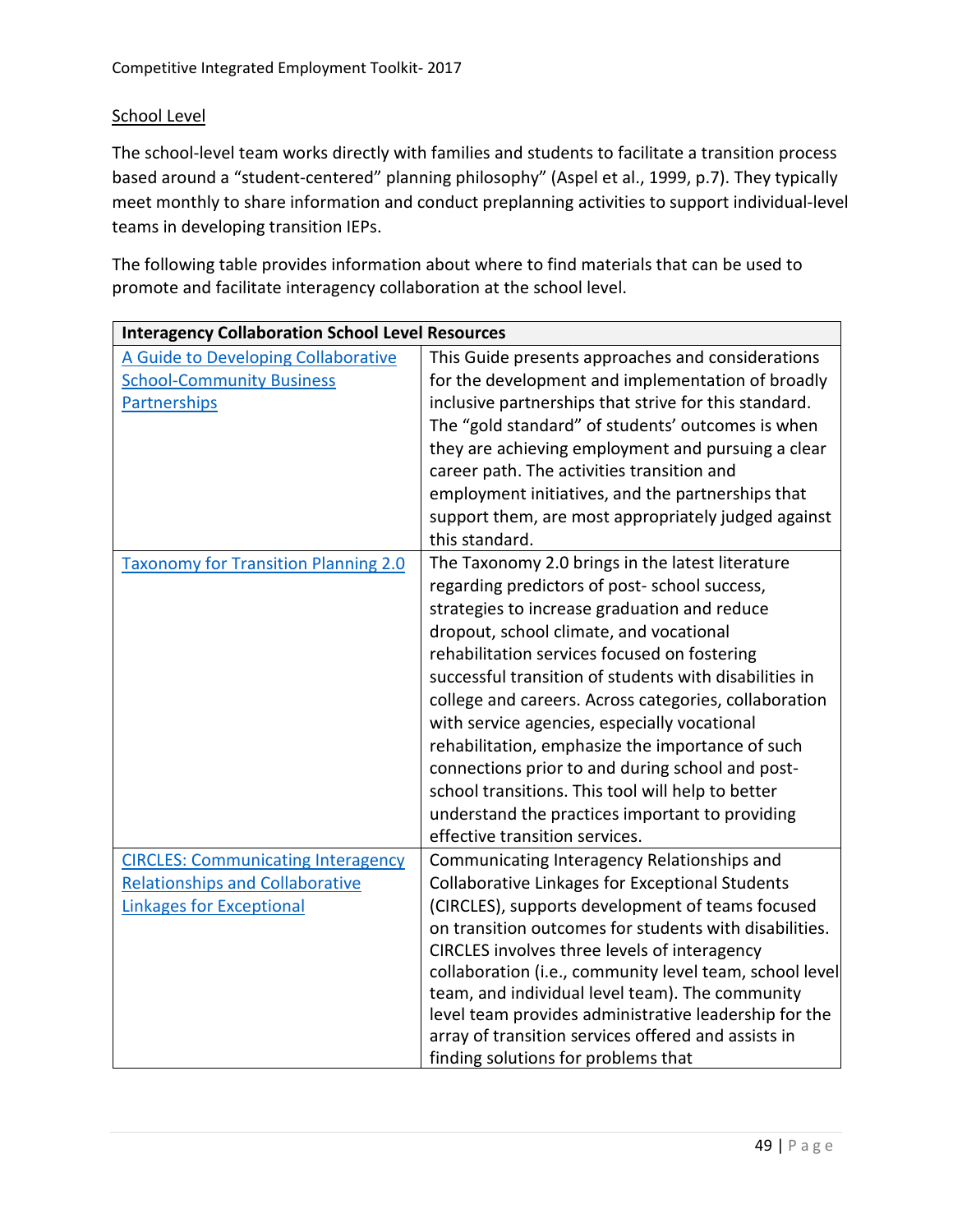|                                                                    | may arise in service delivery. The school level team<br>provides each student with access to an array of<br>representatives from community agencies that may<br>provide services to the student after graduation. The<br>individual level team writes the IEP including the<br>transition component                                                      |
|--------------------------------------------------------------------|----------------------------------------------------------------------------------------------------------------------------------------------------------------------------------------------------------------------------------------------------------------------------------------------------------------------------------------------------------|
| <b>Transition To Employment Toolkit</b>                            | A comprehensive and contemporary view of the<br>research based strategies and models of school to<br>work transition for students with disabilities in our<br>country. The Toolkit provides strategies and<br>resources that assist communities and schools<br>develop and provide Transition Services using a<br>collaborative process across agencies. |
| <b>Effective Practices and Predictors</b><br><b>Matrix (NTACT)</b> | It is important for teams at the student level to<br>understand current effective practices and<br>predictors of postsecondary success. The Effective<br>Practices and Predictors Matrix provides quick and<br>easy access to information across all areas of<br>secondary transition                                                                    |

Implications for practices:

- Provide opportunities for students to learn and demonstrate their knowledge of employability skills through curriculum and community experiences
- Ensure that students with disabilities have access to all available school-widecareer technologies, work-based learning, and vocational and occupational course
- Provide information and training to families
- Invite VR staff or other workforce partners to assist in identifying and with the delivery of employability skills in the classroom
- Offer students a range of employment experience in and out school to broaden their knowledge of possible careers

# Student Level

Student level transition team are needed to develop and implement individual transition plans. The student level teams writes the IEP, including the transition components. This team may take information from the school level team meeting and use it to assist in writing the IEP for the student. Student level meetings can be held at any time throughout the school year and are scheduled based on need to develop or revise the student's transition plan.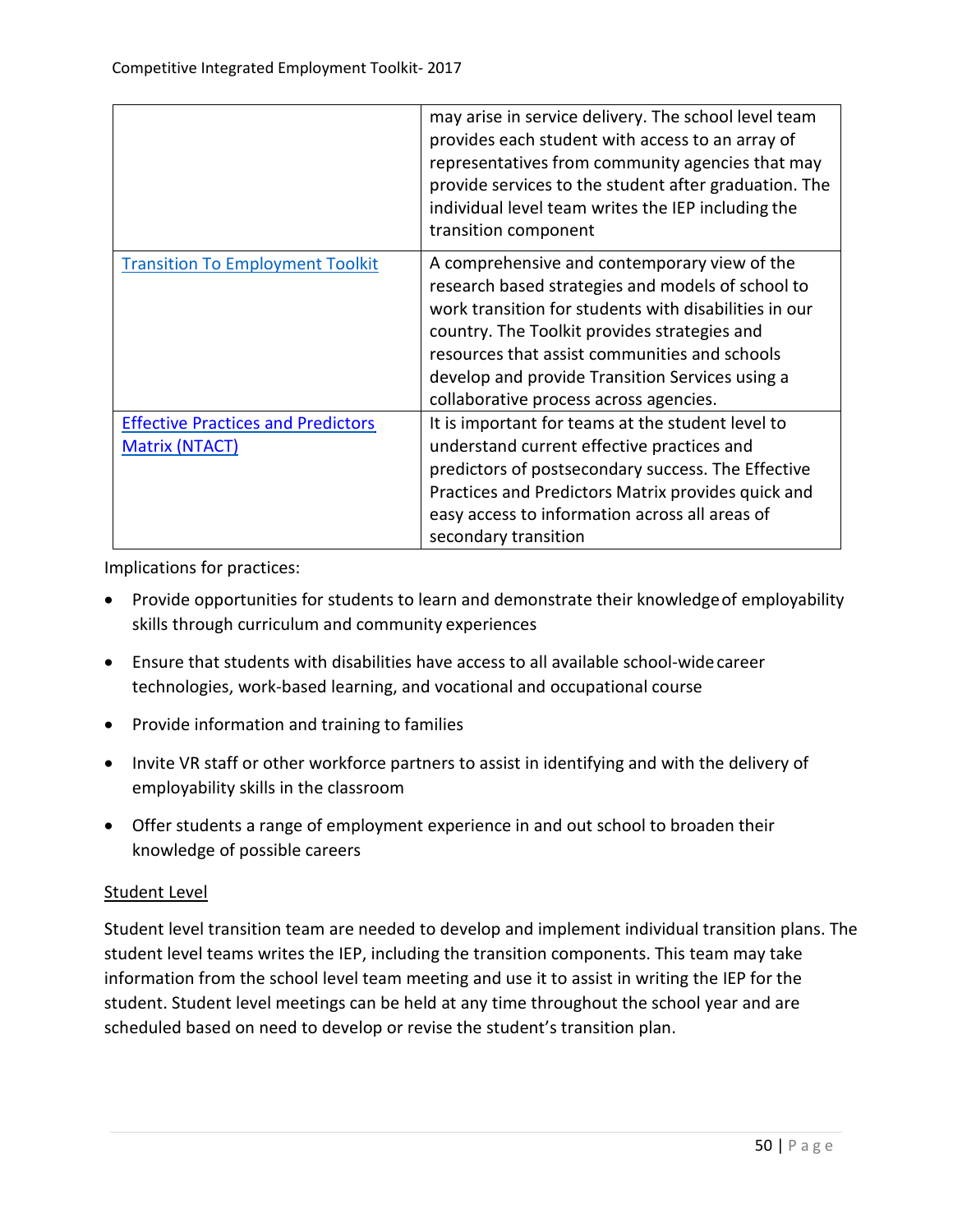The following table provides information about where to find materials that can be used to promote and facilitate interagency collaboration at the student level.

| <b>Interagency Collaboration Student Level Resources</b>                                                               |                                                                                                                                                                                                                                                                                                                                                                                                                                                                                                                                                                                                                                                                                                                                                                                                                                                 |  |
|------------------------------------------------------------------------------------------------------------------------|-------------------------------------------------------------------------------------------------------------------------------------------------------------------------------------------------------------------------------------------------------------------------------------------------------------------------------------------------------------------------------------------------------------------------------------------------------------------------------------------------------------------------------------------------------------------------------------------------------------------------------------------------------------------------------------------------------------------------------------------------------------------------------------------------------------------------------------------------|--|
| <b>Positive Personal Profile</b>                                                                                       | A Positive Personal Profile (PPP) is a way to "take<br>inventory" of all the attributes of students that will<br>be relevant to their job search, employability, job<br>match, retention and long-range career<br>development. It is a mechanism for collecting<br>information from a variety of sources, including<br>assessments, observations, interviews, and<br>discussions with the job seekers - and people who<br>know them well. It collects information in a way the<br>can easily be used by the IEP team to align the IEP<br>and IPE (Tilson, G.)                                                                                                                                                                                                                                                                                   |  |
| <b>CIRCLES: Communicating Interagency</b><br><b>Relationships and Collaborative</b><br><b>Linkages for Exceptional</b> | Communicating Interagency Relationships and<br><b>Collaborative Linkages for Exceptional Students</b><br>(CIRCLES), supports development of teams focused<br>on transition outcomes for students with disabilities.<br>CIRCLES involves three levels of interagency<br>collaboration (i.e., community level team, school<br>level team, and individual level team). The<br>community level team provides administrative<br>leadership for the array of transition services offered<br>and assists in finding solutions for problems that<br>may arise in service delivery. The school level team<br>provides each student with access to an array of<br>representatives from community agencies that may<br>provide services to the student after graduation. The<br>individual level team writes the IEP including the<br>transition component |  |
| <b>Transition to Employment Toolkit</b>                                                                                | A comprehensive and contemporary view of the<br>research based strategies and models of school to<br>work transition for students with disabilities in our<br>country. The Toolkit provides strategies and<br>resources that assist communities and schools<br>develop and provide Transition Services using a cross<br>agency collaborative process.                                                                                                                                                                                                                                                                                                                                                                                                                                                                                           |  |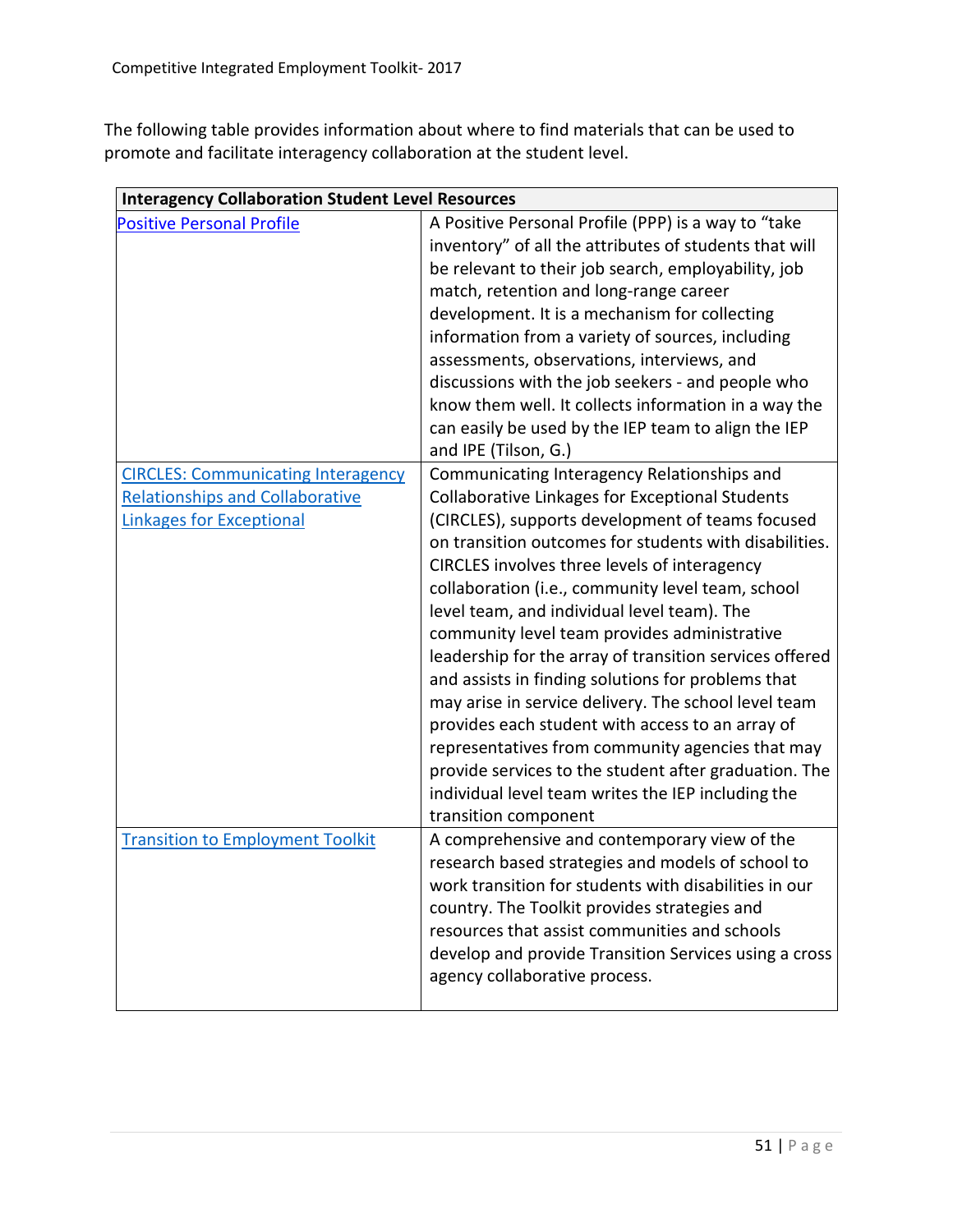| <b>Effective Practices and Predictors</b> | It is important for teams at the student level to   |
|-------------------------------------------|-----------------------------------------------------|
| <b>Matrix (NTACT)</b>                     | understand current effective practices and          |
|                                           | predictors of post secondary success. The Effective |
|                                           | Practices and Predictors Matrix provides quick and  |
|                                           | easy access to information across all areas of      |
|                                           | secondary transition.                               |

#### Implication for Practice

- Align course of study to meet post school employment goal
- Focus on strengths of students
- Engage families in the transition process
- Identify the employment skills that the student needs to be successful in their career
- Integrate labor market information into the student's transition planning
- Develop and align the IEP and IPE to reflect and support the student's career choice

#### **Define individual roles of each person on the team**

While the activities that a team member will focus on depends on whether they serve on a state, community, school, or student level team, the information and expertise they provide will be of a similar nature. The resource 'A Guide to Developing Collaborative School- Community Business Partnerships' [http://transitionta.org/sites/default/files/Partnership\\_Guide.pdf p](http://transitionta.org/sites/default/files/Partnership_Guide.pdf)rovides information about developing collaborative teams focused on providing transition planning, career development and work experiences for students with disabilities. In the guide you'll find information about the role that each team member plays.

#### **Models of Collaborative Transition Services**

When determining how to coordinate and collaborate on transition services, education, VR and other relevant partners should work together to develop a model of seamless transition services. Models of seamless transition service that result in competitive integrated employment include a systematic delivery of specific evidence-based transition services beginning in early high school and the coordination of resources resulting in uninterrupted (seamless) transition from publicly supported secondary education to employment. That is, exiting school already in a competitive integrated job, with supports in place to keep this job and to aid the acquisition of new jobs and career advancement throughout one's adult life. The movement from school to employment and adult life is "seamless" because there is no interruption of service, support and employment status after school exit.

The following table provides information about where to find materials on research based models of collaborative transition services.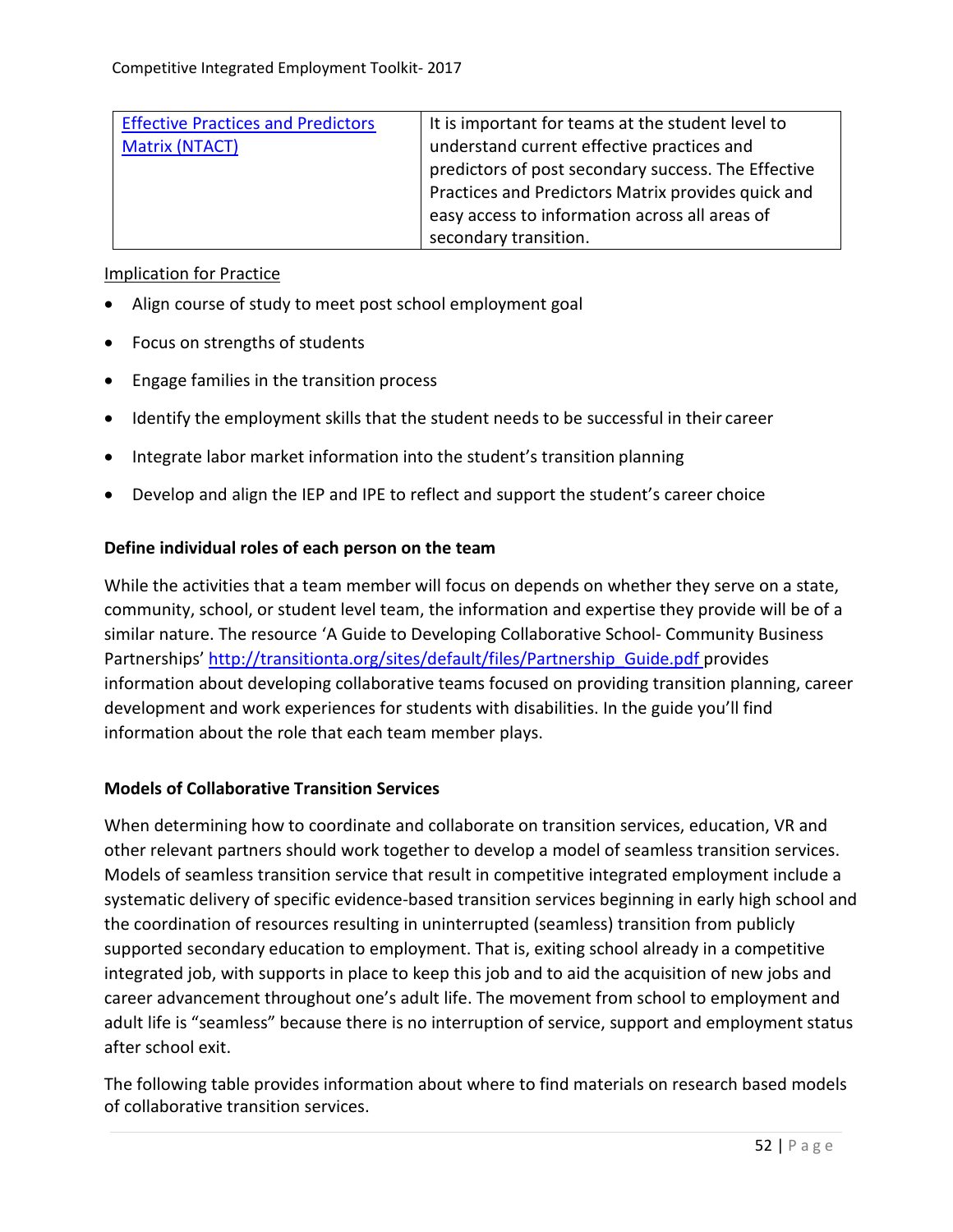| <b>Researched Models</b>                                                                                                         |                                                                                                                                                                                                                                                                                                                                                                                                                                                                                                                                                                                                                                                                                                                                                                                                                                 |
|----------------------------------------------------------------------------------------------------------------------------------|---------------------------------------------------------------------------------------------------------------------------------------------------------------------------------------------------------------------------------------------------------------------------------------------------------------------------------------------------------------------------------------------------------------------------------------------------------------------------------------------------------------------------------------------------------------------------------------------------------------------------------------------------------------------------------------------------------------------------------------------------------------------------------------------------------------------------------|
| <b>Maryland Seamless Transition</b><br>Collaborative                                                                             | The collaborative aims to improve the postsecondary<br>outcomes of students with disabilities through a sequential<br>delivery of specific transition service components beginning in<br>early high school; and, the braiding of resources of transition<br>partners resulting in uninterrupted, seamless transition from<br>public secondary education to employment and/or<br>postsecondary education. Key MSTC Partners/Collaborators in<br>Maryland include: State Department of Education;<br>Department of Labor, Licensing, and Regulation;<br>Developmental Disabilities Administration; Mental Hygiene                                                                                                                                                                                                                 |
| <b>CIRCLES: Communicating</b><br><b>Interagency Relationships and</b><br><b>Collaborative Linkages for</b><br><b>Exceptional</b> | Communicating Interagency Relationships and Collaborative<br>Linkages for Exceptional Students (CIRCLES), supports<br>development of teams focused on transition outcomes for<br>students with disabilities. CIRCLES involves three levels of<br>interagency collaboration (i.e., community level team, school<br>level team, and individual level team). The community level<br>team provides administrative leadership for the array of<br>transition services offered and assists in finding solutions for<br>problems that may arise in service delivery. The school level<br>team provides each student with access to an array of<br>representatives from community agencies that may provide<br>services to the student after graduation. The individual level<br>team writes the IEP including the transition component |
| <b>Project SEARCH</b>                                                                                                            | The Project SEARCH High School Transition Program is a<br>unique, business led, one year school-to-work program<br>that takes place entirely at the workplace. Total<br>workplace immersion facilitates a seamless combination<br>of classroom instruction, career exploration, and hands-<br>on training through worksite rotations.                                                                                                                                                                                                                                                                                                                                                                                                                                                                                           |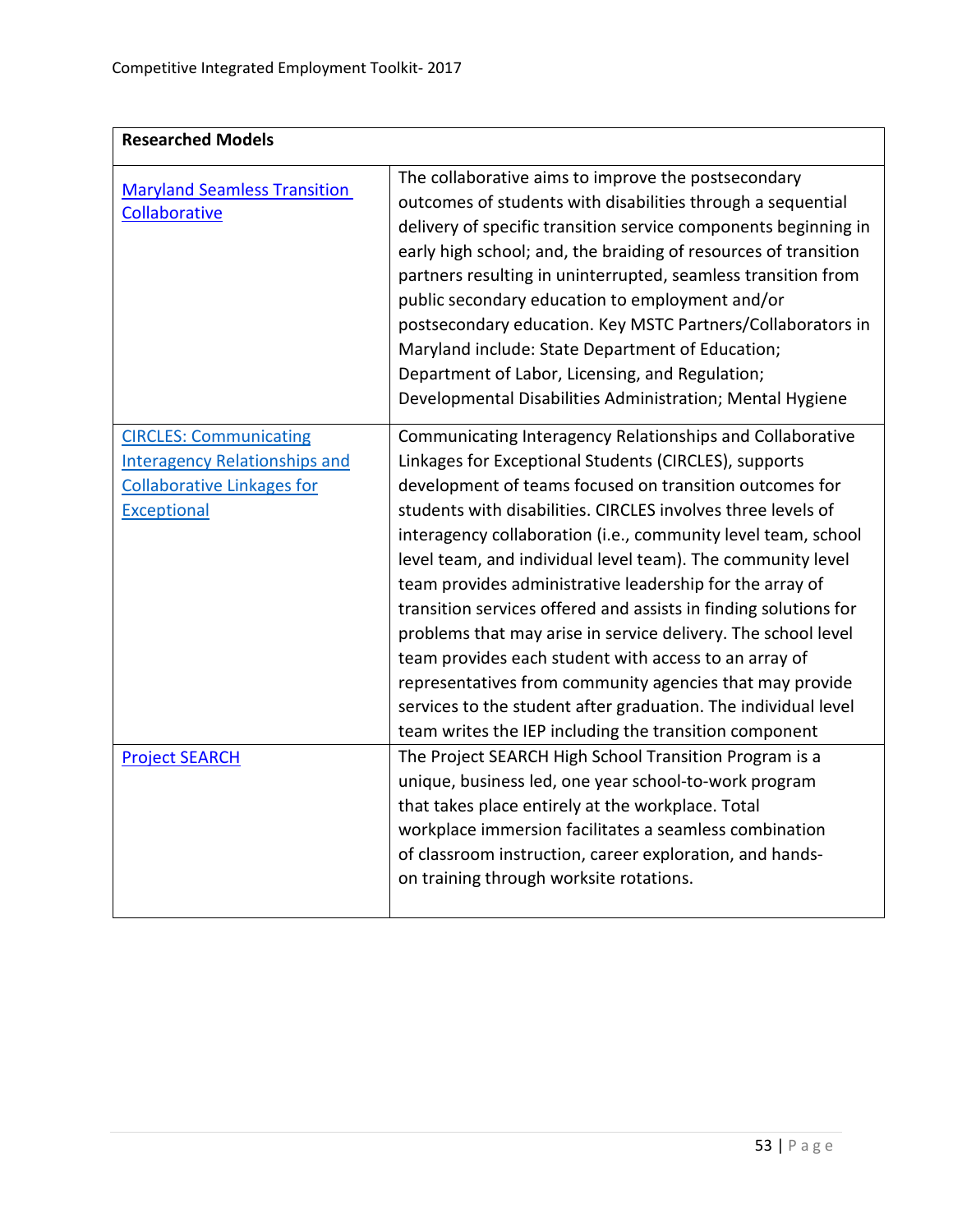| <b>State Teams and Resources</b>                |                                                                                                                                                                                                                                                                                                                                                                                                                                                                                                                                                        |
|-------------------------------------------------|--------------------------------------------------------------------------------------------------------------------------------------------------------------------------------------------------------------------------------------------------------------------------------------------------------------------------------------------------------------------------------------------------------------------------------------------------------------------------------------------------------------------------------------------------------|
| <b>Virginia</b>                                 | The mission of the Virginia's Intercommunity Transition<br>Council is to promote successful transition outcomes for youth<br>and young adults with disabilities by providing leadership and<br>innovation in employment, education, training, living<br>independently, community participation, and community<br>support systems that influence success for all students                                                                                                                                                                               |
| <b>Oregon Youth Transition Project</b><br>(YTP) | YTP is co-managed statewide by the following group which is<br>responsible for technical assistance, training, program<br>evaluation, and other program management or development<br>tasks. The Youth Transition Program (YTP) is an Oregon<br>Vocational Rehabilitation Services program that serves<br>students with disabilities statewide. YTP operates as a<br>partnership between Oregon Vocational Rehabilitation<br>Services (VR), the Oregon Department of Education (ODE), and<br>the University Of Oregon College Of Education (U of O/COE) |

# **Section IV: Professional Development**

**At a Glance:** This section provides an overview of effective practices around professional development as well general knowledge needed by transition professionals. Additional guidance is provided that outlines roles and specific knowledge needed to perform that role. A wide range of resources are provided to build or use in professional development activities:

# **Benefits of Professional Development:**

Professional development (PD) is one key mechanism to assist agency personnel learning how to implement transition programs. The PD must consider not only the content (e.g. competitive integrated employment) but also identify effective practices for improving teacher performance and essential features of effective PD including professional learning communities (Benitez, Morningstar, & Frey, 2009; DuFour, 2004). Doren, Flannery, Lombardi, and Kato (2012) highlight several effective features of PD including (a) training in small groups, (b) several trainings and continued practice over time, (c) active learning and the use of problem-solving strategies and scenarios, (d) an interactive approach that aligns with the participant's interests and experiences, and (e) use of professional learning communities. Additionally, to improve professional development, it is important to focus on the duration, collective participation, and core feature (i.e., content, active learning, and coherence) than the type of PD (Garet et al., 2001) Lastly, transition professional development programs should provide instruction to special educators on how to evaluate their own transition practices and apply those results to a larger framework (e.g., How do communication skills relate to a student being able to gain employment?). Evaluation of transition practices can assist practitioners in improving their ability to implement quality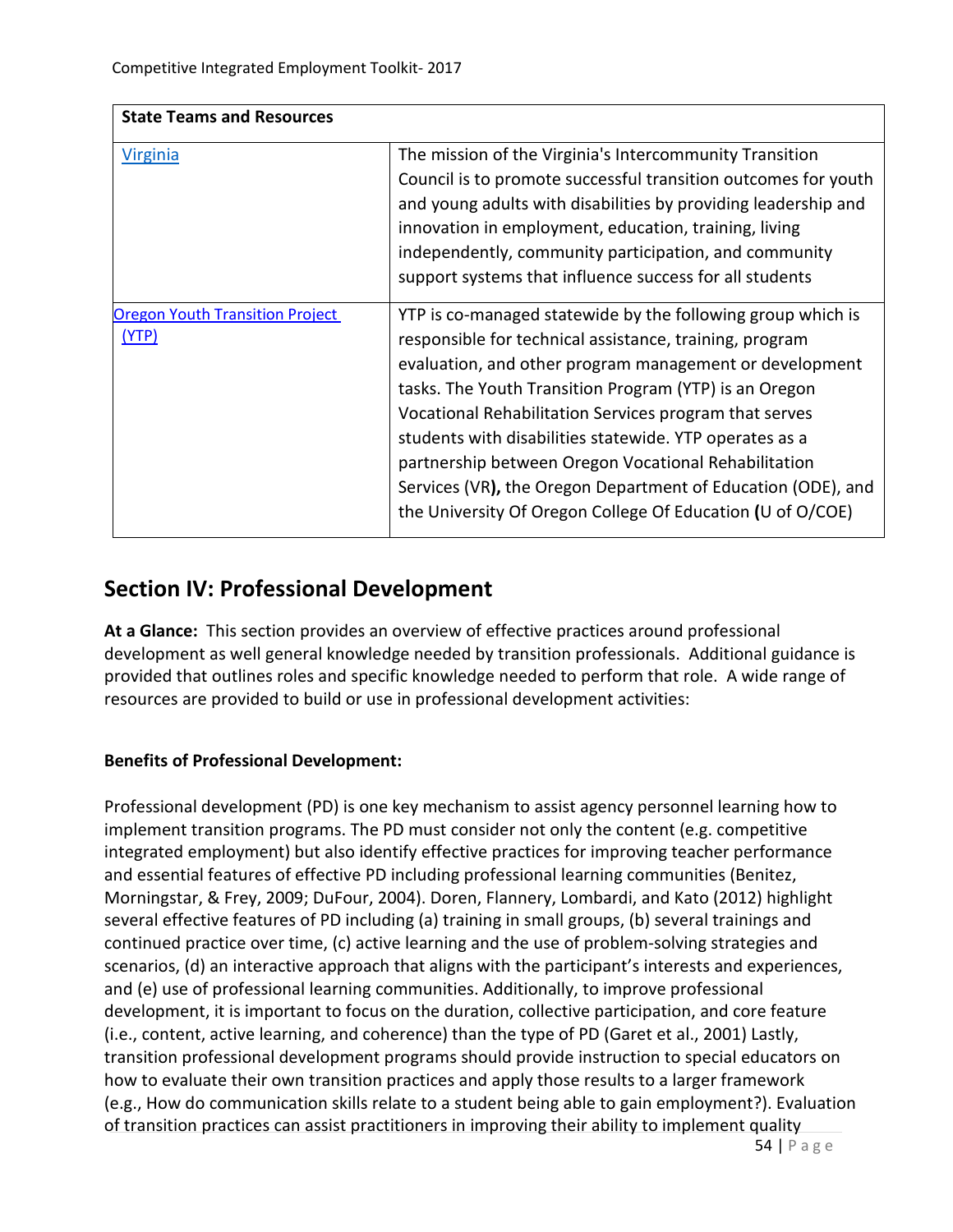transition practices and improve transition programs (Benitez, Morningstar, & Frey, 2009).

#### **What Transition Professionals Need to Know**

Morningstar and Clark (2003) describe five important areas to provide professional development in transition:

- **1. Knowledge of principles and basic concepts of transition education and service:** this includes the application of requirements of transition service outlined under IDEA as well as research bases practices focused on transition planning and the Individual Education Program (IEP).
- **2. Knowledge of models of transition education and services:** including knowledge of specific program models focused on individual planning and aligned withsecondary education such as models of student focused planning, student development, family involvement, and interagency collaboration (Blalock et al., 2003; DCDT, 2000).
- **3. Skills in using strategies for developing, organizing, and implementing transition education and competencies:** including skills needed to implement effective transition models, transition assessment, service coordination, and curriculum planning within the context of general and special transition instructional programs.
- **4. Knowledge and use of collaboration competencies:** understanding service coordination with the array of agencies, programs, and services to support young adults with disabilities
- **5. Knowledge and skills to address systemic problems in transition services delivery:**the need to understand and address barriers and strategies for planning, developing, implementing, and promoting transition services and programs at local, state, and federal levels (Kohler, 1998).

The following table provides information about where to find materials that can be used to deliver professional development as well as courses that can be taken for credit.

| <b>Audience</b>                            | <b>Resource</b>                                               |
|--------------------------------------------|---------------------------------------------------------------|
| Practitioners<br>$\bullet$                 | <b>The Iris Center</b>                                        |
| Administrators<br>$\bullet$                | The IRIS Center is a national center providing professional   |
| <b>Transition Specialists</b><br>$\bullet$ | development resources.                                        |
| <b>Higher Education</b><br>$\bullet$       | http://iris.peabody.vanderbilt.edu                            |
| Vocational<br>$\bullet$                    | Has a section for professional development:                   |
| Rehabilitation                             | • Practitioners can earn professional development hours by    |
|                                            | participating in the IRIS Star Legacy Modules.                |
|                                            | • Can earn Professional Development hours                     |
|                                            | 5 Modules for Transition<br>$\bullet$                         |
|                                            | Located at: http://iris.peabody.vanderbilt.edu/iris-resource- |
|                                            | locator                                                       |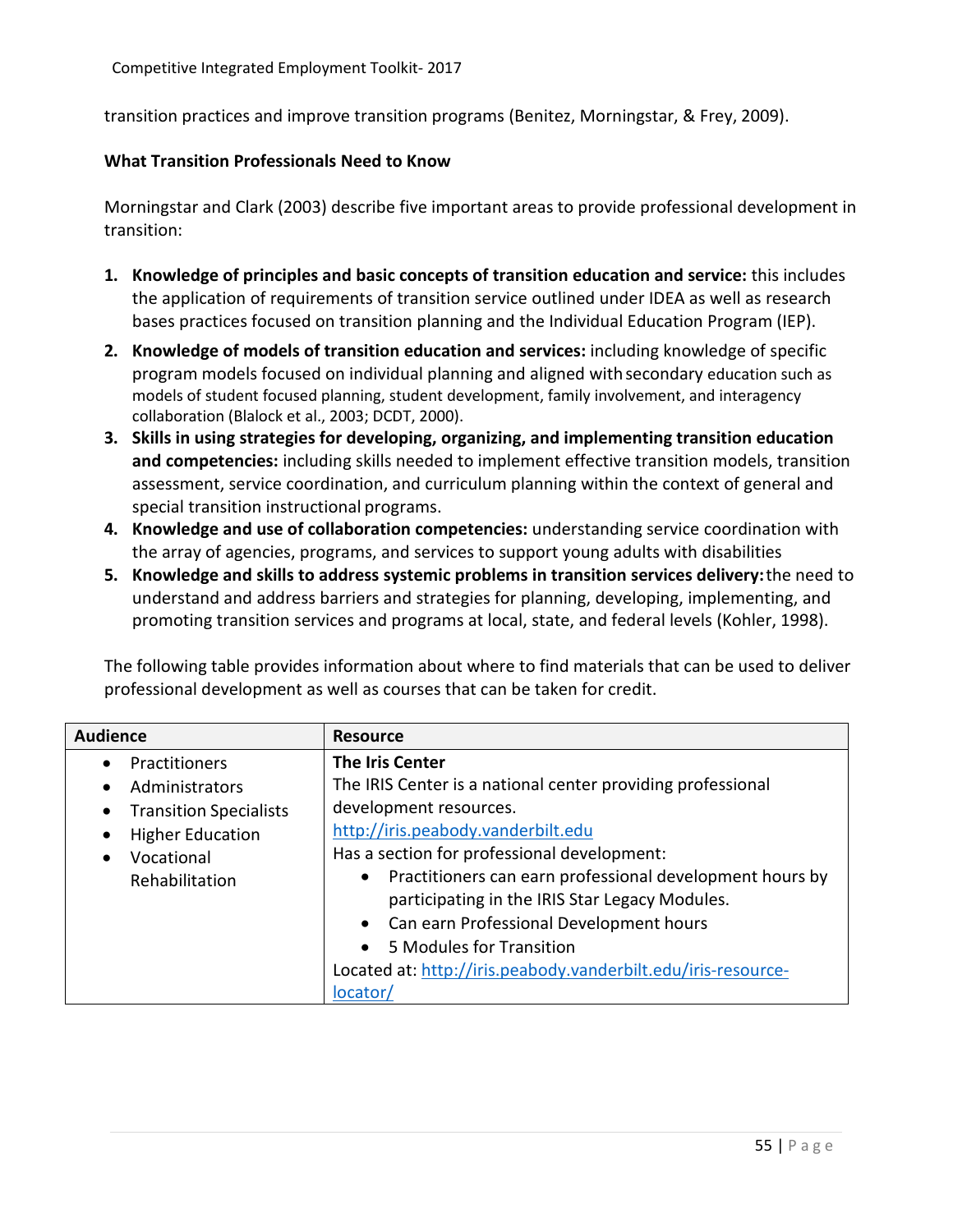| Practitioners<br>$\bullet$<br>Principals<br><b>Transition Specialists</b><br>٠<br>Vocational<br>Rehabilitation                                             | The National Technical Assistance Center for Transition (NTACT)<br>Provide resources on evidence based practices in Secondary<br>Transition for educators and vocational rehabilitation providers<br>www.transitionta.org<br>Webinars<br>$\bullet$<br>State Toolkit for Examining Post-School Success (STEPSS)<br>$\bullet$<br><b>STEPPS Facilitator Guide</b><br>An Evaluation Toolkit<br>$\bullet$<br>http://transitionta.org/evaluationtoolkit                    |
|------------------------------------------------------------------------------------------------------------------------------------------------------------|----------------------------------------------------------------------------------------------------------------------------------------------------------------------------------------------------------------------------------------------------------------------------------------------------------------------------------------------------------------------------------------------------------------------------------------------------------------------|
|                                                                                                                                                            | Using VR data to improve outcomes<br><b>Using VR Data</b>                                                                                                                                                                                                                                                                                                                                                                                                            |
| Vocational<br>$\bullet$<br>Rehabilitation                                                                                                                  | <b>Explore Vocational Rehabilitation</b><br>ExploreVR offers vocational rehabilitation (VR) agencies easy and<br>convenient access to a range of VR research, related data, and<br>tools for planning, evaluation, and decision-making<br>http://www.explorevr.org<br>Job-driven toolkits<br>Webinars<br>$\bullet$<br>The Open Data Lab Publications of current research                                                                                             |
| Practitioners<br>$\bullet$<br>Administrators<br><b>Transition Specialists</b><br>٠<br><b>Higher Education</b><br>$\bullet$<br>Vocational<br>Rehabilitation | <b>The LEAD Center</b><br>The LEAD Center's work focuses on promoting innovation in<br>policy, employment and economic advancement to advance<br>individual and systems level change for all people with disabilities.<br>http://www.leadcenter.org<br>Resource Center with articles, presentations, publications,<br>reports, websites, and white papers.<br>Employment tab has webinars focused on current<br>employment initiatives (e.g., customized employment) |
| Practitioners<br>Administrators<br><b>Transition Specialists</b><br>Vocational<br>Rehabilitation                                                           | <b>Employment First</b><br>Employment First enhances lives by creating greater opportunities<br>for all people to advance their careers.<br>http://www.ohioemploymentfirst.org<br>Professional Development for Employment includes a web-<br>$\bullet$<br>based training for effective supported employment.<br>By participating in the web-based training, practitioners<br>$\bullet$<br>could gain 12 CEUs.                                                        |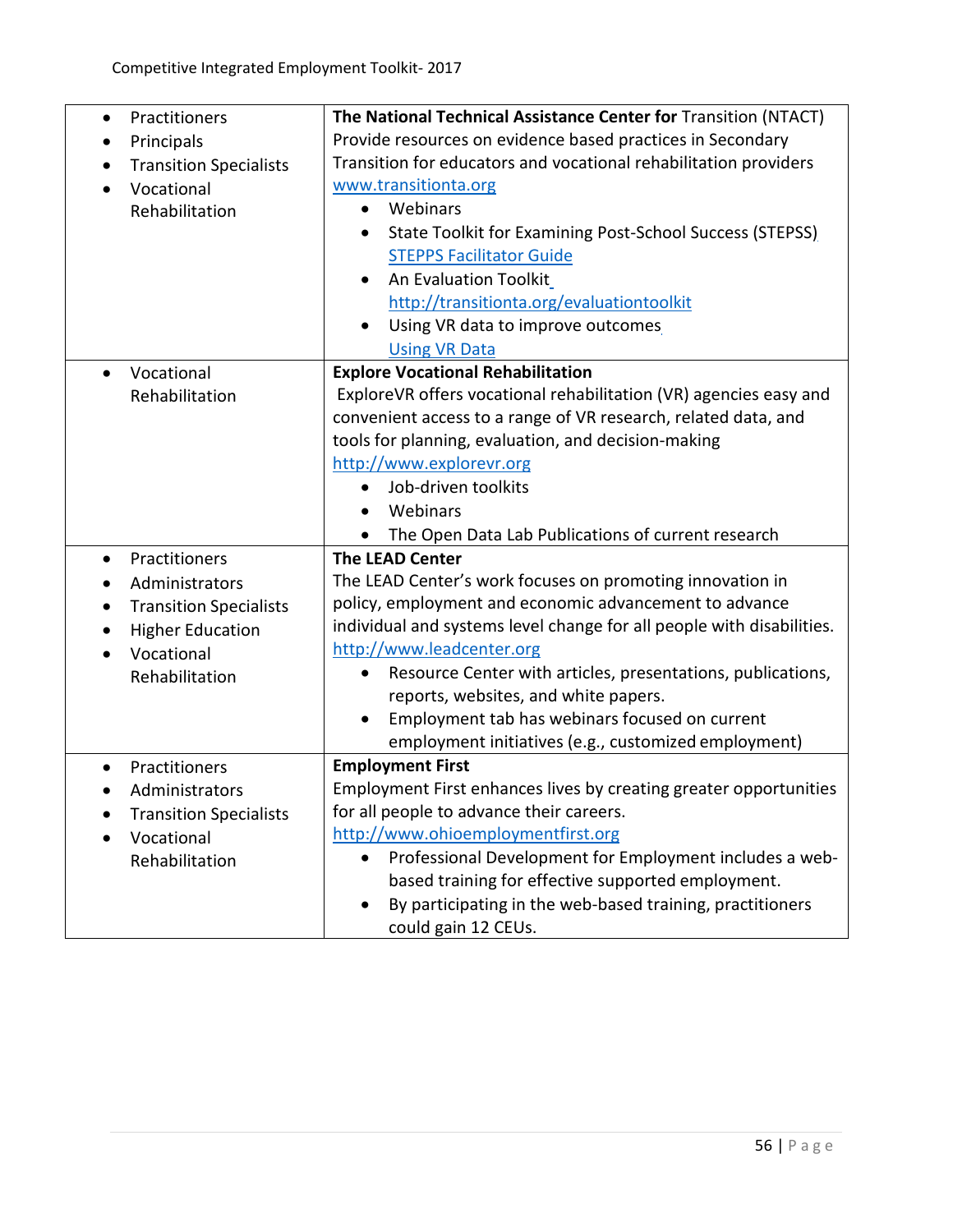| Practitioners<br>$\bullet$<br>Administrators<br><b>Transition Specialists</b><br><b>Higher Education</b><br>Vocational<br>$\bullet$<br>Rehabilitation | <b>The Transition Coalition</b><br>Located at the University of Kansas, Beach Center on Disability<br>maximizes professional development opportunities for secondary<br>transition and college and career readiness of students with<br>disabilities.<br>http://transitioncoalition.org<br>Under the tab Training there are resources including:<br>$\bullet$<br><b>Online Modules</b><br>Webinars<br>$\bullet$<br>Ask the Experts<br>$\bullet$<br>Self-study<br>$\bullet$<br>Graduate programs |
|-------------------------------------------------------------------------------------------------------------------------------------------------------|-------------------------------------------------------------------------------------------------------------------------------------------------------------------------------------------------------------------------------------------------------------------------------------------------------------------------------------------------------------------------------------------------------------------------------------------------------------------------------------------------|
| Practitioners<br>$\bullet$<br>Administrators<br><b>Transition Specialists</b><br><b>Higher Education</b>                                              | <b>University of Maryland College of Education</b><br><b>Graduate Certificate for Students in Transition</b><br>Graduate Certificate in Career Planning and Placement for<br>$\bullet$<br><b>Students in Transition</b>                                                                                                                                                                                                                                                                         |
| Vocational<br>$\bullet$<br>Rehabilitation<br>Administrators<br><b>Transition Specialists</b><br>٠                                                     | <b>Association of Community Rehabilitation Educators (ACRE)</b><br>A national membership organization for trainers and educators<br>who work in the field of employment for people with disabilities<br>(http://www.acreducators.org)<br>Resources for:<br><b>Providing Training</b><br>$\bullet$<br>Trainings (face-to-face, online, hybrid)<br>$\bullet$<br>Competencies<br>$\bullet$<br>Certificates (Basic Employment and Professional Employment<br>Certificates)                          |
| Practitioners<br>Administrators<br><b>Transition Specialists</b><br><b>Higher Education</b>                                                           | Pennsylvania Communities of Practice for Transition (PaTTAN)<br>This website provides resources to build the capacity of local<br>education agencies to serve students who receive special<br>education services. They provide training materials that can result<br>in continuing education credits<br><b>PaTTAN website</b><br><b>Pennsylvania Community on Transition Webinar Series</b>                                                                                                     |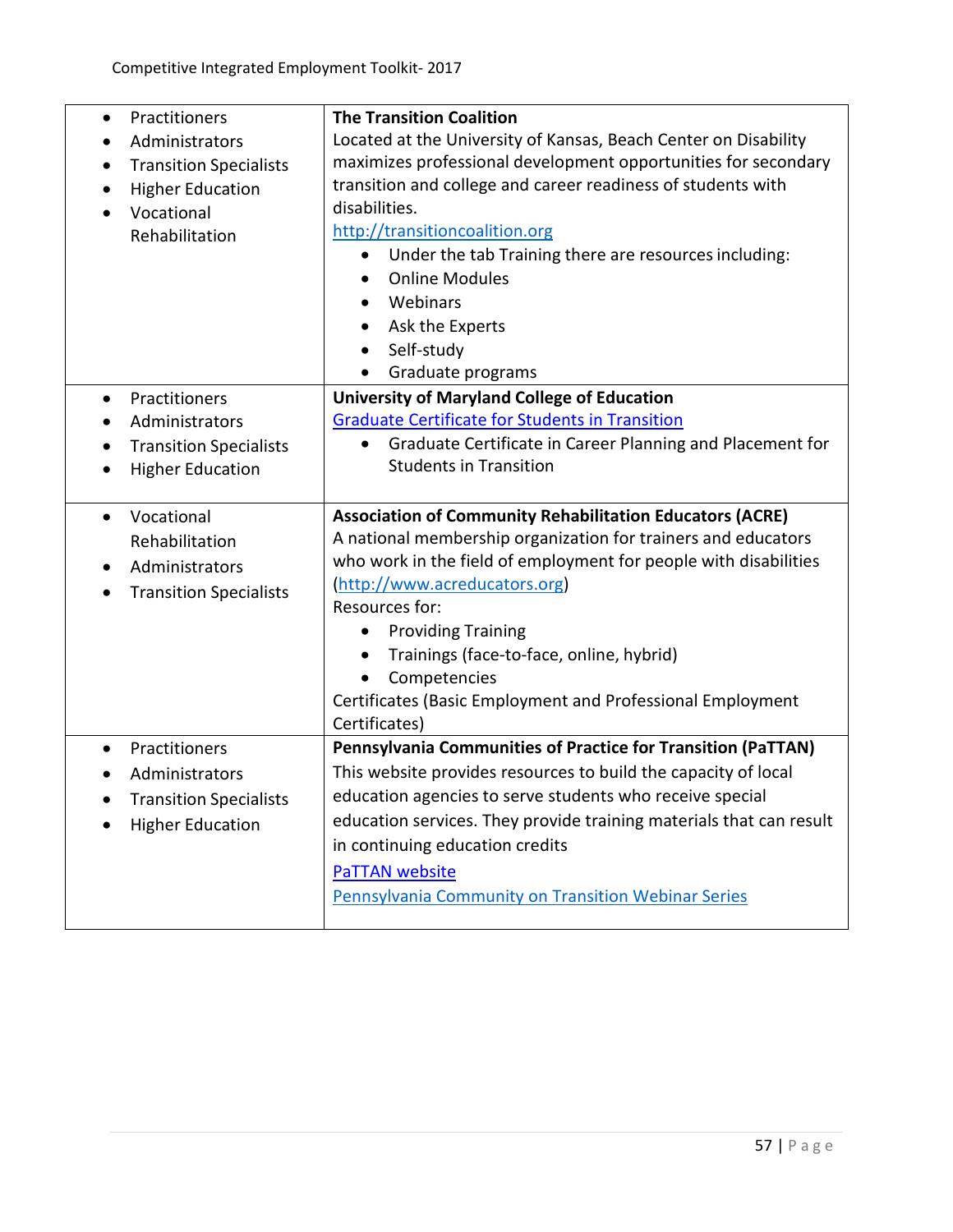The table below can be used to assist those in higher education on the knowledge needed for personnel preparation.

| Personnel | <b>Knowledge Needed</b>                                                                                                                           |
|-----------|---------------------------------------------------------------------------------------------------------------------------------------------------|
| Special   | Organize specific roles and responsibilities for job coaches and<br>$\bullet$                                                                     |
| Education | paraeduators                                                                                                                                      |
| Teacher   | Establishing regular meeting times for discussion<br>$\bullet$                                                                                    |
|           | Provide joint feedback to help communication (Blalock, 1991).<br>$\bullet$                                                                        |
|           | Student-focused planning<br>$\bullet$                                                                                                             |
|           | Student development<br>$\bullet$                                                                                                                  |
|           | Interagency collaboration<br>$\bullet$                                                                                                            |
|           | Family involvement<br>$\bullet$                                                                                                                   |
|           | Program structures and policies (DCDT, 2000a).<br>$\bullet$                                                                                       |
|           | Self-determination (e.g., decision making, goal setting, self-awareness) and<br>$\bullet$<br>social skills                                        |
|           | Learning strategies and academic content                                                                                                          |
|           | How to help identify and develop accommodations that students might<br>$\bullet$<br>need in school or community activities.                       |
|           | Determining specific goals and objectives (Blalock et al., 2003).                                                                                 |
|           | Within each domain of interagency collaboration; curriculum and<br>$\bullet$                                                                      |
|           | instruction, student-focused planning and assessment, accountability,                                                                             |
|           | assessment, and post-school outcomes, and family involvement, special                                                                             |
|           | educators should demonstrate knowledge and skills within three levels of                                                                          |
|           | secondary school systems:                                                                                                                         |
|           | o Overarching secondary school systems, supports, and services                                                                                    |
|           | Specialized supports and services for students with diverse learning<br>$\circ$                                                                   |
|           | needs within the general secondary educational context; and finally                                                                               |
|           | Specific transition services (Morningstar & Clark, 2003).<br>$\circ$<br>The skills to evaluate transition practices to improve their teaching and |
|           | $\bullet$<br>instruction (Benitez, Morningstar, & Frey, 2009).                                                                                    |
|           | How to be involved in employment-related activities and interagency                                                                               |
|           | collaboration                                                                                                                                     |
|           | How transition-related standards could be integrated into the general                                                                             |
|           | curriculum                                                                                                                                        |
|           | Professional training on both collaboration knowledge and skills (Li,<br>Bassett, & Hutchinson, 2009).                                            |
|           |                                                                                                                                                   |

# **Personnel Preparation Table for Higher Education**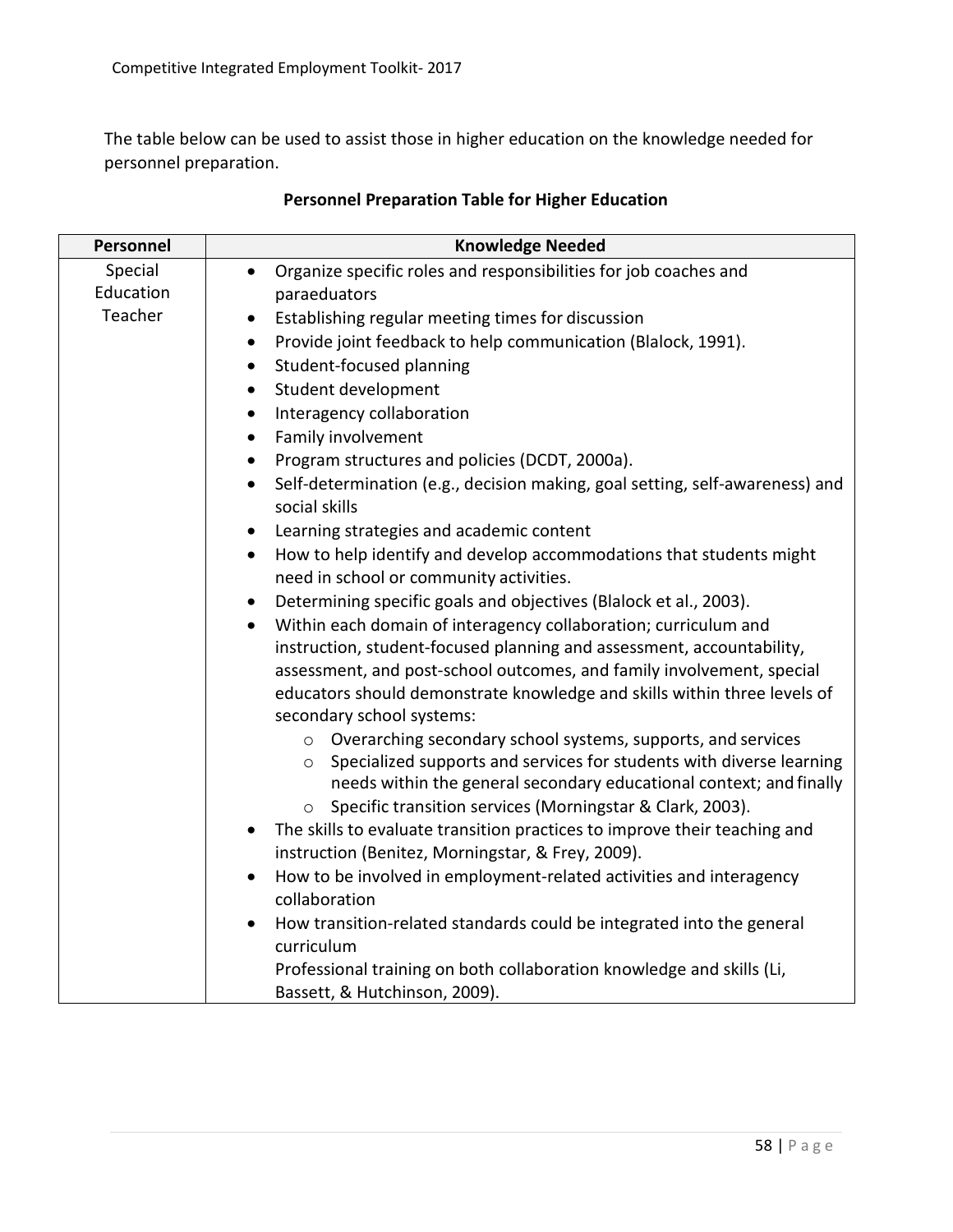| Transition         | Knowledge of agencies and systems change<br>$\bullet$                                |
|--------------------|--------------------------------------------------------------------------------------|
| Specialist/        | Development and management of Individualized Transition Plans<br>$\bullet$           |
| Coordinator        | Working with Others in the transition process<br>$\bullet$                           |
|                    | Vocational assessment and job development<br>$\bullet$                               |
|                    | Professionalism, advocacy, and legal issues<br>$\bullet$                             |
|                    | Job training and support<br>$\bullet$                                                |
|                    | Assessment (general) competencies that are grounded in skills of<br>$\bullet$        |
|                    | communication, collaboration, and consultation (Defur & Taymans, 1995).              |
|                    | Historical, legal, and philosophical foundations of special education<br>$\bullet$   |
|                    | <b>Characteristics of learners</b><br>$\bullet$                                      |
|                    | Assessment, evaluation, and diagnosis<br>$\bullet$                                   |
|                    | Instructional content and practices in transition education<br>$\bullet$             |
|                    | Planning and managing teaching and learning environment<br>$\bullet$                 |
|                    | Managing student behavior and social interaction skills<br>$\bullet$                 |
|                    | Communication and collaboration skills<br>$\bullet$                                  |
|                    | The ability to establish partnerships with key stakeholders<br>$\bullet$             |
|                    | Professional and ethical practices in transition (DCDT, 2000b).<br>$\bullet$         |
| Paraeducators/     | Para-educators:                                                                      |
| <b>Job Coaches</b> | General knowledge (basic special education information plus concepts in<br>$\bullet$ |
|                    | interpretation and translation)                                                      |
|                    | Cultural knowledge specific to the school's community.<br>$\bullet$                  |
|                    | Specific strategies with how to handle situations.<br>$\bullet$                      |
|                    | <b>Job coaches:</b>                                                                  |
|                    | Consumer assessment<br>$\bullet$                                                     |
|                    | Consumer job duties and responsibilities<br>$\bullet$                                |
|                    | Job analysis of specific skills required<br>$\bullet$                                |
|                    | Communication with consumer on job expectations<br>$\bullet$                         |
|                    | Training of consumer on specific job skills<br>$\bullet$                             |
|                    | Training on work-related behaviors<br>$\bullet$                                      |
|                    | Orientation of consumer to job site<br>$\bullet$                                     |
|                    | Modifications/adaptations needed<br>$\bullet$                                        |
|                    | Monitor relationships between co-workers<br>$\bullet$                                |
|                    | On-site supervision and prepare to fade out<br>$\bullet$                             |
|                    | Provide follow up services and job development (Blalock, 1991).                      |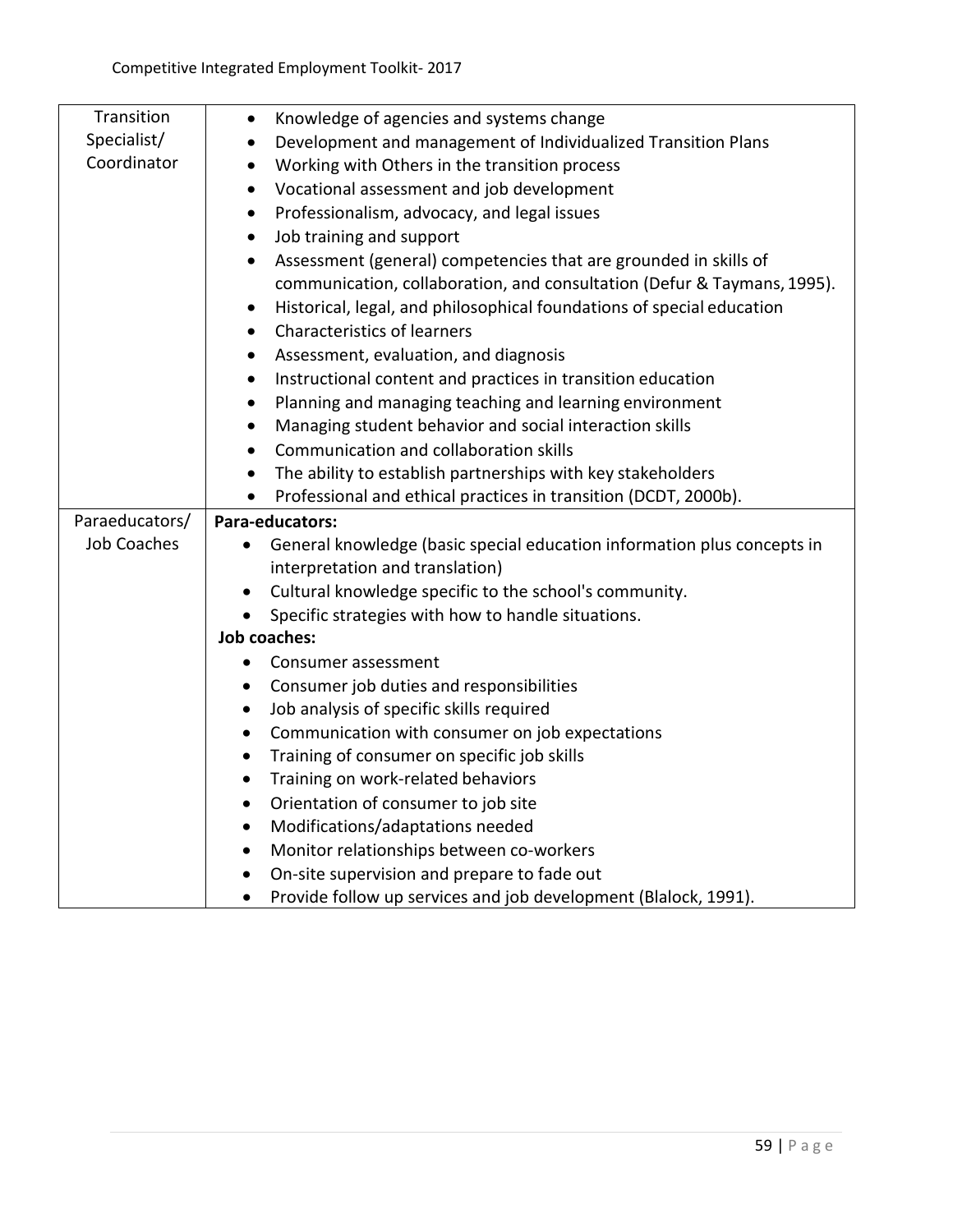| Vocational     | The importance of active involvement on IEP and transition planning<br>$\bullet$                                              |
|----------------|-------------------------------------------------------------------------------------------------------------------------------|
| Rehabilitation | Rehabilitation technology<br>$\bullet$                                                                                        |
| Counselors     | <b>Employment training</b><br>$\bullet$                                                                                       |
|                | Workplace demands and opportunities<br>$\bullet$                                                                              |
|                | Independent living support<br>$\bullet$                                                                                       |
|                | Available services in the community.<br>$\bullet$                                                                             |
|                | Getting involved early with the IEP team<br>$\bullet$                                                                         |
|                | Transition programming and collaboration with schools and agencies<br>$\bullet$<br>(Blalock et al., 2003).                    |
|                | Understanding the functional limitation of various disabilities an the<br>$\bullet$                                           |
|                | vocational implications of function limitations on employment especially                                                      |
|                | those who may require specialized services such as individuals with                                                           |
|                | traumatic brain injury, post-traumatic stress syndrome, mental illness,                                                       |
|                | autism, blindness, or deaf-blindness                                                                                          |
|                | Vocational Assessment tools and strategies<br>$\bullet$                                                                       |
|                | • Counseling and guidance skills (both individual and group)                                                                  |
|                | Effective use of practices leading to competitive integrated employment<br>$\bullet$                                          |
|                | such as support employment, internships, apprenticeships, paid work                                                           |
|                | experiences                                                                                                                   |
|                | Case management and employment services planning<br>$\bullet$                                                                 |
|                | Understand the broad range of disability, employment, and social services<br>$\bullet$<br>program in the state and local area |
|                | In-depth knowledge of labor market trends, occupational requirements, and<br>$\bullet$<br>other labor market information      |
|                | The use of labor market information for vocational rehabilitation counseling<br>$\bullet$                                     |
|                | The use of labor market information to support building and maintaining<br>$\bullet$                                          |
|                | relationship with employers and to inform delivery of job development                                                         |
|                | Understand the effective utilization of rehabilitation technology and job<br>$\bullet$                                        |
|                | accommodations                                                                                                                |
|                | Understanding the provision of ADA and employment related laws<br>$\bullet$                                                   |
|                | Advocacy skills<br>$\bullet$                                                                                                  |
|                | Skills to address cultural diversity<br>$\bullet$                                                                             |
|                | Understanding confidentiality and ethical standards and practices (WIOA,<br>$\bullet$                                         |
|                | $2014$ ).                                                                                                                     |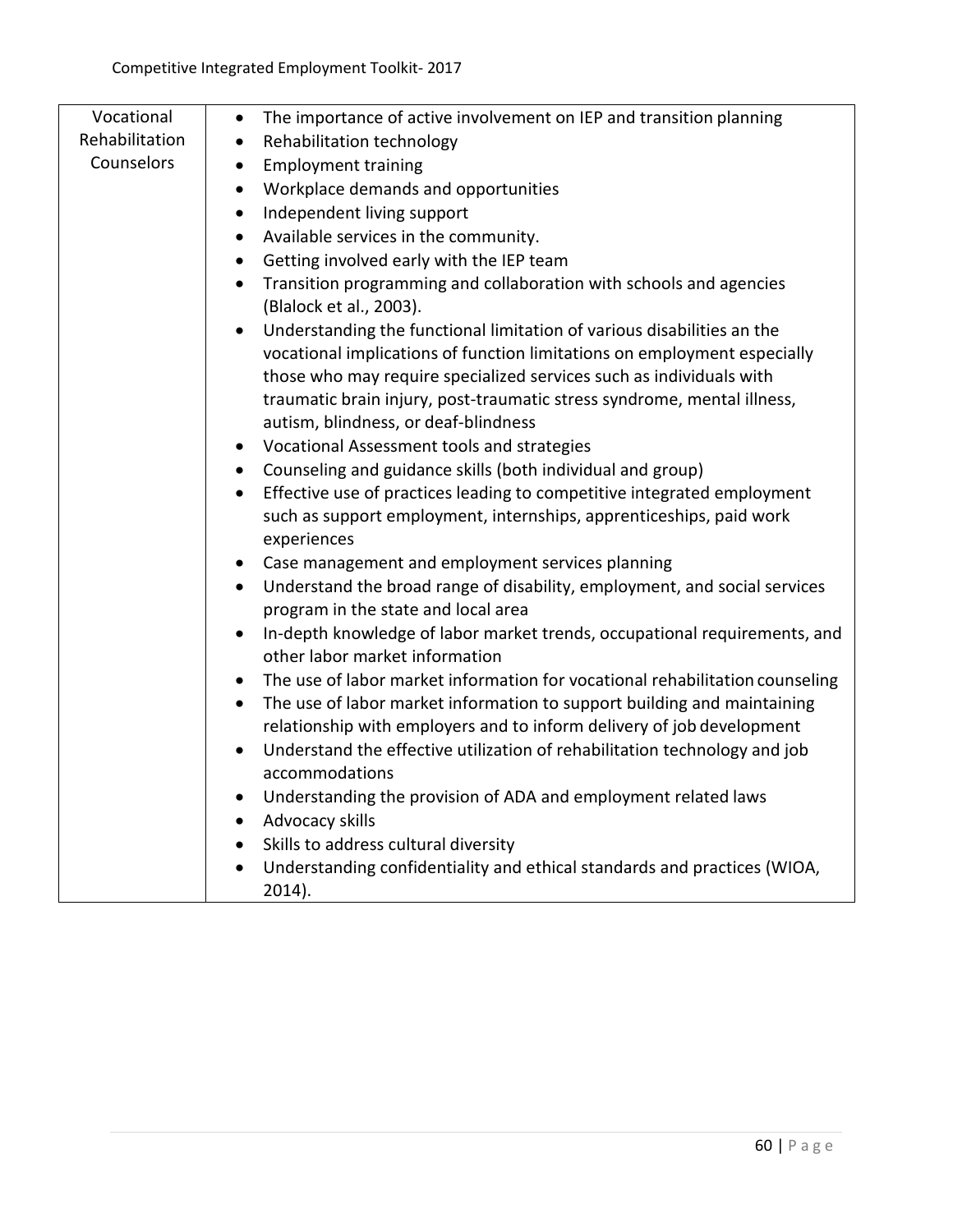| Career Technical | <b>Information about:</b>                                                                                          |
|------------------|--------------------------------------------------------------------------------------------------------------------|
| Education        | Legal mandates                                                                                                     |
| Teachers         | <b>Student characteristics</b>                                                                                     |
|                  | Vocational assessment strategies                                                                                   |
|                  | Appropriate accommodations<br>$\bullet$                                                                            |
|                  | <b>Behavioral interventions</b><br>$\bullet$                                                                       |
|                  | <b>Transition planning</b><br>$\bullet$                                                                            |
|                  | How to link to postsecondary settings<br>٠                                                                         |
|                  | Gathering assessment information<br>$\bullet$                                                                      |
|                  | How to facilitate student self-determination in setting goals<br>$\bullet$                                         |
|                  | Provide career counseling<br>$\bullet$                                                                             |
|                  | Acquire or design relevant job-related curriculum<br>$\bullet$                                                     |
|                  | How to coordinate with employers to create job exploration and placement<br>$\bullet$                              |
|                  | sites                                                                                                              |
|                  | Collaboration with families, agencies and special education teachers to<br>$\bullet$                               |
|                  | provide comprehensive support services (Blalock et al., 2003).                                                     |
| General          | Being able to tie academic content to real-life experiences<br>$\bullet$                                           |
| Education        | Provide linkages to postsecondary options<br>٠                                                                     |
| Teachers         | Promote choice and responsibility in the context of self-determination and<br>$\bullet$<br>self-advocacy           |
|                  | Communicate closely with families about students' future goals<br>٠                                                |
|                  | The transition process within general education content and pedagogy<br>$\bullet$                                  |
|                  | courses                                                                                                            |
|                  | Information on the legal mandates for transition<br>$\bullet$                                                      |
|                  | Relevant transition curriculum and instruction, accommodations, and<br>$\bullet$                                   |
|                  | student involvement in educational decision-making.                                                                |
|                  | Principles, models, and strategies to support career development and<br>$\bullet$                                  |
|                  | transition for all students (Blalock et al., 2003).                                                                |
| Guidance         | How to provide resources, career education experiences, formal and<br>$\bullet$                                    |
| Counselors       | informal assessments, linkages with postsecondary institutions, and                                                |
|                  | strategies for self-advocacy and self-determination.                                                               |
|                  | Collaborate with teachers and service providers to develop and provide<br>$\bullet$                                |
|                  | student assessment data important for making educational and transition                                            |
|                  | decisions                                                                                                          |
|                  | Their instruction should include disability-related and transition content<br>$\bullet$<br>(Blalock et al., 2003). |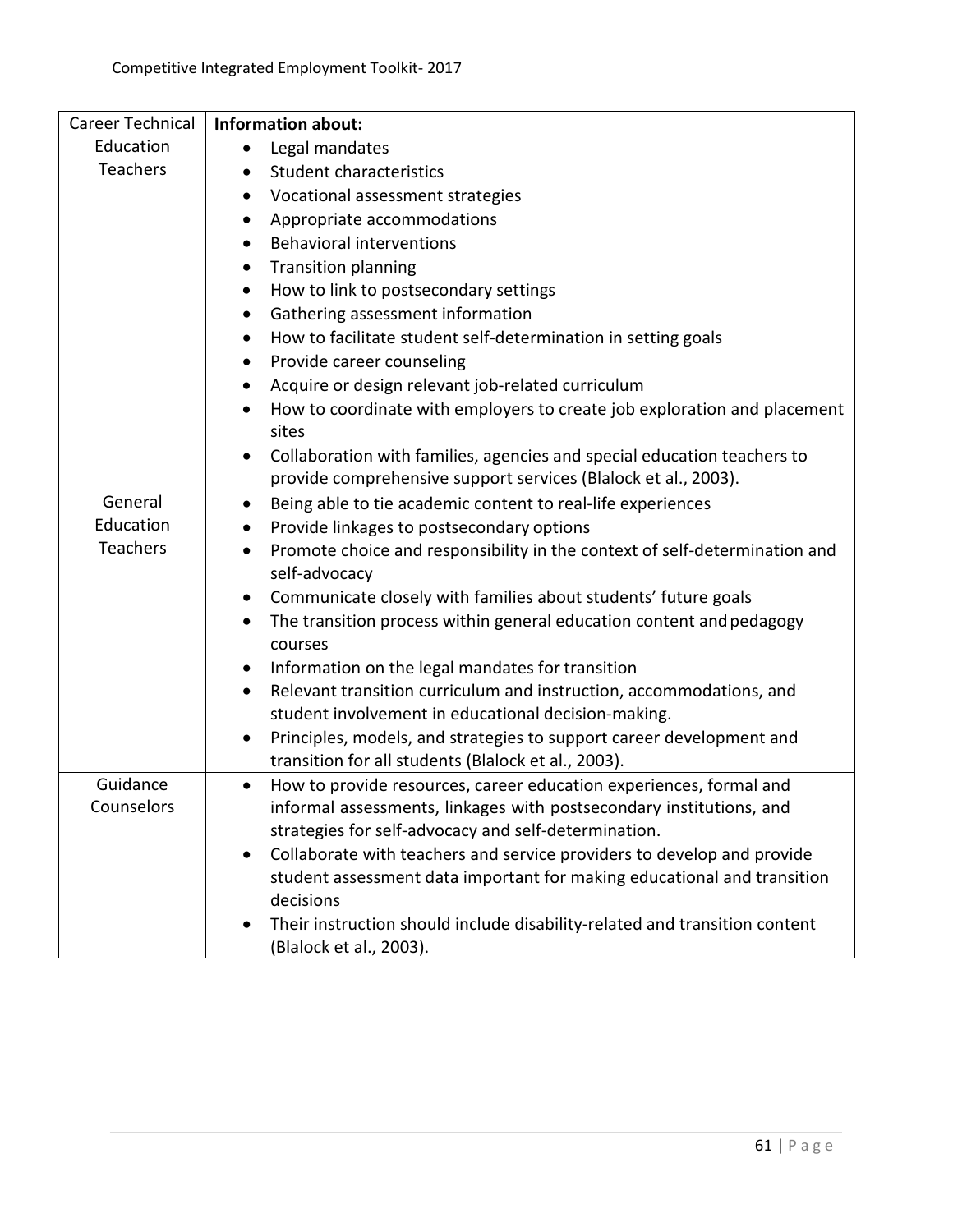#### **References**

- Aspel, N., Bettis, G., Quinn, P., Test, D. W., & Wood, W. M. (1999). A collaborative process for planning transition services for all students with disabilities. *Career Development for Exceptional Individuals*, *22*, 21-42.
- Benitez, D. T., Morningstar, M. E., & Frey, B. B. (2009). A multistate survey of special education teachers' perceptions of their transition competencies. *Career Development for Exceptional Individuals*, *32*, 6-16.
- Blalock, G. (1991). Paraprofessionals: Critical team members in our special education programs. *Intervention in School and Clinic*, *26*, 200-214.
- Blalock, G., Kochhar-Bryant, C., Test, D. W., Kohler, P., White, W., Lehmann, J., Patton, J. (2003). The need for comprehensive personnel preparation in transition and career development: DCDT position statement. *Career Development for Exceptional Individuals*, *26*, 207-226.
- Bullis, M., Davis, C., Bull, B., & Johnson, B. (1995). Transition achievement among young adults with deafness: What variables relate to success? *Rehabilitation Counseling Bulletin*, *39*, 130–150
- Callahan, M. (2001). Personal budgets: The future of funding? *Journal of Vocational Rehabilitation*, *16*, 15-26.
- Canha, L., Simoes, C., Owens, L.A., & Matos, M. (2013). The importance of perceived quality of life and personal resources in transition from school to life. *The European Journal of Social and Behavioral Sciences*, *69*, 1881-1890.
- Carter, E. W., Austin, D., & Trainor, A. A. (2012). Predictors of postschool employment outcomes for young adults with severe disabilities. *Journal of Disability Policy Studies*, *23*, 50-63.
- Carter E. W.,Owens L.,Trainor A. A., Sun Y., & Swedeen B.(2009).Self-determination skills and opportunities of adolescents with severe intellectual and developmental disabilities. *American Journal on Intellectual and Developmental Disabilities*, 114,179–192.
- Carnevale, A. P., & Desrochers, D. M. (2003). Preparing students for the knowledge economy: What school counselors need to know. *Professional School Counseling*, *6*, 228-236.
- Cobb, R. B., & Alwell, M. (2009). Transition planning/coordinating interventions for youth with disabilities: A systematic review. *Career Development and Transition for Exceptional Individuals, 32*, 70-81.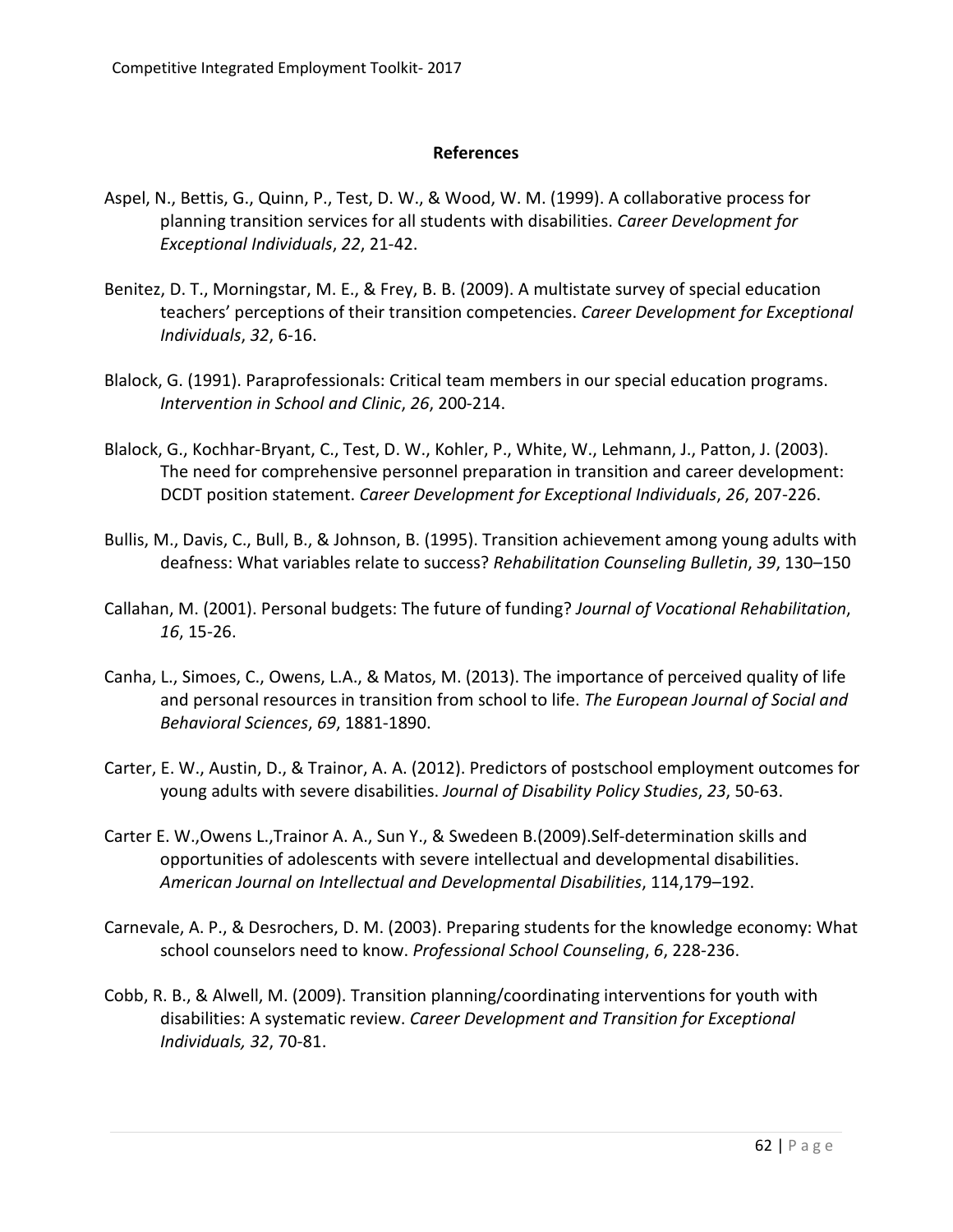- DeFur, S., & Taymans, J. (1995). Competencies needed for transition specialists in vocational rehabilitation, vocational education, and special education. *Exceptional Children*, *62*, 38-51.
- Division on Career Development and Transition (2000a). *Transition-related planning, instruction, and service responsibilities for secondary special educators: Fact sheet*. Reston, VA: Council for Exceptional Children Division on Career Development and Transition.
- Division on Career Development and Transition (2000b). *Transition specialist competencies: Fact sheet*. Reston, VA: Council for Exceptional Children Division on Career Development and Transition.
- Brewer, D. (2005, February). *Working my way through high school: The impact of paid employment on transitioning students with disabilities*. Ithaca, NY: Cornell University, School of Industrial and Labor Relations Extension, Employment and Disability Institute. <http://digitalcommons.ilr.cornell.edu/edicollect/109>
- Doren, B., Flannery, K. B., Lombardi, A. R., & Kato, M. M. (2012). The impact of professional development and student and teacher characteristics on the quality of postsecondary goals. *Remedial and Special Education, 34*, 215-224.

DuFour, R. (2004). What is a professional learning community? *Educational Leadership, 61,* 6-11.

Every Student Succeeds Act, Pub. L. No. 114-95, S-1177-2 Stat.

- Fabian, E. (2007). Urban youth with disabilities: Factors affecting transition employment. *Rehabilitation Counseling Bulletin, 50*, 130–138.
- Fabian, E., & Luecking, R. G. (2015). Does interagency collaboration improve rehabilitation outcomes for transitioning youth? *Research Brief*, (1504).
- Fogg, N. P., Harrington, P. E., McMahon, B. T. (2010). The impact of the Great Recession upon the unemployment of Americans with disabilities. *Journal of Vocational Rehabilitation*, *33*, 193-202.
- Fraker, T., Crane, K, Honeycutt, T., Luecking, R., Mamun, A., & O'Day, B. (in press). The Youth Transition Demonstration Project in Miami, Florida: Design, implementation, and 3-Year impacts. *Journal of Vocational Rehabilitation*.
- Garet, M.S., Porter, A.C., Desimone, L., Birman, B.F., & Yoon, K.S. (2001). What makes professional development effective? Results from a national sampleof teachers. *American Educational Research Journal, 38*, 915–945.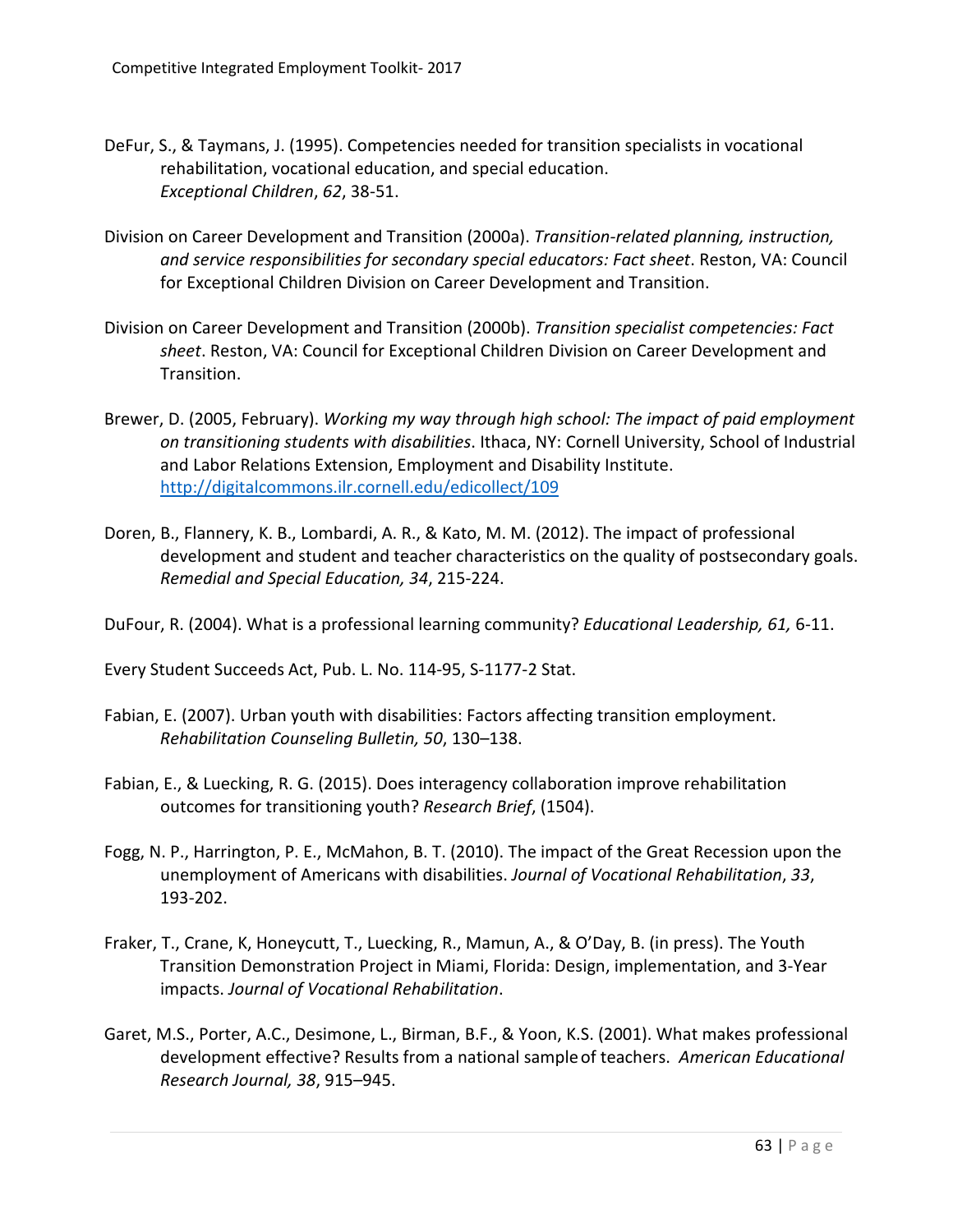- Getzel, E. E., Wittig, K. M., & Grauer, C. G. (2015). *Use of a School Based Supported Employment Fidelity Scale as a Self-Assessment Tool for Secondary School Personnel.* Virginia Commonwealth University Center on Transition Innovations, Retrieved from: [http://centeronetransition.org](http://centeronetransition.org/)
- Getzel, L., Rachel, C. & Lau, S. *Evaluating the implementation and outcomes ofsecondary supported employment programs for students with intellectual or developmental disabilities*. Retrieved, June 1, 2015, from: [www.transitiontoemployment.org](http://www.transitiontoemployment.org/)
- Gold, P. B., Fabian, E. S., & Luecking, R. G. (2013). Job acquisition by urban youth with disabilities transitioning from school to work. *Rehabilitation Counseling Bulletin*, *57*, 31-45. Individuals With Disabilities Education Improvement Act of 2004, 34 C.F.R. § 300.43
- Inge, K. J., Graham, C. W., Erickson, D.,Sima, A., West, M., & Cimera, R. E. (2016). Improving the employment outcomes of individuals with traumatic brain injuries: The effectiveness of knowledge translation strategies to impact the use of evidence- based practices by vocational rehabilitation counselors. *Journal of Vocational Rehabilitation, 45*, 107-115.
- Leonhardt, D. (2011). *Even for cashiers, college pays off*. New York Times Sunday Review, June 25 p. SR3. Retrieved from [http://www. n](http://www/)ytimes.com/2011/06/26/sunday- review/ 26leonhardt.html
- Li, J., Bassett, D. S., & Hutchinson, S. R. (2009). Secondary special educators' transition involvement. *Journal of Intellectual & Developmental Disability*, *34*, 163-172.
- Luecking, D. M., & Luecking, R. G. (2015). Translating research into a seamless transition model. *Career Development and Transition for Exceptional Individuals*, *38*, 4-13.
- Marcotte, D. E., Bailey, T., Borkoski, C., & Kienzl, G. S. (2005). The returns of a community college education: Evidence from the National Education Longitudinal Survey. *Educational Evaluation and Policy Analysis*, *27*, 157-175.
- Migliore, A., Butterworth, J., & Hart, D. (2009). *Postsecondary education and employment outcomes for youth with intellectual disabilities*. Think College Fast Facts, Issue No. 1. Boston, MA: University of Massachusetts Boston. *Institute for Community Inclusion. Retrieved from [http://www. t](http://www/)hinkcollege. net/component/docman/doc\_download/8- fastfacts-issue-1-pdf*.
- Morningstar, M. E., & Clark, G. E. (2003). The status of personnel preparation for transition education and services: What is the critical content? How can it be offered? *Career Development for Exceptional Children*, *26*, 131-143.
- Noonan, P. M., Erickson, A. G., & Morningstar, M. E. (2013). Effects of community transition teams on interagency collaboration for school and adult agency staff. *Career Development and Transition for Exceptional individuals*, *36*, 96-104.